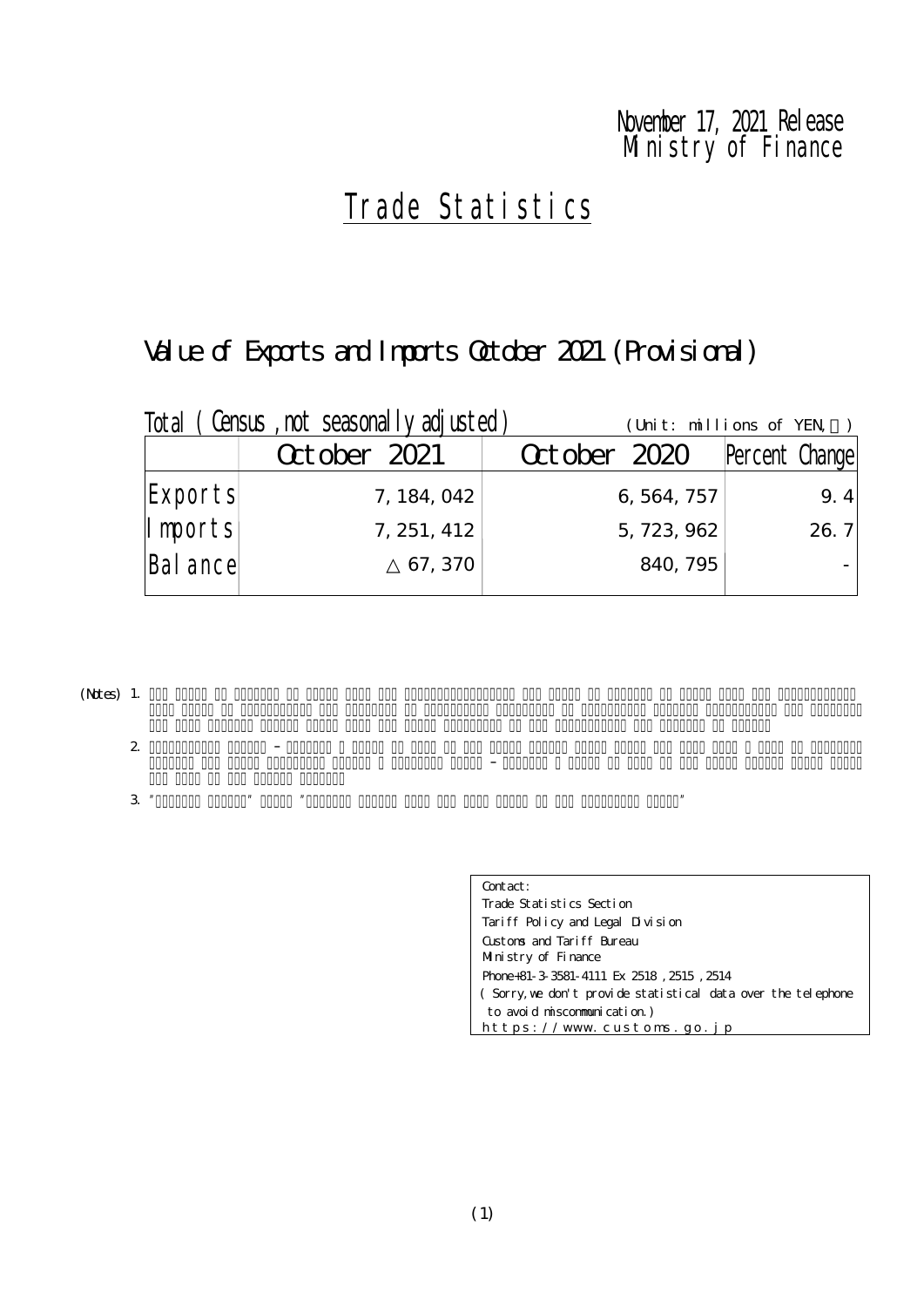|  | Value of Exports and Imports by Area (Country) |  |  |  |  |  |
|--|------------------------------------------------|--|--|--|--|--|
|--|------------------------------------------------|--|--|--|--|--|

|                            |                                    |                          | October 2021 |                          |                      |                          |  |  |  |  |
|----------------------------|------------------------------------|--------------------------|--------------|--------------------------|----------------------|--------------------------|--|--|--|--|
|                            |                                    |                          |              | (Unit: millions of YEN   |                      |                          |  |  |  |  |
|                            | Exports                            |                          | I mports     |                          | Bal ance             |                          |  |  |  |  |
| Area(Country)              | Val ue                             | Percent<br><u>Change</u> | Val ue       | Percent<br><u>Change</u> | Val ue               | Percent<br><u>(Jange</u> |  |  |  |  |
| Grand Total                | 7, 184, 042                        | 9.4                      | 7, 251, 412  | 26.7                     | $-67,370$            |                          |  |  |  |  |
| ASI A                      | 4, 244, 720                        | 150                      | 3,468,066    | 147                      | 776, 654             | 16 <sub>5</sub>          |  |  |  |  |
| <b>CHNA</b>                | 1,596,889                          | 9.5                      | 1, 715, 165  | 11.4                     | $-118,276$           | 44.9                     |  |  |  |  |
| <b>HG KONG</b>             | 338, 137                           | 11.3                     | 10, 153      | 636                      | 327, 984             | 10 <sub>2</sub>          |  |  |  |  |
| <b>TAI VAN</b>             | 524, 184                           | 24.0                     | 332, 761     | 32.2                     | 191, 423             | 120                      |  |  |  |  |
| R KOREA                    | 506, 721                           | 21.8                     | 297, 838     | 35.5                     | 208 883              | 64                       |  |  |  |  |
| <b>SNGAPOR</b>             | 195,024                            | 87                       | 88,067       | 103                      | 106,957              | 7.5                      |  |  |  |  |
| <b>THALND</b>              | 319, 523                           | 11.2                     | 241, 207     | 27                       | 78, 316              | 49.1                     |  |  |  |  |
| <b>MALYSIA</b>             | 143, 261                           | 15 <sub>7</sub>          | 179,050      | 25.4                     | $-35,789$            | 89.3                     |  |  |  |  |
| <b>INNSIA</b>              | 134, 291                           | 735                      | 202, 320     | 538                      | $-68,029$            | 256                      |  |  |  |  |
| <b>PHLPIN</b>              | 110,866                            | 21.7                     | 98, 758      | 1, 2                     | 12, 108              |                          |  |  |  |  |
| <b>VEINAM</b>              | 177, 701                           | $-32$                    | 174,886      | $-181$                   | 2,815                |                          |  |  |  |  |
| <b>INIA</b>                | 122, 408                           | 24.0                     | 62, 437      | 356                      | 59, 971              | 139                      |  |  |  |  |
| (ASEAN)                    | 1,089,488                          | 14.2                     | 1,027,460    | 87                       | 62,028               | 5587                     |  |  |  |  |
|                            |                                    |                          |              |                          |                      |                          |  |  |  |  |
| <b>OEAN A</b>              | 168, 291                           | $-10.4$                  | 616, 662     | 85.3                     | $-448,371$           | 200.5                    |  |  |  |  |
| <b>ALSTRAL</b>             | 117, 469                           | $-184$                   | 564, 509     | 905                      | $-447,040$           | 1935                     |  |  |  |  |
| <b>NEWELD</b>              | 34, 723                            | 59.2                     | 23,039       | 187                      | 11,684               | 387.2                    |  |  |  |  |
| <b>NRIH AMRICA</b>         | 1,365,023                          | $-07$                    | 864, 356     | 24.4                     | 500,667              |                          |  |  |  |  |
| <b>USA</b>                 | 1, 303, 088                        | $\Omega$ 4               | 717, 224     | 185                      | 585, 864             | $\frac{-26.3}{-15.5}$    |  |  |  |  |
| <b>CANADA</b>              | 61,935                             | $-186$                   | 146, 390     | 644                      | $-84,455$            | 554.5                    |  |  |  |  |
| <b>MIDLE SOUTH AMERICA</b> | 232, 225                           | 48                       | 350,678      | 32.7                     | $-118453$            | 177.4                    |  |  |  |  |
| <b>BRAZI</b> L             | 31,848                             | 0.7                      | 112, 357     | 566                      | $-80,509$            | 1006                     |  |  |  |  |
| <b>MEXICO</b>              | 97,832                             | 42                       | 56, 761      | 65                       | 41, 071              | 1, 2                     |  |  |  |  |
| <b>CHLE</b>                | 14, 440                            | 22.1                     | 69, 112      | 15 <sub>1</sub>          | $-54,672$            | 13 <sub>5</sub>          |  |  |  |  |
| <b>WSTERN EUROPE</b>       | 772, 476                           | 9.5                      | 873, 422     | 153                      | $-100,946$           | 94.0                     |  |  |  |  |
| <b>GERMANY</b>             | 213, 372                           | 150                      | 194, 952     | 29                       | 18, 420              |                          |  |  |  |  |
| <b>UKNG</b>                | 105,957                            | 7.4                      | 66,531       | 230                      | 39, 426              | $-11.6$                  |  |  |  |  |
| <b>FRANCE</b>              | 60,355                             | 122                      | 145, 561     | 683                      | $-85,206$            | 160.7                    |  |  |  |  |
| <b>NETHLIS</b>             | 116,392                            | 65                       | 26,897       | $-22.9$                  | 89, 495              | 203                      |  |  |  |  |
| <b>ITALY</b>               | 49, 441                            | 44.3                     | 88,569       | 53                       | $-39,128$            | $-21.6$                  |  |  |  |  |
| <b>BELG UM</b>             | 69,857                             | 35                       | 76, 437      | 164 1                    | $-6,580$             |                          |  |  |  |  |
| <b>SWIZLD</b>              | 33,873                             | $-22.4$                  | 62,789       | $-15.9$                  | $-28916$             | $-68$                    |  |  |  |  |
| <b>SWIEN</b>               | 12,835                             | 49                       | 24,585       | $-14.5$                  | $-11,750$            | $-289$                   |  |  |  |  |
| <b>IRELAND</b>             | 10,233                             | 22.3                     | 51, 618      | $-65$                    | $-41,385$            | $-11.7$                  |  |  |  |  |
| <b>SPAIN</b>               | 20,766                             | $-$ Q 5                  | 42, 480      | 39.8                     | $-21, 714$           | 1283                     |  |  |  |  |
| <b>C&amp;E EURO</b>        | 158, 193                           | 66                       | 207, 447     | 41.9                     | $-49,254$            |                          |  |  |  |  |
| <b>RLSSIA</b>              | 69, 404                            | 14.1                     | 141, 709     | 49.8                     | $-72,305$            | 114 1                    |  |  |  |  |
| (EU)                       | 671, 525                           | 12 1                     | 761, 865     | 188                      | $-90,340$            | 1154                     |  |  |  |  |
| <b>MIDLE EAST</b>          | 138,048                            | $-129$                   | 748, 655     | 789                      | $-610,607$           | 1348                     |  |  |  |  |
| U ARB E                    | 58,303                             | 97                       | 267, 845     | 1002                     | $-209,542$           | 159.9                    |  |  |  |  |
| <b>SU ARAB</b>             | 35, 298                            | 44                       | 267, 016     | 689                      | $-231,718$           | 86.5                     |  |  |  |  |
| <b>KUWIT</b>               | 8,978                              | $-35.0$                  | 75, 947      | 1054                     | $-66,969$            | 189.1                    |  |  |  |  |
| <b>QATAR</b>               | 5, 221                             | $-526$                   | 99, 741      | 59.2                     | $-94,520$            | 831                      |  |  |  |  |
| <b>OMN</b>                 | 6,613                              | $-463$                   | 17, 373      | 629                      | $-10,760$            |                          |  |  |  |  |
| <b>IRAN</b>                | 389                                | $-69.7$                  | 322          | 25.7                     | 67                   | $-93.5$                  |  |  |  |  |
| <b>AFRICA</b>              | 105,067                            | 363                      | 122, 126     | 437                      | $-17,059$            | 114.9                    |  |  |  |  |
| S AFRCA                    | 29,930                             | 630                      | 94, 787      | 633                      | $-64,857$            | 635                      |  |  |  |  |
| ,,<br>(Mtes)               | $\pmb{\mathcal{Y}}$<br>$\mathbf c$ |                          |              |                          | $\pmb{\mathfrak{y}}$ | $, \, \, \cdots$         |  |  |  |  |

 $\mathbf g$  " ・Quantity and value of the EU in the preceding Year, used to calculate "Percent Change" and

 $\mathcal{C}$ , are the quantity and value of the current EU member states.

(2)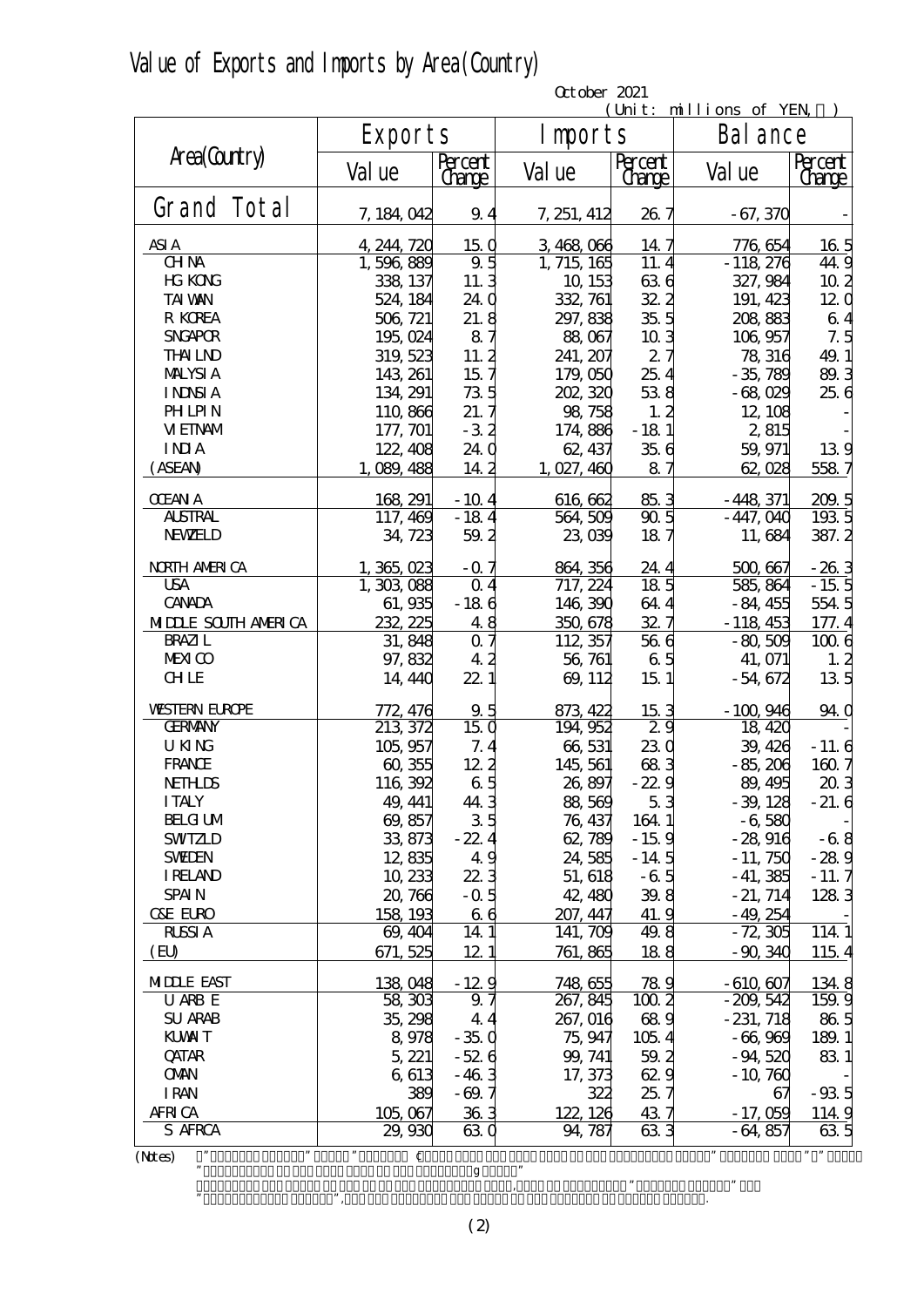# Exports by Principal Commodity

#### $(\text{Uni t}: \text{mi} \text{lli} \text{ons of } \text{YEN})$ October 2021

|                                                            |                | W                 | $\mathbf{O}$                | $\mathbf R$<br>L      | D                |                              |                             |
|------------------------------------------------------------|----------------|-------------------|-----------------------------|-----------------------|------------------|------------------------------|-----------------------------|
| Commodity                                                  | Uni t          | Quantity          | <b>Root</b><br><b>Carge</b> | Val ue                | Share            | <b>R</b> rat<br><b>Carge</b> | <b>Cotribtion</b><br>degree |
| Grand Tot al                                               |                |                   |                             |                       |                  |                              |                             |
| 1 FODSTUFF                                                 |                |                   |                             | 7, 184, 042<br>91,657 | 1000<br>1.3      | 9.4<br>17.2                  | 9.4<br>0 <sub>2</sub>       |
| 2 RAWMATERIALS                                             |                |                   |                             | 118,450               | 1.6              | 185                          | $Q_3$                       |
| <b>3 MNERAL FUELS</b>                                      |                |                   |                             | 111,000               | 1.5              | 2100                         | 1.1                         |
| <b>4 CHMICALS</b>                                          |                |                   |                             | 945, 363              | $13\overline{2}$ | 180                          | 22                          |
| <b>ORGAN C CHEMICALS</b>                                   |                |                   |                             | 181, 182              | 25               | 34.8                         | $\alpha$ 7                  |
| MEDICAL PRODUCTS                                           | KG             | 4,680,982         | 15.4                        | 79, 100               | 1.1              | 36                           | $\Omega$ O                  |
| PLASTIC MATERIALS                                          | $\mathbf{M}$   | 525, 665          | $-85$                       | 268, 121              | 37               | 138                          | $\alpha$ 5                  |
| 5 MANIFACTURED GODS                                        |                |                   |                             | 916, 892              | 128              | 37.2                         | 38                          |
| IRON AND STEEL PRODUCTS                                    | TMT            | 2,750             | 11.5                        | 362,009               | 50               | 80.1                         | 25                          |
| <b>NOFERROLS METALS</b>                                    | $\mathbf{M}$   | 133,863           | $-89$                       | 185, 833              | 26               | 20.5                         | 0.5                         |
| MANIFACTURES OF METALS                                     |                |                   |                             | 114,013               | 1.6              | 130                          | $\alpha$ 2                  |
| TEXILE YARN FABRICS                                        |                |                   |                             | 61,090                | 0.9              | 129                          | $\Omega$ 1                  |
| NON METALLIC MINERAL WARE                                  |                |                   |                             | 82, 255               | 1.1              | 183                          | $\alpha$ 2                  |
| <b>RUBBER MANUFACTURED</b>                                 | $\mathbf{M}$   | 120,891           | 165                         | 79,661                | 1.1              | 287                          | 0 <sub>3</sub>              |
| PAPER & PAPER MANJFACTURES                                 | $\mathbf{M}$   | 222, 015          | $-1.4$                      | 29,834                | $\alpha$ 4       | 21.3                         | $\Omega$ 1                  |
| <b>6 MACH NERY</b>                                         |                |                   |                             | 1,468,380             | 20.4             | 230                          | $4\overline{2}$             |
| POWIR GENERATING MACHINE                                   | $\mathbf{M}$   | 112, 477          | 06                          | 212,026               | 30               | 24                           | $\Omega$ 1                  |
| <b>CONFUTERS AND UNTS</b>                                  | TNO            | 1, 011            | $-304$                      | 29, 521               | 0.4              | 9.3                          | 0 <sub>0</sub>              |
| PARIS OF COMPUTER                                          | $\mathbf{M}$   | 11,899            | $-21$                       | 88,964                | 1, 2             | 2 <sub>0</sub>               | $\Omega$ O                  |
| SEMICON MACH NERY EIC                                      | $\mathbf{M}$   | 12,958            | 220                         | 297, 291              | 4 1              | 45.1                         | 1.4                         |
| METALWORKING MACHINERY                                     |                |                   |                             | 90, 489               | 1.3              | 41.3                         | $\alpha$ 4                  |
| <b>PUMP AND CENTRI FUGES</b>                               |                |                   |                             | 123,679               | 1, 7             | 87                           | $\alpha$ 2                  |
| <b>CONSTRUCTION MACHINES</b>                               |                |                   |                             | 113 308               | 1.6              | 431                          | $\alpha$ 5                  |
| MECHANICAL HANDLING EQUIP                                  |                |                   |                             | 59, 391               | 08               | 22.8                         | $\alpha$ 2                  |
| <b>HEATING OR COLLING MACHINE</b>                          |                |                   |                             | 39,045                | 0.5              | 188                          | $\Omega$ 1                  |
| <b>TEXILE MACHNES</b>                                      |                |                   |                             | 20,857                | 0 <sub>3</sub>   | 330                          | $\Omega$ 1                  |
| <b>BALL OR ROLLER BEARINGS</b>                             | $\mathbf{M}$   | 28, 455           | 334                         | 46, 517               | 0 <sub>6</sub>   | 39.1                         | $\Omega$                    |
| 7 ELECTRICAL MACH NERY                                     |                |                   |                             | 1,389,764             | $19\overline{3}$ | 10 <sub>5</sub>              | 20                          |
| SEMICONDUCTORS ETC                                         |                |                   |                             | 454, 367              | 63               | 15.1                         | 0.9                         |
| (IQ)                                                       | <b>NNO</b>     | 7,305             | 4.7                         | 315, 432              | 44               | 133                          | 06                          |
| ALIO & VISUAL APPARATUS                                    | <b>TNO</b>     | 6,433             | $-1.0$                      | 34,843                | $\alpha$ 5       | $-21.1$                      | $-$ Q 1                     |
| (MIEOREC OR REPROAPP)                                      | <b>TNO</b>     | 634               | $-29.3$                     | 24,678                | 0 <sub>3</sub>   | $-230$                       | $-Q_1$                      |
| (TV RECEIVER)                                              | TNO            | 335               | $-9.3$                      | 6,659                 | $\alpha$ 1       | $-9.5$                       | $-00$                       |
| PARIS OF ALLIQ VISUAL APP.                                 |                |                   |                             | 23, 142               | 0 <sub>3</sub>   | 206                          | $\alpha$ 1                  |
| <b>FLECTRI CAL POWIR MACH NERY</b>                         |                |                   |                             | 115,385               | 1.6              | 149                          | 02                          |
| TELEPHON, TELECRAPHY                                       |                |                   |                             | 33, 533               | $\alpha$ 5       | $-56$                        | $-0.0$                      |
| <b>FLECTRI CAL MEASURING</b>                               |                |                   |                             | 167, 462              | 23               | 162                          | 0 <sub>4</sub>              |
| <b>FLECTRICAL APPARATUS</b>                                |                |                   |                             | 190, 311<br>63796     | 26               | 10.9                         | $\alpha$ 3                  |
| <b>BATTERIES AND ACCUMILATORS</b><br>8 TRANSPORT EQUIPMENT |                |                   |                             | 1, 102, 208           | 0.9<br>153       | 11. Q<br>- 28.7              | $\Omega$ 1<br>$-68$         |
| <b>MOTOR VEHOLES</b>                                       | N <sub>O</sub> | 345, 371          | $-35.7$                     | 669, 257              | 93               | $-367$                       | $-5.9$                      |
| (CAB)                                                      | N <sub>O</sub> | 294, 014          | $-386$                      | 570, 533              | 7.9              | $-40.9$                      | $-60$                       |
| (BLS&TRLCK)                                                | N <sub>O</sub> | 48 <sub>034</sub> | $-87$                       | 95, 781               | 1.3              | 9.2                          | $\Omega$ 1                  |
| PARIS OF MOTOR VEH CLES                                    | $\mathbf{M}$   | 206, 179          | $-11.3$                     | 295, 228              | 4 1              | $-7.0$                       | $-0.3$                      |
| MOTOROYCLES, AUTOCYCLES                                    | <b>TNO</b>     | 58                | $-5.2$                      | 22, 198               | 0 <sub>3</sub>   | 10 <sub>5</sub>              | $\Omega$ O                  |
| <b>AI RCRAFT</b>                                           |                |                   |                             | 10, 722               | $\Omega$ 1       | $-587$                       | $-0.2$                      |
| <b>SHPS</b>                                                | GT             | 855, 914          | $-207$                      | 73,685                | 1.0              | $-24.3$                      | $-$ Q 4                     |
| 9 OTHRS                                                    |                |                   |                             | 1,040,327             | 14.5             | 17.8                         | 24                          |
| SCIENTIFIC CPIICAL INST                                    |                |                   |                             | 209,069               | 29               | 14 6                         | $\Omega$ 4                  |
| PHOTOGRAPH C SUPPLIES                                      |                |                   |                             | 52,680                | 07               | 239                          | 02                          |
|                                                            |                |                   |                             |                       |                  |                              |                             |
| ,,                                                         | $\pmb{\cdot}$  |                   |                             |                       |                  |                              | $\pmb{\mathfrak{y}}$        |

 $(N$ tes $)$ 

Grand Total of the same term in the preceding year."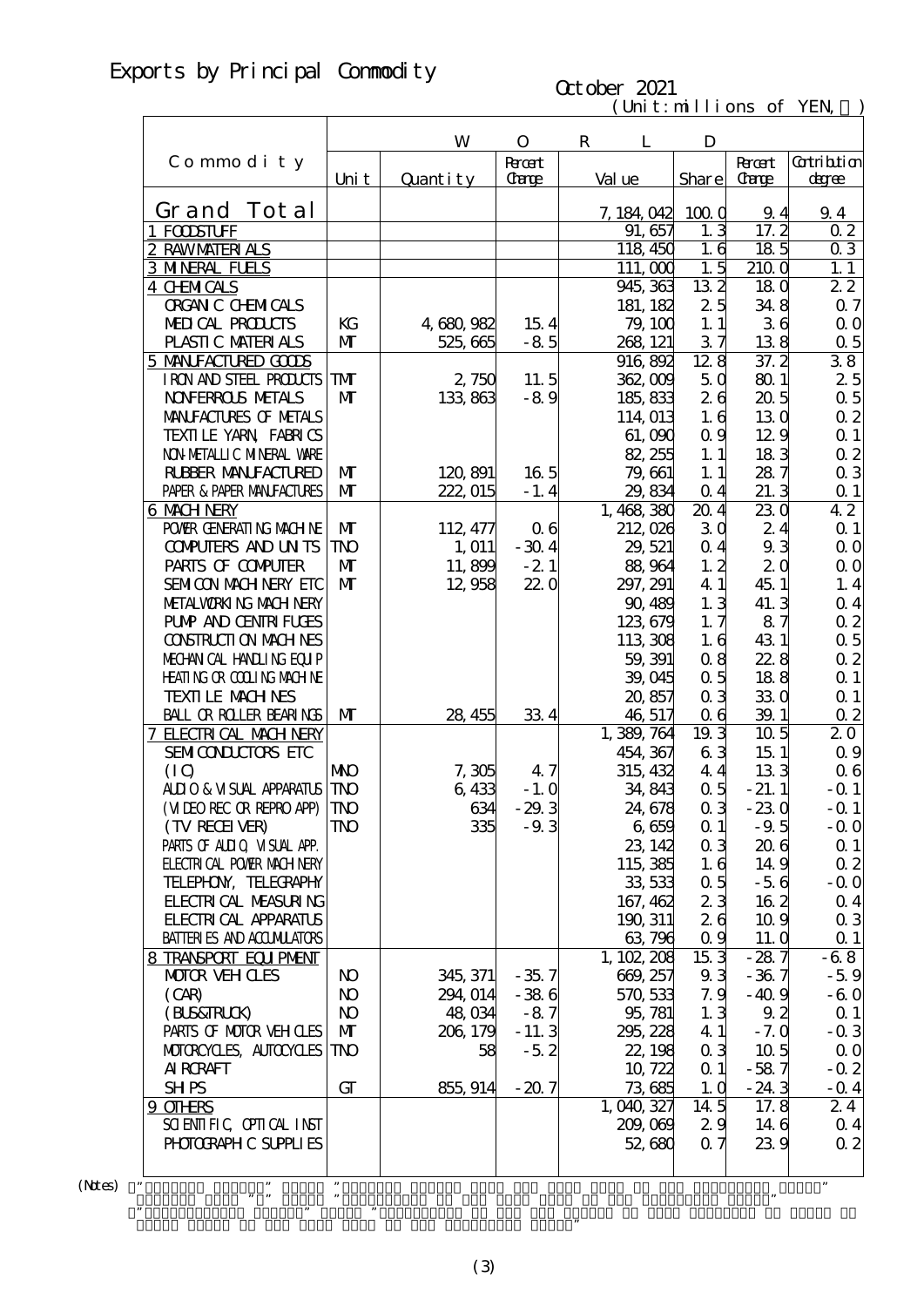# Imports by Principal Commodity

#### $(\text{Uni t}: \text{mi} \text{lli} \text{ons of } \text{YEN})$ October 2021

|                                                  |                            | W                   | $\mathbf{O}$        | $\mathbf R$<br>L      | D              |                |                          |
|--------------------------------------------------|----------------------------|---------------------|---------------------|-----------------------|----------------|----------------|--------------------------|
| Commodity                                        |                            |                     | <b>Root</b>         |                       |                | <b>Recent</b>  | Cotribtion               |
|                                                  | Uni t                      | Quantity            | <b>Carge</b>        | Val ue                | Share          | <b>Carge</b>   | degree                   |
|                                                  |                            |                     |                     |                       |                |                |                          |
| Grand Tot al                                     |                            |                     |                     | 7, 251, 412           | 1000           | 26.7           | 26.7                     |
| 1 FODSTUFF<br>FI SH AND FI SH PREPARATI ON       | $\mathbf{M}$               |                     | $-81$               | 613 946<br>131, 997   | 85<br>1.8      | 10.9<br>108    | 1.1                      |
| MEAT AND MEAT PREPARATION                        | $\mathbf{M}$               | 150,067<br>250, 283 | 23                  |                       | 2 <sub>0</sub> | 21.7           | $\alpha$ 2               |
| CEREALS, CEREAL PREPARATION                      | $\mathbf{M}$               |                     | $-136$              | 141,899               | 1.1            |                | $\alpha$ 4<br>$\alpha$ 3 |
|                                                  | $\mathbf{M}$               | 1, 762, 927         |                     | 79, 198               |                | 31.3           |                          |
| <b>VECETABLES</b><br><b>FRUTS</b>                | $\mathbf{M}$               | 218, 674            | $\alpha$ 5<br>$-27$ | 43 985<br>42,920      | 06             | 60<br>0.5      | $\Omega$ O               |
|                                                  |                            | 211, 336            |                     | 636,779               | 06<br>88       | 54.7           | $\Omega$ O<br>39         |
| 2 RAWMATERIALS<br><b>WD</b>                      |                            |                     |                     | 39,954                | 0 <sub>6</sub> | 101.9          | $Q_4$                    |
| <b>ORE OF NONFERROLS</b>                         | ${\bf T}$                  |                     | 39.7                | 184, 380              | 25             | 34.2           | 0.8                      |
| I RON ORE AND CONDENTRATES                       | TM                         | 1,072               | 10.4                | 201, 081              | 28             |                | 1.9                      |
| <b>SOY BEANS</b>                                 | M                          | 9,855<br>237,932    | $-7.3$              |                       | $\alpha$ 2     | 1134<br>42.8   |                          |
| <b>3 MNERAL FUELS</b>                            |                            |                     |                     | 18,070<br>1, 484, 564 | 205            | 89.6           | $\Omega$ 1<br>123        |
| <b>PEIROEUM</b>                                  | TKL                        | 11, 472             |                     |                       | 85             | 81.0           | 48                       |
| <b>PEIRO ELMPROLCIS</b>                          |                            |                     | $-06$               | 617, 459              | 24             |                |                          |
| (PEIROELMSPIRITS)                                |                            |                     | 22                  | 177,044<br>143 258    | 20             | 89.5<br>838    | 1.5                      |
| L <sub>N</sub>                                   | TKL<br>${\bf T}$           | 2639                | $-22.1$             |                       | 44             | 67.6           | 1.1                      |
|                                                  |                            | 4,628               |                     | 317, 358              |                |                | 22                       |
| LPG                                              | ${\bf T}$                  | 758                 | 10 <sub>1</sub>     | 66,326                | $\alpha$ 9     | 125.7          | 06                       |
| <b>COAL</b>                                      | <b>TM</b>                  | 15,900              | 82                  | 297, 222              | 4 1            | 131.5          | 29                       |
| (OMINES)                                         | ${\bf T}$                  | 10, 103             | 99                  | 182,639               | 25<br>11.3     | 161.4          | 20                       |
| <b>4 CHMICALS</b>                                |                            |                     |                     | 815, 847              |                | 262            | 30                       |
| <b>ORGAN C CHEMICALS</b>                         |                            |                     |                     | 155,920               | 22             | 230            | $\alpha$ 5               |
| MEDICAL PRODUCTS                                 | KG                         | 8 947, 016          | 43                  | 323,806               | 45             | 12.7           | 06                       |
| 5 MANIFACTURED GOODS                             |                            |                     |                     | 710, 585              | 98             | 31.7           | 30                       |
| IRON AND STEEL PRODUCTS                          | $\mathbf{M}$               | 594, 334            | $-0.5$              | 101, 209              | 1.4            | 77. 7          | 0.8                      |
| <b>NOVERROLS NETALS</b>                          | $\mathbf{M}$               | 289, 853            | 384                 | 242,097               | 33             | 737            | 1.8                      |
| MANIFACTURES OF METALS                           |                            |                     |                     | 106, 900              | 1.5            | 11.2           | $\alpha$ 2               |
| TEXILLE YARN FABRICS                             |                            |                     |                     | 85, 282               | 1, 2           | $-12.4$        | $-0.2$                   |
| NON METALLIC MINERAL VARE                        |                            |                     |                     | 53,926                | 0.7            | 12.7           | $\alpha$ 1               |
| <b>WOD &amp; CORK MANIFACTURED</b>               |                            |                     |                     | 69, 157               | 1.0            | 309            | $\alpha$ 3               |
| 6 MACH NERY                                      |                            |                     |                     | 595, 566              | 82             | 0 <sub>6</sub> | $Q_1$                    |
| POWER GENERATING MACHINE                         | M                          | 27,824              | 1.4                 | 77,659                | 1.1            | 29             | $\Omega$ O<br>$-0.3$     |
| <b>CONFUTERS AND UNTS</b>                        | <b>TNO</b>                 | 7,030               | $-21.0$             | 182, 263              | 25             | $-9.6$         |                          |
| PARIS OF COMPUTER                                | M                          | 6,783               | $-11.3$             | 38,554                | $\alpha$ 5     | 23 1           | $\Omega$ 1               |
| 7 ELECTRICAL MACH NERY                           |                            |                     |                     | 1,180,230             | $16\bar{3}$    | 11. Q          | 20                       |
| SEMICONDUCTORS ETC                               |                            |                     |                     | 310, 844              | 43             | 384            | 1.5                      |
| (IQ)                                             | <b>NNO</b><br>$\mathbf{M}$ | 2, 247              | $-36$               | 256, 171              | 35             | 42.7           | 1.3                      |
| <b>INSUATED WRE AND CABLE</b>                    |                            | 26, 467             | $-159$              | 65,633                | $\alpha$ 9     | $-64$          | $-0.1$                   |
| ALII O AND VI SUAL APPARATUS                     |                            |                     |                     | 106,887               | 1.5            | $-11.6$        | $-0.2$                   |
| <b>ELECTRICAL POWIR MACH NERY</b>                |                            |                     |                     | 58,836                | 0.8            | 14 2           | $Q_1$                    |
| TELEPHON, TELECRAPHY                             |                            |                     |                     | 319,935               | 44<br>29       | 50             | $\alpha$ 3               |
| (TELEPHONE SETS)<br><b>FLECTRI CAL MEASURING</b> | N <sub>O</sub>             | 3 366 704           | $-64$               | 207, 357<br>57,962    | 0.8            | 108<br>9.4     | $\alpha$ 4               |
|                                                  |                            |                     |                     | 279,676               | 39             | 31.5           | $\Omega$ 1<br>1, 2       |
| 8 TRANSPORT EQUIPMENT<br><b>MOTOR VEHOLES</b>    | <b>N</b>                   | 20, 761             | $-30.2$             | 81, 773               | 1.1            | $-203$         | $-$ Q 4                  |
| PARIS OF MOTOR VEH CLES                          |                            |                     |                     | 67,369                | 0.9            | 1.6            | $\Omega$ O               |
| <b>AI RCRAFT</b>                                 |                            |                     |                     | 98, 146               | 1.4            | 385.0          | 1.4                      |
| 9 OTHRS                                          |                            |                     |                     | 934, 219              | 129            | 1.3            | 02                       |
| SCIENTIFIC CPITCAL INST                          |                            |                     |                     | 160,380               | 22             | 33             | $\Omega$ 1               |
| CLOTHING AND ACCESSORIES                         |                            |                     |                     | 274,539               | 38             | 68             | $\alpha$ 3               |
| <b>FURN TURE</b>                                 | M                          | 123,867             | $-19.9$             | 66,664                | 0.9            | $-4.5$         | $-Q_1$                   |
| <b>BACS</b>                                      |                            |                     |                     | 42, 432               | 06             | $-23$          | $-0.0$                   |
|                                                  |                            |                     |                     |                       |                |                |                          |
| ,,                                               | ,,                         |                     |                     |                       |                |                |                          |

 $(N$ tes $)$ 

Grand Total of the same term in the preceding year."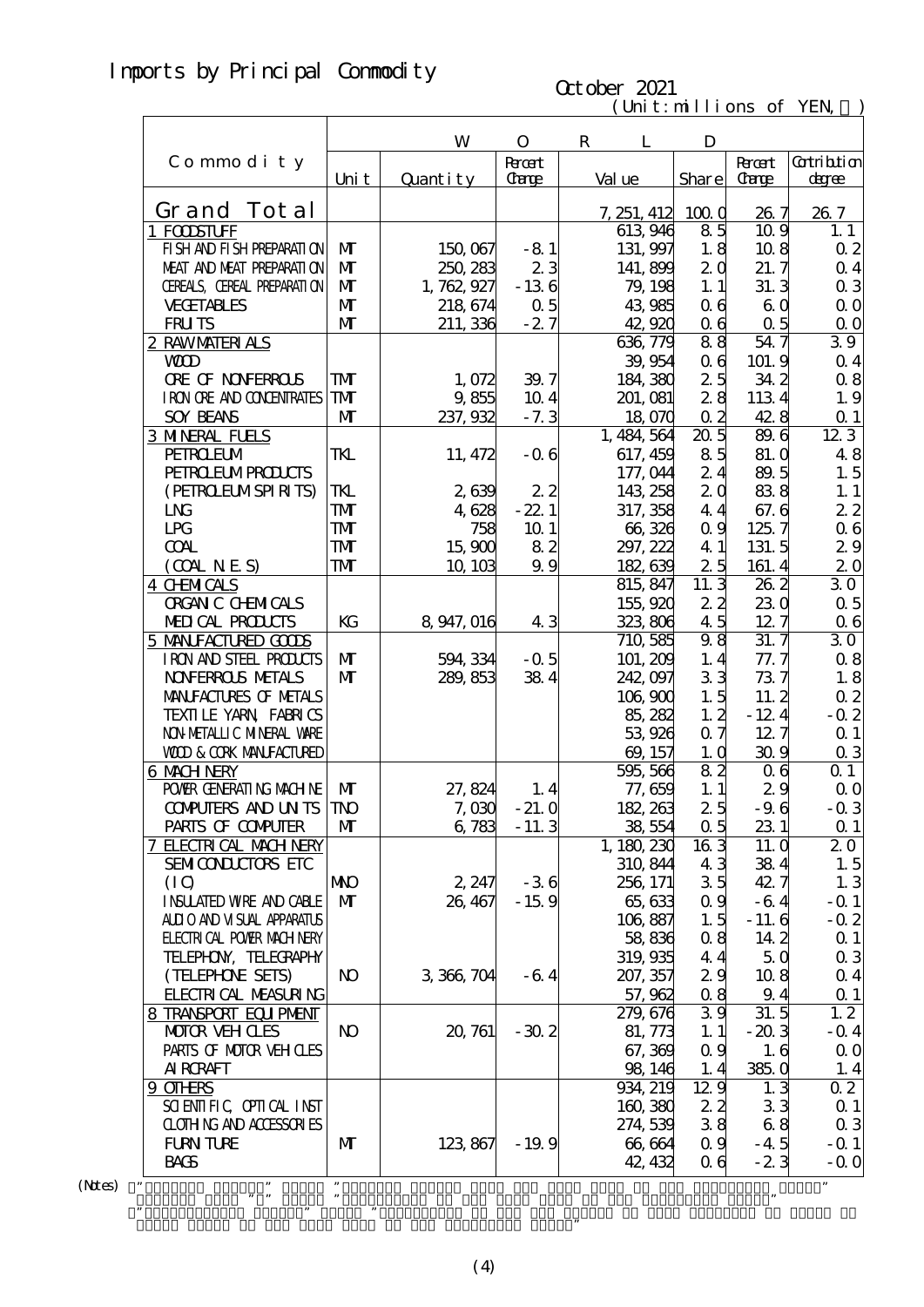# October 2021

 $(\text{Uni t}: \text{mi} \text{lli} \text{ons of } \text{YEN})$ 

|                                                |                            | $\mathbf U$  |                             | S                    | Α                 |                               |                              |
|------------------------------------------------|----------------------------|--------------|-----------------------------|----------------------|-------------------|-------------------------------|------------------------------|
| Commodity                                      | Uni t                      | Quantity     | <b>Root</b><br><b>Carge</b> | Val ue               | Share             | <b>Recent</b><br><b>Carge</b> | <b>Cotribtion</b><br>degree  |
| Grand Tot al                                   |                            |              |                             |                      |                   |                               |                              |
| 1 FOODSTUFF                                    |                            |              |                             | 1,303,088<br>15, 449 | 1000<br>1, 2      | 0 <sub>4</sub><br>58 1        | 0 <sub>4</sub><br>$\Omega$ 4 |
| 2 RAWMATERIALS                                 |                            |              |                             | 10,869               | 0.8               | 42.5                          | 0 <sub>2</sub>               |
| <b>3 MNERAL FUELS</b>                          |                            |              |                             | 4,249                | $\alpha$ 3        | 6936                          | 03                           |
| <b>4 CHMICALS</b>                              |                            |              |                             | 113, 465             | 87                | 289                           | 20                           |
| <b>ORGAN C CHEMICALS</b>                       |                            |              |                             | 19,952               | 1.5               | 42 1                          | $\alpha$ 5                   |
| MEDICAL PRODUCTS                               | KG                         | 823, 818     | 624                         | 25,001               | 1.9               | $-14.4$                       | $-0.3$                       |
| PLASTIC MATERIALS                              | $\mathbf{M}$               | 26,062       | 24.5                        | 21, 512              | 1.7               | 520                           | $\alpha$ 6                   |
| 5 MANIFACTURED GOODS                           |                            |              |                             | 98,699               | 7.6               | 403                           | 22                           |
| IRON AND STEEL PRODUCTS                        | TM                         | 116          | 81.4                        | 20,834               | 1.6               | 1048                          | $\alpha$ 8                   |
| <b>NOVERROLS METALS</b>                        | $\mathbf{M}$               | 8,411        | 169.8                       | 10, 215              | 08                | 839                           | $\alpha$ 4                   |
| MANIFACTURES OF METALS                         |                            |              |                             | 23, 334              | 1.8               | 11.8                          | $\alpha$ 2                   |
| TEXILLE YARN FABRICS                           |                            |              |                             | 6,598                | 0.5               | 388                           | $Q_1$                        |
| NON METALLIC MINERAL WARE                      |                            |              |                             | 13,064               | 1.0               | 207                           | $\alpha$ 2                   |
| <b>RUBBER MANUFACTURED</b>                     | $\mathbf{M}$               | 33, 373      | 139                         | 21,603               | 1.7               | 326                           | $\alpha$ 4                   |
| PAPER & PAPER MANFACTURES                      | M                          | 7,239        | 29.9                        | 2,901                | $\alpha$ 2        | 67.0                          | $\Omega$ 1                   |
| <b>6 MACH NERY</b>                             |                            |              |                             | 355, 314             | 27.3              | 29.8                          | 63                           |
| POWER GENERATING MACHINE                       | M                          | 23,390       | 26                          | 73,632               | 57                | 51                            | $\alpha$ 3                   |
| <b>CONPUTERS AND UNTS</b><br>PARIS OF COMPUTER | <b>TNO</b><br>$\mathbf{M}$ | 108          | 1, 2                        | 9,289                | $\alpha$ 7        | 81                            | $\Omega$ 1                   |
| SEMICON MACH NERY ETC                          | $\mathbf{M}$               | 4,324<br>837 | 134<br>732                  | 26,872<br>41,501     | 21<br>32          | 22.9<br>72 1                  | $\alpha$ 4<br>1.3            |
| METALWORKING MACHINERY                         |                            |              |                             | 17,507               | 1.3               | 19.9                          | $\alpha$ 2                   |
| <b>PUMP AND CENTRI FUGES</b>                   |                            |              |                             | 27, 164              | 21                | 11.3                          | $\alpha$ 2                   |
| <b>CONSTRUCTION MACHINES</b>                   |                            |              |                             | 46,980               | 36                | 49.6                          | 1.2                          |
| MECHANICAL HANDLING EQUIP                      |                            |              |                             | 17, 123              | 1.3               | 468                           | $\alpha$ 4                   |
| <b>HEATING OR COLLING MACHINE</b>              |                            |              |                             | 9,830                | 0.8               | 44                            | $\alpha$ o                   |
| <b>TEXTILE MACHNES</b>                         |                            |              |                             | 1, 211               | $\Omega$ 1        | 175 1                         | $\Omega$ 1                   |
| BALL OR ROLLER BEARINGS                        | $\mathbf{M}$               | 7,279        | 85.5                        | 9,536                | $\alpha$ 7        | 737                           | $\alpha$ 3                   |
| 7 ELECTRICAL MACH NERY                         |                            |              |                             | 214, 372             | 16 <sub>5</sub>   | 17. Q                         | 24                           |
| SEMICONDUCTORS ETC                             |                            |              |                             | 20,800               | 1.6               | 262                           | $\alpha$ 3                   |
| (IQ)                                           | <b>NIO</b>                 | 163          | $-234$                      | 8,232                | 06                | 126                           | $\Omega$ 1                   |
| <b>ALLIO &amp; VISUAL APPARATUS</b>            | <b>TNO</b>                 | 456          | $-388$                      | 13, 718              | 1.1               | $-17.8$                       | $-0.2$                       |
| (MIEO REC OR REPRO APP)                        | <b>TNO</b>                 | 129          | $-42.7$                     | 8,278                | 06                | $-246$                        | $-0.2$                       |
| (TV RECEIVER)                                  | $\mathbf{T} \mathbf{N}$    | 106          | 381                         | 4,091                | 0 <sub>3</sub>    | 11.5                          | $\Omega$ O                   |
| PARIS OF ALLIQ VISUAL APP.                     |                            |              |                             | 3673                 | 0 <sub>3</sub>    | 41.8                          | $\alpha$ 1                   |
| <b>ELECTRICAL POWIR MACH NERY</b>              |                            |              |                             | 28,080               | 22                | 14 <sub>0</sub>               | $\alpha$ 3                   |
| TELEPHON, TELECRAPHY                           |                            |              |                             | 9,842                | 0.8               | 45.8                          | $\alpha$ 2                   |
| <b>FLECTRICAL MEASURING</b>                    |                            |              |                             | 33,842               | 26                | 31. Q                         | $\alpha$ 6                   |
| <b>FLECTRICAL APPARATUS</b>                    |                            |              |                             | 21, 244              | 1.6               | 132                           | $\alpha$ 2                   |
| <b>BATTERIES AND ACCUMILATORS</b>              |                            |              |                             | 29, 017              | 22<br>$24\bar{7}$ | 39.4                          | 06                           |
| 8 TRANSPORT EQUIPMENT<br><b>MOTOR VEH CLES</b> | N <sub>O</sub>             | 86, 445      | $-49.1$                     | 321, 691<br>224, 784 | 17.3              | $-39.1$<br>$-464$             | $-15.9$<br>$-150$            |
| (CAB)                                          | <b>N</b>                   | 84, 847      | $-49.6$                     | 219, 135             | 168               | $-47.0$                       | $-150$                       |
| (BLS&RRLCK)                                    | <b>N</b>                   | 1,468        | $-24$                       | 5,495                | 0.4               | $-0.8$                        | $-$ Q O                      |
| PARIS OF MOTOR VEH OLES                        | $\mathbf{M}$               | 46,571       | $-9.9$                      | 78, 742              | 6 <sub>0</sub>    | 08                            | $\alpha$ 1                   |
| MOTOROYCLES, AUTOCYCLES                        | TNO                        | 13           | 30 <sub>5</sub>             | 7,046                | 0.5               | 35.8                          | $\alpha$ 1                   |
| <b>AI RCRAFT</b>                               |                            |              |                             | 7,527                | 06                | $-67.9$                       | $-1.2$                       |
| <b>SHPS</b>                                    | GT                         |              |                             |                      |                   |                               |                              |
| 9 OTHRS                                        |                            |              |                             | 168,979              | 13 <sub>Q</sub>   | 229                           | 24                           |
| SCIENTIFIC CPITCAL INST                        |                            |              |                             | 38,007               | 29                | 29.3                          | $\alpha$ 7                   |
| PHOTOGRAPH C SUPPLIES                          |                            |              |                             | 7, 175               | 06                | 238                           | $\alpha$ 1                   |
|                                                |                            |              |                             |                      |                   |                               |                              |
|                                                | 99                         |              |                             |                      |                   |                               | 99                           |

 $(N$ tes $)$ 

Grand Total of the same term in the preceding year."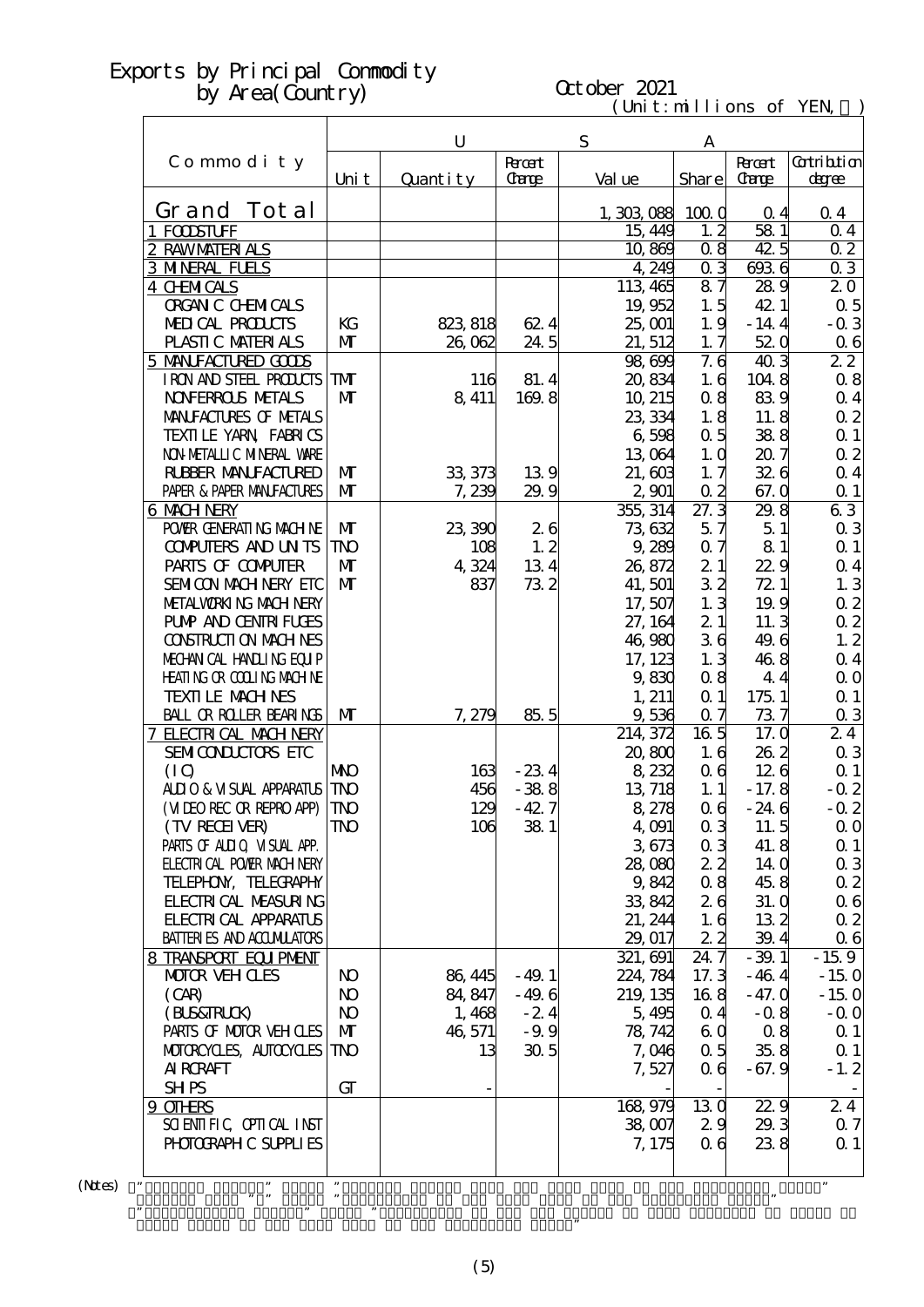# October 2021

 $(\text{Uni t}: \text{mi} \text{lli} \text{ons of } \text{YEN})$ 

|                                                  |                          | E         |                |                      | $\mathbf U$       |                         |                   |
|--------------------------------------------------|--------------------------|-----------|----------------|----------------------|-------------------|-------------------------|-------------------|
| Commodity                                        |                          |           | <b>Recent</b>  |                      |                   | <b>Recent</b>           | <b>Cotribtion</b> |
|                                                  | Uni t                    | Quantity  | <b>Carge</b>   | Val ue               | Share             | <b>Carge</b>            | degree            |
| Grand Tot al                                     |                          |           |                | 671, 525             | 1000              | 121                     | 12 1              |
| 1 FODSTUFF                                       |                          |           |                | 5,333                | 0.8               | $50\overline{2}$        | 03                |
| 2 RAWMATERIALS                                   |                          |           |                | 5,648                | 0.8               | 106                     | 0 <sub>1</sub>    |
| <b>3 MNERAL FUELS</b>                            |                          |           |                | 4,907                | 07                | 957.7                   | 07                |
| 4 CHMICALS                                       |                          |           |                | 89,576               | 133               | 27.6                    | $\overline{32}$   |
| <b>ORGAN C CHEMICALS</b>                         |                          |           |                | 25,765               | 38                | 31.8                    | 1.0               |
| MEDICAL PRODUCTS                                 | KG                       | 369, 539  | 38.5           | 10,024               | 1.5               | 14.7                    | 0 <sub>2</sub>    |
| PLASTIC MATERIALS                                | $\mathbf{M}$             | 30,300    | 189            | 19,940               | 30                | 41.6                    | 1.0               |
| 5 MANIFACTURED GOODS<br>I RON AND STEEL PRODUCTS | <b>TM</b>                | 77        | 131.7          | 52,770<br>14,626     | 7.9<br>22         | 45.9<br>1922            | 28                |
| <b>NOVERROLS METALS</b>                          | $\mathbf{M}$             | 2,249     | 86             | 5,521                | 0.8               | 130                     | 1.6<br>$\Omega$ 1 |
| MANIFACTURES OF METALS                           |                          |           |                | 9,942                | 1.5               | 17.5                    | 0 <sub>2</sub>    |
| TEXILLE YARN FABRICS                             |                          |           |                | 5,634                | 0.8               | 288                     | $\alpha$ 2        |
| NON METALLIC MINERAL WARE                        |                          |           |                | 8,279                | 1.2               | 19.5                    | 0 <sub>2</sub>    |
| <b>RUBBER MANUFACTURED</b>                       | $\mathbf{M}$             | 8 697     | 27.7           | 7,278                | 1.1               | 39.6                    | $\alpha$ 3        |
| PAPER & PAPER MANFACTURES                        | $\mathbf{M}$             | 1,754     | $-17.1$        | 1,442                | $\alpha$ 2        | 17.5                    | $\Omega$ O        |
| 6 MACH NERY                                      |                          |           |                | $160 \overline{223}$ | 239               | 25.8                    | 55                |
| POWER GENERATING MACHINE                         | $\mathbf{M}$             | 9, 127    | 360            | 20,558               | 31                | 26.7                    | 0.7               |
| <b>CONPUTERS AND UNTS</b>                        | <b>TNO</b>               | 163       | $-35.2$        | 9,053                | 1.3               | $-35$                   | $-Q$ 1            |
| PARIS OF COMPUTER                                | $\mathbf{M}$             | 2,285     | $-31$          | 16,300               | 24                | $-0.8$                  | $-0.0$            |
| SEMICON MACH NERY ETC                            | $\mathbf{M}$             | 482       | 79.3           | 11,066               | 1.6               | 59.7                    | $\alpha$ 7        |
| METALWORKING MACH NERY                           |                          |           |                | 14,664               | 22                | 1462                    | 1.5               |
| <b>PUMP AND CENTRI FUGES</b>                     |                          |           |                | 19, 119              | 28                | 127                     | 0.4               |
| <b>CONSTRUCTION MACHINES</b>                     |                          |           |                | 18,561               | 28                | 34.4                    | $\alpha$ 8        |
| MECHANICAL HANDLING EQUIP                        |                          |           |                | 5,130                | 0.8               | 7.7                     | $\Omega$ 1        |
| <b>HEATING OR COLLING MACHINE</b>                |                          |           |                | 6,578                | 1.0               | 47.2                    | 0.4               |
| <b>TEXTI LE MACH NES</b>                         |                          |           |                | 895                  | Q <sub>1</sub>    | 79.2                    | $\Omega$ 1        |
| BALL OR ROLLER BEARINGS                          | $\mathbf{M}$             | 3,793     | 36 1           | 5,829                | 0.9               | 42.3                    | 03                |
| 7 ELECTRICAL MACH NERY                           |                          |           |                | 125, 448             | 187               | 162                     | 29                |
| SEMICONDUCTORS ETC                               |                          |           |                | 15,360               | 23                | 7.1                     | $\alpha$ 2        |
| (IQ)<br><b>ALLIO &amp; VISUAL APPARATUS</b>      | <b>NIO</b><br><b>TNO</b> | 61<br>724 | 1.4<br>$-11.9$ | 6,186<br>5,638       | $\alpha$ 9<br>0.8 | $-06$<br>$-237$         | $-0.0$<br>$-0.3$  |
| (MIEO REC OR REPRO APP)                          | <b>TNO</b>               | 57        | $-41.7$        | 4,885                | $\alpha$ 7        | $-21.1$                 | $-0.2$            |
| (TV RECEIVER)                                    | ${\rm I\!N\!O}$          | 11        | $-69.9$        | 296                  | $\alpha$ $\alpha$ | $-57.3$                 | $-Q_1$            |
| PARIS OF ALLIQ VISUAL APP.                       |                          |           |                | 1,005                | $\alpha$ 2        | $-11.4$                 | $-0.0$            |
| <b>FLECTRICAL POWER MACH NERY</b>                |                          |           |                | 14,945               | 22                | 27.0                    | $\alpha$ 5        |
| TELEPHON, TELECRAPHY                             |                          |           |                | 3 254                | $\alpha$ 5        | $-24.5$                 | $-0.2$            |
| <b>FLECTRICAL MEASURING</b>                      |                          |           |                | 24, 219              | 36                | 204                     | $\alpha$ 7        |
| <b>FLECTRICAL APPARATUS</b>                      |                          |           |                | 12,602               | 1.9               | 432                     | 06                |
| <b>BATTERIES AND ACCUMULATORS</b>                |                          |           |                | 5,820                | 0.9               | $-7.2$                  | $-0.1$            |
| 8 TRANSPORT EQUIPMENT                            |                          |           |                | 113,385              | 169               | $-260$                  | $-66$             |
| <b>MOTOR VEHOLES</b>                             | N <sub>O</sub>           | 25, 742   | $-434$         | 60, 913              | 9.1               | $-34.2$                 | $-53$             |
| (CAB)                                            | N <sub>O</sub>           | 23,853    | $-45.7$        | 56, 165              | 84                | $-37.0$                 | $-5.5$            |
| (BLS&FRLCK)                                      | N <sub>O</sub>           | 1,888     | 24.3           | 4, 747               | 0.7               | 401                     | $\alpha$ 2        |
| PARIS OF MOTOR VEH OLES                          | $\mathbf{M}$             | 18,853    | $-22.0$        | 32,953               | 49                | $-21.5$                 | $-1.5$            |
| MOTOROYCLES, AUTOCYCLES                          | TNO                      | 12        | 37             | 8 019                | 1, 2              | 0.5                     | $\Omega$ O        |
| <b>AI RCRAFT</b>                                 |                          |           |                | 967                  | $\alpha$ 1        | 34                      | $\Omega$ O        |
| <b>SHPS</b>                                      | GT                       |           | <b>ZENGEN</b>  |                      |                   | <b>ZENGEN</b>           | $-$ Q 4           |
| 9 OTHRS<br>SCIENTIFIC CPITCAL INST               |                          |           |                | 114, 234<br>28,852   | 17. Q<br>43       | 20 <sub>0</sub><br>35.7 | 32                |
| PHOTOGRAPH C SUPPLIES                            |                          |           |                | 3644                 | 0.5               | $-56$                   | 1.3<br>$-0.0$     |
|                                                  |                          |           |                |                      |                   |                         |                   |
|                                                  |                          |           |                |                      |                   |                         | 99                |

 $(N$ tes) "

 Figures with "\*" means "Multiplier to the same term in the preceding year." ・"Contribution degree" means "Percentage of the Yen Change of that category of goods to Grand Total of the same term in the preceding year." , we are the preceding year, used to calculate  $\mathcal{P}$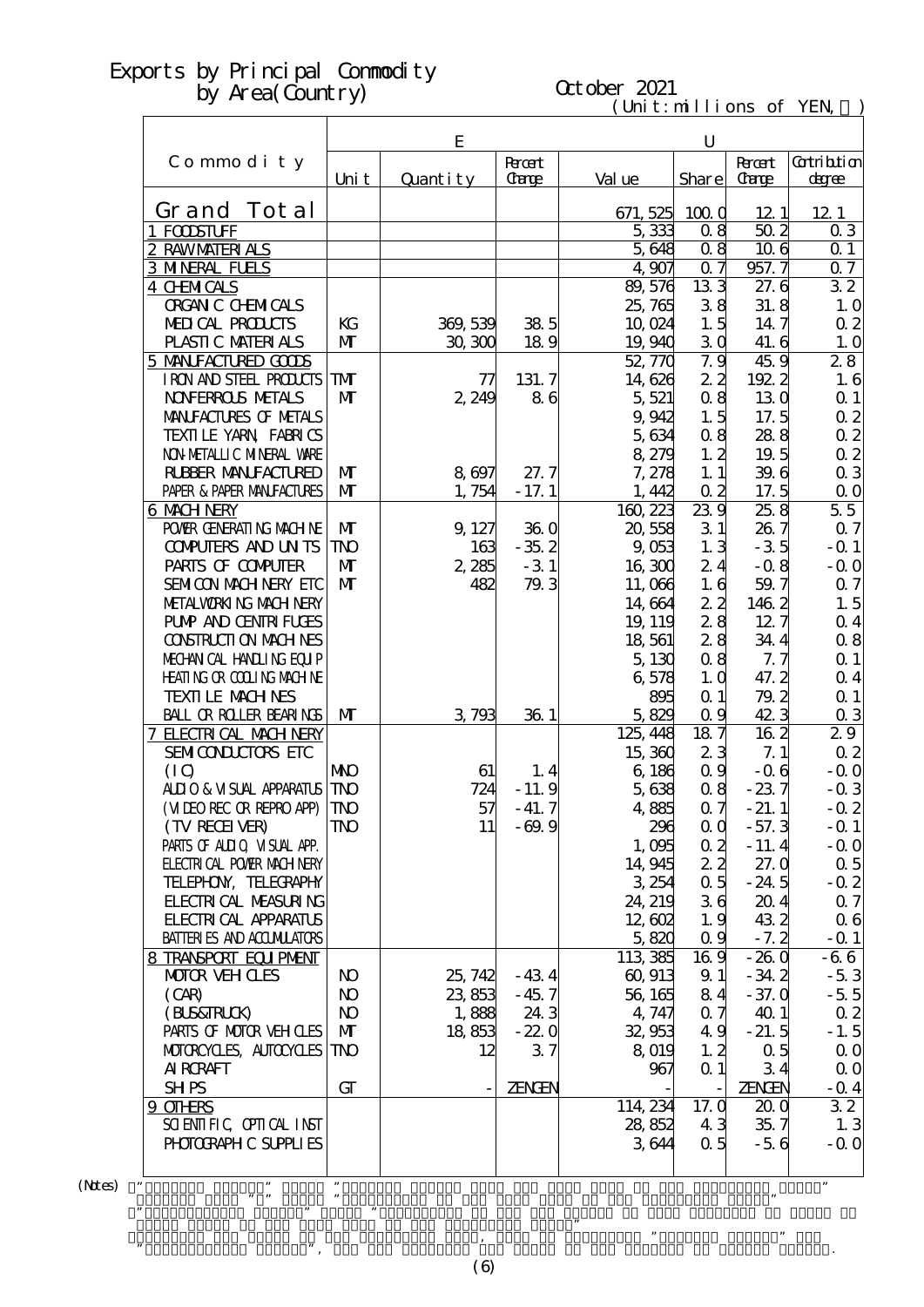# October 2021

 $(\text{Uni t}: \text{mi} \text{lli} \text{ons of } \text{YEN})$ 

|                                                        |                      | A           | S                       | I                | A                                  |                               |                          |
|--------------------------------------------------------|----------------------|-------------|-------------------------|------------------|------------------------------------|-------------------------------|--------------------------|
| Commodity                                              | Uni t                | Quantity    | <b>R</b> rcent<br>Carge | Val ue           | Share                              | <b>Recent</b><br><b>Carge</b> | Gatribition<br>degree    |
| Grand Tot al                                           |                      |             |                         | 4, 244, 720      | 1000                               | 150                           | 150                      |
| 1 FODSTUFF                                             |                      |             |                         | 64, 941          | 1.5                                | 10.9                          | 0 <sub>2</sub>           |
| 2 RAWMATERIALS                                         |                      |             |                         | 97, 112          | $\overline{2}3$                    | 17.9                          | $\Omega$ 4               |
| <b>3 MNERAL FUELS</b>                                  |                      |             |                         | 69,389           | 1.6                                | $125\overline{3}$             | 1.0                      |
| <b>4 CHMICALS</b>                                      |                      |             |                         | 691, 601         | $16\overline{3}$                   | 15 <sub>5</sub>               | 25                       |
| <b>ORGAN C CHEMICALS</b>                               |                      |             |                         | 124, 547         | 29                                 | 332                           | 0.8                      |
| MEDICAL PRODUCTS                                       | KG                   | 3, 199, 314 | 80                      | 31, 758          | 0.7                                | 34.9                          | $\alpha$ 2               |
| PLASTIC MATERIALS                                      | $\mathbf{M}$         | 447, 322    | $-11.5$                 | 215, 973         | 51                                 | 82                            | $\Omega$ 4               |
| 5 MANIFACTURED GOODS                                   |                      |             |                         | 647, 449         | 153                                | 35.6                          | 46                       |
| I RON AND STEEL PRODUCTS                               | ${\bf T}$            | 2, 191      | 11.4                    | 268, 776         | 63                                 | 764                           | 32                       |
| <b>NOVERROLS NETALS</b>                                | $\mathbf{M}$         | 121,565     | $-132$                  | 164 131          | 39                                 | 205                           | 0.8                      |
| MANIFACTURES OF METALS                                 |                      |             |                         | 68 978           | 1.6                                | 17.6                          | $\alpha$ 3               |
| TEXILE YARN FABRICS                                    |                      |             |                         | 43 268           | 1.0                                | 56                            | $\Omega$ 1               |
| NON METALLIC MINERAL VARE                              |                      |             |                         | 54, 447          | 1.3                                | 163                           | $\alpha$ 2               |
| <b>RUBBER MANUFACTURED</b>                             | $\mathbf{M}$         | 23, 127     | $-0.5$                  | 21, 574          | 0.5                                | 86                            | $\Omega$ O               |
| PAPER & PAPER MANJFACTURES                             | $\mathbf{M}$         | 208,996     | $-28$                   | 24,339           | 0 <sub>6</sub>                     | 165                           | $\alpha$ 1               |
| 6 MACH NERY                                            |                      |             |                         | 801, 107         | $18\overline{9}$                   | 19.9                          | 36                       |
| POWIR GENERATING MACHINE                               | $\mathbf{M}$         | 49, 206     | $-31$                   | 80, 105          | 1.9                                | $-86$                         | $-0.2$                   |
| <b>CONFUTERS AND UNTS</b>                              | <b>TNO</b>           | 612         | $-22.9$                 | 8 3 24           | $\alpha$ 2                         | 29.2                          | $\alpha$ 1               |
| PARIS OF COMPUTER                                      | $\mathbf{M}$         | 4,729       | $-130$                  | 42,038           | 1.0                                | $-6.8$                        | $-Q_1$                   |
| SEMICON MACH NERY ETC                                  | $\mathbf{M}$         | 11,583      | 183                     | 243, 241         | 57                                 | 42.4                          | 20                       |
| METALWORKING MACH NERY<br><b>PUMP AND CENTRI FUGES</b> |                      |             |                         | 51,063           | 1, 2<br>1.5                        | 29.4<br>7.7                   | $\alpha$ 3               |
| <b>CONSTRUCTION MACHINES</b>                           |                      |             |                         | 63,957<br>19,920 | $\alpha$ 5                         | 29.2                          | $\Omega$ 1<br>$\Omega$ 1 |
| MECHANICAL HANDLING EQUIP                              |                      |             |                         | 25, 310          | 06                                 | 17.5                          | $\Omega$ 1               |
| <b>HEATING OR COLLING MACHINE</b>                      |                      |             |                         | 16, 749          | 0.4                                | 25 6                          | $\Omega$ 1               |
| <b>TEXTILE MACHNES</b>                                 |                      |             |                         | 16, 100          | 0.4                                | 22.7                          | Q <sub>1</sub>           |
| <b>BALL OR ROLLER BEARINGS</b>                         | $\mathbf{M}$         | 14, 758     | 22.5                    | 27, 211          | 0 <sub>6</sub>                     | 32.5                          | $\Omega$                 |
| 7 ELECTRICAL MACH NERY                                 |                      |             |                         | 972, 271         | $22\overline{9}$                   | 9.4                           | $2\overline{3}$          |
| SEMICONDUCTORS ETC                                     |                      |             |                         | 413 599          | 97                                 | 148                           | 1.4                      |
| (IO)                                                   | <b>NNO</b>           | 7,056       | 55                      | 299, 165         | 7.0                                | 135                           | 1.0                      |
| ALIO & VISUAL APPARATUS                                | <b>TNO</b>           | 4,918       | 103                     | 12, 448          | 0 <sub>3</sub>                     | $-17.0$                       | $-Q_1$                   |
| (MIEO REC OR REPRO APP)                                | <b>TNO</b>           | 344         | $-153$                  | 9,633            | 0 <sub>2</sub>                     | $-17.8$                       | $-$ Q 1                  |
| (TV RECEIVER)                                          | TNO                  | 180         | 0.5                     | 1, 418           | $\alpha$ $\alpha$                  | $-28$                         | $-0.0$                   |
| PARIS OF ALLIQ VISUAL APP.                             |                      |             |                         | 16,600           | 0.4                                | 25.2                          | $\alpha$ 1               |
| <b>FLECTRI CAL POWIR MACH NERY</b>                     |                      |             |                         | 62,059           | 1.5                                | 156                           | $\alpha$ 2               |
| TELEPHON, TELECRAPHY                                   |                      |             |                         | 18,387           | $\alpha$ 4                         | $-15.9$                       | $-$ Q 1                  |
| <b>FLECTRI CAL MEASURING</b>                           |                      |             |                         | 98,887           | 23                                 | 123                           | $\alpha$ 3               |
| <b>FLECTRICAL APPARATUS</b>                            |                      |             |                         | 147, 840         | 35                                 | 9.5                           | $\alpha$ 3               |
| <b>BATTERIES AND ACCUMILATORS</b>                      |                      |             |                         | 18, 743          | 0.4                                | $-11.4$                       | $-$ Q 1                  |
| 8 TRANSPORT EQUIPMENT                                  |                      |             |                         | 254, 342         | 6Q                                 | $-232$                        | $-21$                    |
| <b>MOTOR VEHOLES</b>                                   | N <sub>O</sub>       | 54,049      | $-333$                  | 111,900          | 26                                 | $-35.4$                       | $-1.7$                   |
| (CAR)                                                  | N <sub>O</sub>       | 40,520      | $-360$                  | 89, 111          | 21                                 | $-40.4$                       | $-1.6$                   |
| (BLS&TRLCK)                                            | <b>N</b>             | 11, 621     | $-21.5$                 | 20, 792          | $\alpha$ 5                         | $-1.3$                        | $-0.0$                   |
| PARIS OF MOTOR VEH CLES                                | $\mathbf{M}$         | 86,969      | $-34$                   | 118, 232         | 28                                 | $-4.5$                        | $-0.2$                   |
| MOTOROYCLES, AUTOCYCLES                                | TNO                  | 12          | 438                     | 2,061            | 0 <sub>0</sub>                     | 132                           | $\Omega$ O               |
| AI RORAFT                                              | GT                   |             |                         |                  | 963<br>$\alpha$ $\alpha$           | $-57$                         | $-00$                    |
| <b>SHPS</b><br>9 OTHRS                                 |                      | 83,018      | $-381$                  | 6677<br>646, 507 | 0 <sub>2</sub><br>$15\overline{2}$ | $-569$<br>164                 | $-0.2$<br>25             |
| SCIENTIFIC CPITCAL INST                                |                      |             |                         | 131, 307         | 31                                 | 67                            | $\alpha$ 2               |
| PHOTOGRAPH C SUPPLIES                                  |                      |             |                         | 37, 941          | 0.9                                | 266                           | $\alpha$ 2               |
|                                                        |                      |             |                         |                  |                                    |                               |                          |
| ,,                                                     | $\pmb{\mathfrak{y}}$ |             |                         |                  |                                    |                               | ,,                       |

 $(N$ tes) "

Grand Total of the same term in the preceding year."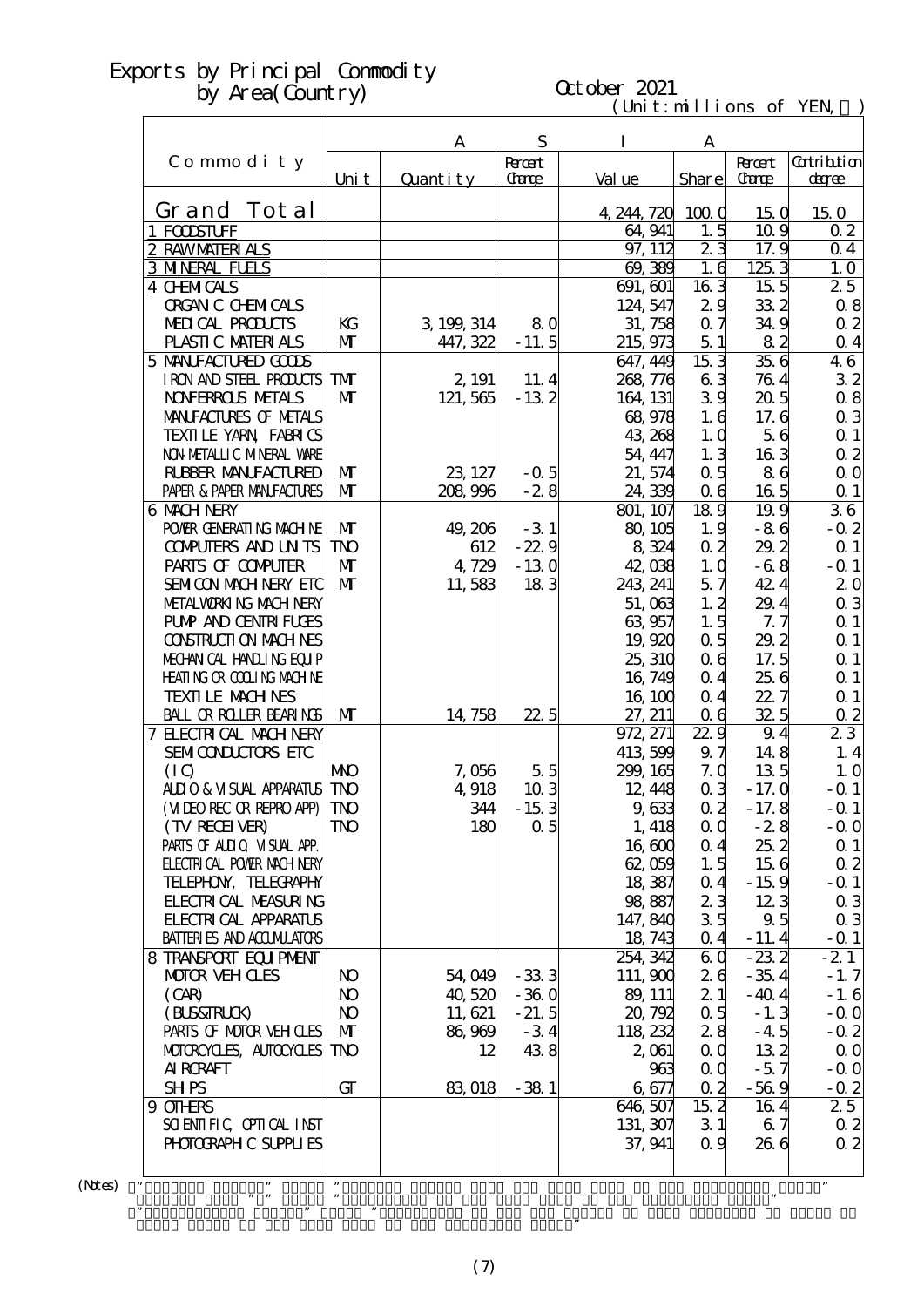# October 2021

| $t:$ m $\sqcup$ $\sqcup$ ons<br>ιm |  |
|------------------------------------|--|
|------------------------------------|--|

|                                                |                | $\mathbf C$ | $H_{\rm}$                   | I<br>N             | A                     |                             |                              |
|------------------------------------------------|----------------|-------------|-----------------------------|--------------------|-----------------------|-----------------------------|------------------------------|
| Commodity                                      | Uni t          | Quantity    | <b>Root</b><br><b>Carge</b> | Val ue             | Share                 | <b>Root</b><br><b>Carge</b> | <b>Cotribition</b><br>degree |
| Grand Tot al                                   |                |             |                             | 1,596,889          | 1000                  | 9.5                         | $9\,5$                       |
| 1 FODSTUFF                                     |                |             |                             | 18 615             | 1, 2                  | 40 1                        | 0 <sub>4</sub>               |
| 2 RAWMATERIALS                                 |                |             |                             | 34,920             | 22                    | 489                         | 08                           |
| <b>3 MNERAL FUELS</b>                          |                |             |                             | 9,282              | 0 <sub>6</sub>        | $-1.8$                      | $-0.0$                       |
| 4 CHMICALS                                     |                |             |                             | 288, 171           | 18 <sub>0</sub>       | 186                         | 31                           |
| <b>ORGAN C CHEMICALS</b>                       |                |             |                             | 53,305             | 33                    | 389                         | 1.0                          |
| MEDICAL PRODUCTS                               | KG             | 866, 982    | 303                         | 14,879             | 0.9                   | 25.7                        | $\alpha$ 2                   |
| PLASTIC MATERIALS                              | $\mathbf{M}$   | 190, 197    | $-7.6$                      | 98,061             | 61                    | 82                          | $\alpha$ 5                   |
| 5 MANIFACTURED GODS                            |                |             |                             | 208, 365           | 130                   | 260                         | 29                           |
| I RON AND STEEL PRODUCTS                       | <b>TM</b>      | 396         | $-133$                      | 56,399             | 35                    | 32.4                        | $\alpha$ 9                   |
| <b>NOVERROLS METALS</b>                        | $\mathbf{M}$   | 50, 442     | 64                          | 71,563             | 45                    | 41.6                        | 1.4                          |
| MANIFACTURES OF METALS                         |                |             |                             | 28,041             | 1.8                   | 167                         | $\alpha$ 3                   |
| TEXILLE YARN FABRICS                           |                |             |                             | 18, 291            | 1.1                   | 59                          | $\Omega$ 1                   |
| NON METALLIC MINERAL WARE                      |                |             |                             | 18,820             | 1, 2                  | 137                         | $\alpha$ 2                   |
| <b>RUBBER MANUFACTURED</b>                     | $\mathbf{M}$   | 4,281       | 62                          | 6,587              | 0.4                   | 83                          | $\Omega$ O                   |
| PAPER & PAPER MANJFACTURES                     | $\mathbf{M}$   | 72,627      | $-189$                      | 8,143              | $\alpha$ 5            | 43<br>129                   | $\Omega$ O                   |
| <b>6 MACH NERY</b><br>POWIR GENERATING MACHINE | $\mathbf{M}$   | 15,786      | $-32.4$                     | 367, 696<br>31,839 | 230<br>2 <sub>0</sub> | $-282$                      | 29<br>$-0.9$                 |
| <b>CONFUTERS AND UNTS</b>                      | <b>TNO</b>     | 219         | $-31.8$                     | 2,929              | $\alpha$ 2            | 17.8                        | $\Omega$ O                   |
| PARIS OF COMPUTER                              | $\mathbf{M}$   | 1,968       | $-196$                      | 15,385             | 1.0                   | $-11.8$                     | $-Q_1$                       |
| SEMICON MACH NERY ETC                          | $\mathbf{M}$   | 6,657       | 11.5                        | 115,989            | 7.3                   | 303                         | 1.9                          |
| METALWORKING MACHINERY                         |                |             |                             | 25,060             | 1.6                   | 14.7                        | $\alpha$ 2                   |
| <b>PUMP AND CENTRIFUGES</b>                    |                |             |                             | 28,624             | 1.8                   | 13 1                        | $\alpha$ 2                   |
| <b>CONSTRUCTION MACHINES</b>                   |                |             |                             | 1, 718             | Q <sub>1</sub>        | 11.6                        | $\Omega$ O                   |
| MECHANICAL HANDLING EQUIP                      |                |             |                             | 7,677              | 0.5                   | 14.9                        | $\Omega$ 1                   |
| <b>HEATING OR COLLING MACHINE</b>              |                |             |                             | 6538               | $\Omega$ 4            | 90                          | $\Omega$ O                   |
| <b>TEXTI LE MACH NES</b>                       |                |             |                             | 9,939              | 06                    | 46                          | $\Omega$ O                   |
| <b>BALL OR ROLLER BEARINGS</b>                 | $\mathbf{M}$   | 6, 161      | 54                          | 11, 944            | 0.7                   | 152                         | $\Omega$ 1                   |
| 7 ELECTRICAL MACH NERY                         |                |             |                             | 361, 474           | 226                   | 130                         | 29                           |
| SEMICONDUCTORS ETC                             |                |             |                             | 122,960            | 7. 7                  | 27.0                        | 1.8                          |
| (IQ)                                           | <b>NKO</b>     | 2,243       | 10 <sub>5</sub>             | 86, 261            | 54                    | 306                         | 1.4                          |
| <b>ALLIO &amp; VISUAL APPARATUS</b>            | <b>TNO</b>     | 1, 129      | $-285$                      | 5,888              | 0 <sub>4</sub>        | $-306$                      | $-0.2$                       |
| (MIEO REC OR REPRO APP)                        | <b>TNO</b>     | 211         | $-24.7$                     | 4,931              | 0 <sub>3</sub>        | $-31.6$                     | $-0.2$                       |
| (TV RECEIVER)                                  | TNO            | 42          | $-456$                      | 522                | $\alpha$ $\alpha$     | $-32.3$                     | $-0.0$                       |
| PARIS OF ALIIO VISUAL APP.                     |                |             |                             | 7,801              | 0.5                   | 285                         | $\alpha$ 1                   |
| <b>ELECTRICAL POWIR MACH NERY</b>              |                |             |                             | 31, 297            | 2 <sub>0</sub>        | 207                         | $\Omega$ 4                   |
| TELEPHON, TELECRAPHY                           |                |             |                             | 9,660              | 06                    | $-37$                       | $-0.0$                       |
| <b>FLECTRICAL MEASURING</b>                    |                |             |                             | 44,930             | 28                    | 21.7                        | 06                           |
| <b>FLECTRICAL APPARATUS</b>                    |                |             |                             | 58,236             | 36                    | 39                          | $\alpha$ 2                   |
| <b>BATTERIES AND ACCUMULATORS</b>              |                |             |                             | 10,598<br>105, 726 | 0.7<br>66             | 7.6<br>$-338$               | $\Omega$ 1<br>$-37$          |
| 8 TRANSPORT EQUIPMENT<br><b>MOTOR VEHOLES</b>  | N <sub>O</sub> | 12,299      | $-57.8$                     | 47, 737            | 30                    | $-468$                      | $-29$                        |
| (CAB)                                          | N <sub>O</sub> | 12, 236     | $-580$                      | 47,649             | 30                    | $-468$                      | $-29$                        |
| (BLS&FRLCK)                                    | N <sub>O</sub> | 63          | 472.7                       | 87                 | $\alpha$ $\alpha$     | $-34.4$                     | $-0.0$                       |
| PARIS OF MOTOR VEH OLES                        | $\mathbf{M}$   | 31,756      | $-15.7$                     | 54, 631            | 34                    | $-15.1$                     | $-0.7$                       |
| MOTORCYCLES, AUTOCYCLES                        | <b>TNO</b>     |             | 2360                        | 431                | 0 <sub>0</sub>        | 14.7                        | $\Omega$ O                   |
| <b>AI RCRAFT</b>                               |                |             |                             | 446                | 0 <sub>0</sub>        | 71.2                        | $\Omega$ O                   |
| <b>SHPS</b>                                    | GT             |             |                             |                    |                       |                             |                              |
| 9 OTHRS                                        |                |             |                             | 202, 639           | 12.7                  | 25                          | 03                           |
| SCIENTIFIC CPIICAL INST                        |                |             |                             | 61, 916            | 39                    | 56                          | 0 <sub>2</sub>               |
| PHOTOGRAPH C SUPPLIES                          |                |             |                             | 14, 498            | 0.9                   | 369                         | 0 <sub>3</sub>               |
|                                                |                |             |                             |                    |                       |                             |                              |
|                                                |                |             |                             |                    |                       |                             | $\pmb{\mathfrak{y}}$         |

 $(N$ tes $)$ 

Grand Total of the same term in the preceding year."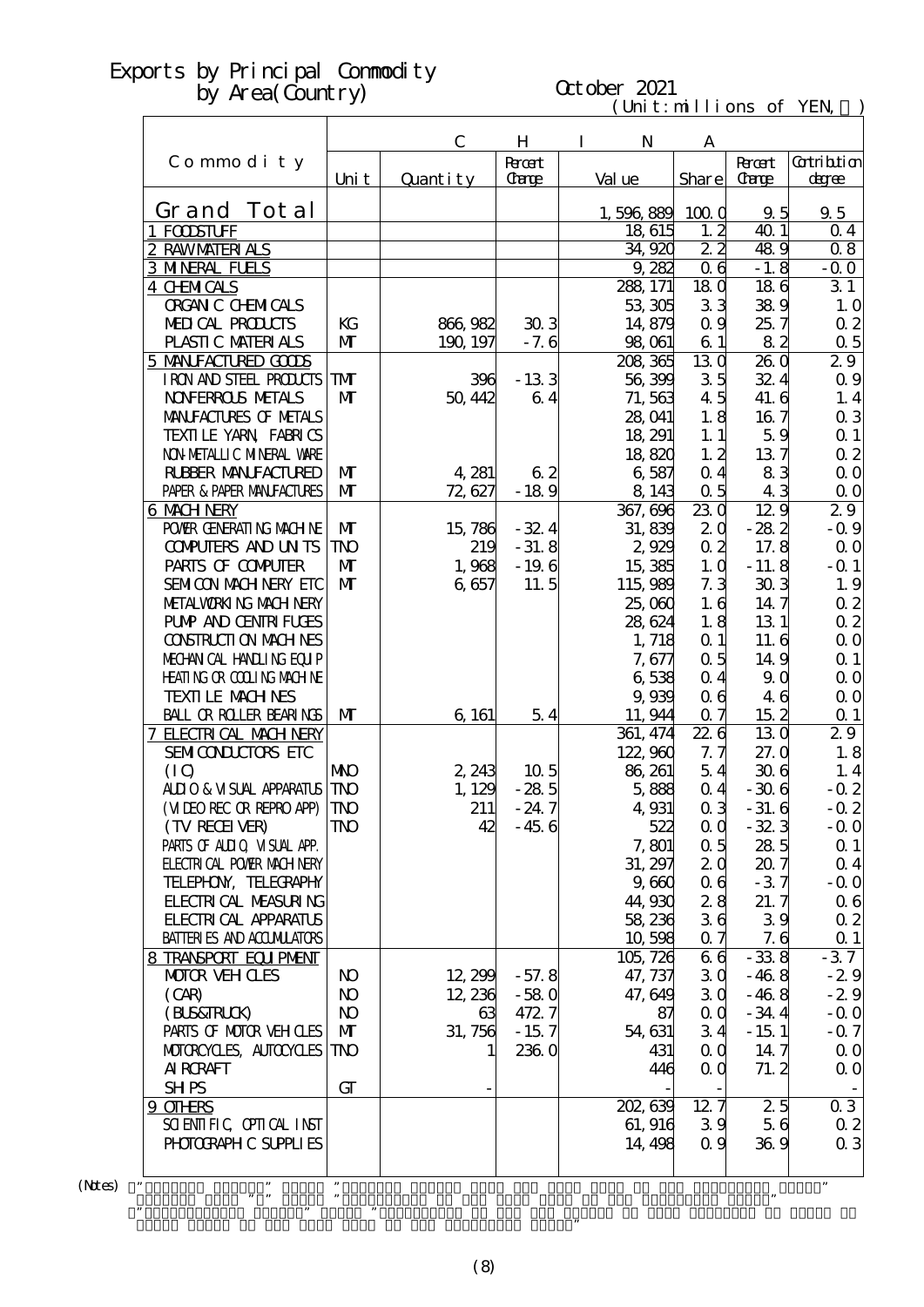#### (Unit: millions of YEN) October 2021

|                                   |                |                |                |              |             |           | Gut, million    |                   |                  |
|-----------------------------------|----------------|----------------|----------------|--------------|-------------|-----------|-----------------|-------------------|------------------|
|                                   |                | $\mathbf R$    | K              | $\mathbf{O}$ | $\mathbf R$ | E         | A               |                   |                  |
| Commodity                         |                |                | <b>R</b> rcent |              |             |           |                 | <b>Recent</b>     | Gatribition      |
|                                   | Uni t          | Quantity       | Carge          |              | Val ue      |           | Share           | Carge             | degree           |
| Grand Total                       |                |                |                |              | 506, 721    |           | 1000            | 21.8              | 21.8             |
| 1 FODSTUFF                        |                |                |                |              |             | 4,068     | 08              | 25.4              | 0 <sub>2</sub>   |
| 2 RAWMATERIALS                    |                |                |                |              |             | 21, 944   | 43              | 45.3              | 1, 6             |
| <b>3 MNERAL FUELS</b>             |                |                |                |              |             | 21,052    | 42              | 908               | 24               |
| 4 CHMICALS                        |                |                |                |              | 115, 136    |           | 22.7            | 10.7              | 27               |
| <b>ORGAN C CHEMICALS</b>          |                |                |                |              |             | 28,837    | 5.7             | 185               | 1.1              |
| MEDICAL PRODUCTS                  | KG             | 1, 151, 233    | 40             |              |             | 4, 154    | 08              | 21.9              | 0 <sub>2</sub>   |
| PLASTIC MATERIALS                 | $\mathbf{M}$   | 25,088         | 1.1            |              |             | 29, 440   | 58              | 42                | $\alpha$ 3       |
| 5 MANIFACTURED GOODS              |                |                |                |              |             | 90, 821   | 17.9            | 64.9              | 86               |
| IRON AND STEEL PRODUCTS           | <b>TM</b>      | 479            | 332            |              |             | 56,824    | 11.2            | 132.4             | 7.8              |
| <b>NOVERROLS METALS</b>           | M              | 5,792          | 43             |              |             | 11, 747   | 23              | $-0.2$            | $-0.0$           |
| MANIFACTURES OF METALS            |                |                |                |              |             | 5,265     | 1.0             | 7.9               | Q <sub>1</sub>   |
| TEXILLE YARN FABRICS              |                |                |                |              |             | 3 389     | 0.7             | 24.6              | 0 <sub>2</sub>   |
| NON METALLIC MINERAL VARE         |                |                |                |              |             | 883       | 1.8             | 21.6              | $\alpha$ 4       |
| <b>RUBBER MANUFACTURED</b>        | $\mathbf{M}$   | 1,918          | 44             |              |             | 1,642     | 0 <sub>3</sub>  | 186               | Q <sub>1</sub>   |
| PAPER & PAPER MANJFACTURES        | M              | 18, 127        | 14.0           |              |             | 2,970     | 06              | 17.2              | Q <sub>1</sub>   |
| 6 MACH NERY                       |                |                |                |              |             | 91, 176   | 18 <sub>0</sub> | $\overline{322}$  | 53               |
| POWER GENERATING MACHINE          | M              | 2,098          | 51.1           |              |             | 5,624     | 1.1             | 159               | 0 <sub>2</sub>   |
| <b>CONFUTERS AND UNTS</b>         | <b>TNO</b>     |                | $-188$         |              |             | 644       | Q <sub>1</sub>  | 4 1               | 0 <sub>0</sub>   |
| PARIS OF COMPUTER                 | $\mathbf{M}$   | 155            | $-21.6$        |              |             | 1,316     | 0 <sub>3</sub>  | 30 <sub>5</sub>   | Q <sub>1</sub>   |
| SEMICON MACH NERY ETC             | $\mathbf{M}$   | 1,483          | $-19.2$        |              |             | 43,518    | 86              | 437               | 32               |
| METALWORKING MACH NERY            |                |                |                |              |             | 5,583     | 1.1             | 627               | 0.5              |
| <b>PUMP AND CENTRI FUGES</b>      |                |                |                |              |             | 7,435     | 1.5             | 0 <sub>9</sub>    | $\Omega$ O       |
| <b>CONSTRUCTION MACHINES</b>      |                |                |                |              |             | 1,267     | $\Omega$        | 41.2              | Q <sub>1</sub>   |
| MECHANICAL HANDLING EQUIP         |                |                |                |              |             | 3 218     | 06              | 431               | 0 <sub>2</sub>   |
| <b>HEATING OR COLLING MACHINE</b> |                |                |                |              |             | 1,991     | 0 <sub>4</sub>  | 21.5              | $\Omega$ 1       |
| <b>TEXILE MACHNES</b>             |                |                |                |              |             | 233       | $\alpha$        | 61.6              | 0 <sub>0</sub>   |
| BALL OR ROLLER BEARINGS           | $\mathbf{M}$   | 1,733          | 35.0           |              |             | 3 416     | 07              | 44.7              | 0 <sub>3</sub>   |
| <b>7 ELECTRICAL MACH NERY</b>     |                |                |                |              |             | 88,769    | $17.\bar{5}$    | 1.5               | 03               |
| SEMICONDUCTORS ETC                |                |                |                |              |             | 36,577    | 7.2             | 96                | 0.8              |
| (IQ)                              | <b>NNO</b>     | 313            | $-1.5$         |              |             | 31, 776   | 63              | 120               | 0.8              |
| ALLIO & VISUAL APPARATUS          | <b>TNO</b>     | 24             | 24.5           |              |             | 776       | $\Omega$        | 28                | $\Omega$ O       |
| (MIEO REC OR REPRO APP)           | <b>TNO</b>     | $\overline{5}$ | $-24.2$        |              |             | 603       | $\Omega$ 1      | $-1.6$            | $-$ Q O          |
| (TV RECEIVER)                     | TNO            | $\overline{5}$ | 604            |              |             | 85        | $\alpha$        | 37.6              | $\Omega$ O       |
| PARIS OF ALLIQ VISUAL APP.        |                |                |                |              |             | 589       | $\Omega$ 1      | $-44.4$           | $-Q1$            |
| <b>ELECTRICAL POWER MACH NERY</b> |                |                |                |              |             | 6,648     | 1.3             | 26 6              | 0 <sub>3</sub>   |
| TELEPHON, TELECRAPHY              |                |                |                |              |             | 485       | $\alpha$ 1      | $-637$            | $-0.2$           |
| <b>FLECTRICAL MEASURING</b>       |                |                |                |              |             | 11,687    | 23              | $-260$            | $-1.0$           |
| <b>FLECTRICAL APPARATUS</b>       |                |                |                |              |             | 15, 211   | 30              | 287               | 0.8              |
| <b>BATTER ES AND ACCUMULATORS</b> |                |                |                |              |             | 400       | $\Omega$ 1      | $-84.9$           | $-0.5$           |
| 8 TRANSPORT EQUIPMENT             |                |                |                |              |             | 6045      | 1, 2            | $-532$            | $-1.7$           |
| <b>MOTOR VEH CLES</b>             | N <sub>O</sub> | 786            | $-605$         |              |             | 2,438     | 0.5             | $-560$            | $-0.7$           |
| (CAB)                             | N <sub>O</sub> | 714            | $-589$         |              |             | 2, 164    | $\Omega$ 4      | $-587$            | $-0.7$           |
| (BLS&FRLCK)                       | N <sub>O</sub> | 72             | $-71.5$        |              |             | 275       | $\Omega$ 1      | $-126$            | $-0.0$           |
| PARIS OF MOTOR VEH CLES           | $\mathbf{M}$   | 1,734          | $-433$         |              |             | 2,672     | 0.5             |                   | $-0.6$           |
| MOTOROYCLES, AUTOCYCLES           | <b>TNO</b>     | Q              | $-47.1$        |              |             |           | $\Omega$ 1      | $-47.2$<br>$-348$ | $-0.0$           |
| <b>AI RCRAFT</b>                  |                |                |                |              |             | 257       |                 |                   |                  |
|                                   | $G\Gamma$      |                |                |              |             | 30<br>355 | $\alpha$        | $-31.4$           | $-0.0$<br>$-0.3$ |
| <b>SHPS</b>                       |                | 1,662          | $-484$         |              |             |           | $\Omega$ 1      | $-77.8$           |                  |
| 9 OTHERS                          |                |                |                |              |             | 67,709    | 134             | 162               | 23               |
| SCIENTIFIC CPITCAL INST           |                |                |                |              |             | 19, 512   | 39              | 48                | $\Omega$ 2       |

 $(N$ tes $)$ 

・"Percent Change" means "Percent Change from the same term in the preceding year."  $\mathbf{m}$  means "Multiplier to the same term in the preceding year. The preceding year. The preceding year. The preceding year.

Grand Total of the same term in the preceding year."

 $\mathcal{C}$  means  $\mathcal{C}$  means  $\mathcal{C}$  that category of the Yen Change of the Yen Change of that category of goods to good structure of the Yen Change of the Yen Change of goods to good structure of the Yen Change of the

PHOTOGRAPHIC SUPPLIES | 7,988 1.6 31.6 0.5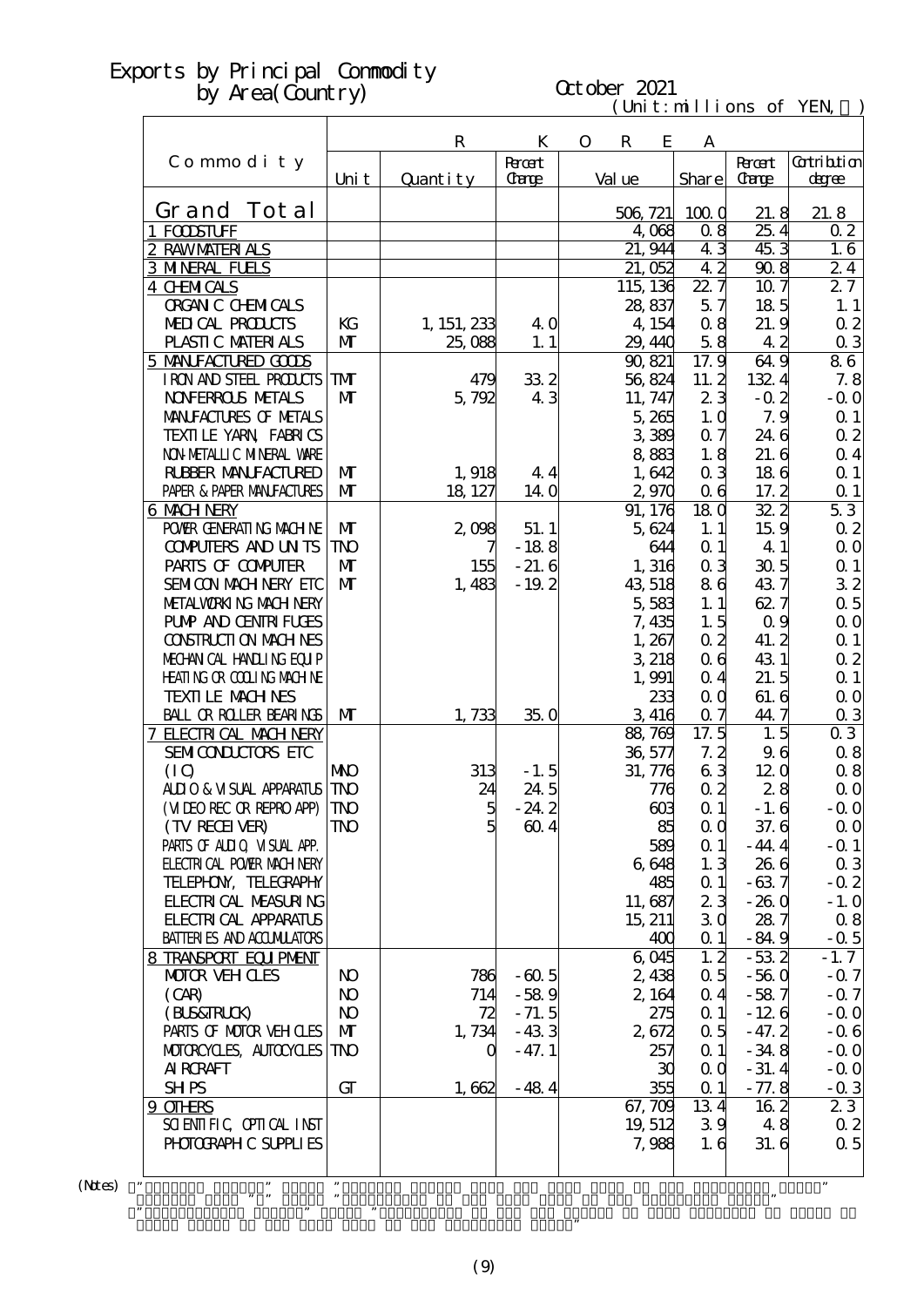#### $(\text{Uni t}: \text{mi} \text{lli} \text{ons of } \text{YEN})$ October 2021

|                                               |                | A              | S           | E<br>A      |         | N                 |              |                |
|-----------------------------------------------|----------------|----------------|-------------|-------------|---------|-------------------|--------------|----------------|
| Commodity                                     |                |                | <b>Root</b> |             |         |                   | <b>Root</b>  | Gatribition    |
|                                               | Uni t          | Quantity       | Carge       | Val ue      |         |                   | Share Carge  | degree         |
|                                               |                |                |             |             |         |                   |              |                |
| Grand Tot al                                  |                |                |             | 1, 089, 488 |         | 1000              | 14 2         | 14.2           |
| 1 FODSTUFF                                    |                |                |             |             | 13, 297 | 1, 2              | $-0.7$       | $-0.0$         |
| 2 RAWMATERIALS                                |                |                |             |             | 28, 282 | 26                | $-33$        | $-0.1$         |
| <b>3 MNERAL FUELS</b>                         |                |                |             |             | 30,037  | 28                | 279.6        | 23             |
| <b>4 CHMICALS</b><br><b>ORGAN C CHEMICALS</b> |                |                |             | 124, 496    | 19,788  | 11.4<br>1.8       | 181          | 20<br>06       |
| <b>MELICAL PRODUCTS</b>                       | KG             | 184, 150       | $-40.3$     |             | 6 248   | 0 <sub>6</sub>    | 41.4<br>1787 | $\alpha$ 4     |
| PLASTIC MATERIALS                             | $\mathbf{M}$   | 133,064        | $-10.9$     |             | 39,639  | 36                | 131          | $\alpha$ 5     |
| 5 MANIFACTURED GOODS                          |                |                |             | 220,906     |         | 203               | 435          | 7.0            |
| I RON AND STEEL PRODUCTS                      | TMT            | 938            | 21.7        | 105,840     |         | 9.7               | 82.8         | 50             |
| <b>NOVERROLS METALS</b>                       | $\mathbf{M}$   | 37,608         | $-168$      | 44, 175     |         | 4 1               | 220          | 0.8            |
| MANIFACTURES OF METALS                        |                |                |             |             | 24, 380 | 22                | 304          | 06             |
| TEXILE YARN FABRICS                           |                |                |             |             | 15,629  | 1.4               | 35           | $\alpha$ 1     |
| NON METALLIC MINERAL VARE                     |                |                |             | 11, 291     |         | 1, 0              | 12.7         | $\Omega$ 1     |
| <b>RUBBER MANUFACTURED</b>                    | $\mathbf{M}$   | 12, 467        | 81          |             | 9,598   | 0.9               | 19.1         | $\alpha$ 2     |
| PAPER & PAPER MANJFACTURES                    | $\mathbf{M}$   | 84, 781        | 85          |             | 8836    | 08                | 27.4         | $\alpha$ 2     |
| 6 MACH NERY                                   |                |                |             | 184, 370    |         | 169               | 10.9         | 1.9            |
| POWER GENERATING MACHINE                      | $\mathbf{M}$   | 24, 475        | 148         | 29, 824     |         | 27                | 08           | $\Omega$ O     |
| <b>CONPUTERS AND UNTS</b>                     | TNO            | 261            | $-22.9$     |             | 2,089   | 0 <sub>2</sub>    | 251          | $\alpha$ o     |
| PARIS OF COMPUTER                             | $\mathbf{M}$   | 2,155          | $-11.6$     |             | 18,769  | 1, 7              | $-122$       | $-0.3$         |
| SEMICON MACH NERY ETC                         | $\mathbf{M}$   | 724            | 39.1        |             | 16, 344 | 1.5               | 17.2         | 03             |
| METALWORKING MACH NERY                        |                |                |             |             | 11, 492 | 1.1               | 35.7         | 0 <sub>3</sub> |
| <b>PUMP AND CENTRI FUGES</b>                  |                |                |             |             | 16, 517 | 1.5               | $-134$       | $-0.3$         |
| <b>CONSTRUCTION MACHINES</b>                  |                |                |             |             | 10,556  | 1.0               | 54.4         | $\alpha$ 4     |
| MECHANICAL HANDLING EQUIP                     |                |                |             |             | 10, 759 | 1.0               | 151          | $\alpha$ 1     |
| <b>HEATING OR COLLING MACHINE</b>             |                |                |             |             | 4, 190  | 0.4               | 19.6         | $\Omega$ 1     |
| <b>TEXTI LE MACH NES</b>                      |                |                |             |             | 1,665   | 0.2               | 954          | Q <sub>1</sub> |
| <b>BALL OR ROLLER BEARINGS</b>                | $\mathbf{M}$   | 5,003          | 44.9        |             | 7,927   | 07                | 531          | 0 <sub>3</sub> |
| 7 ELECTRICAL MACH NERY                        |                |                |             | 237, 048    |         | $21.\overline{8}$ | 33           | 08             |
| <b>SEMICONLUITES ETC</b>                      |                |                |             |             | 98,546  | 90                | $-0.2$       | $-0.0$         |
| (IQ)                                          | <b>NKO</b>     | 2,719          | 100         |             | 59,046  | 54                | $-11.2$      | $-0.8$         |
| ALIO & VISUAL APPARATUS                       | <b>TNO</b>     | 3 <sub>0</sub> | 901         |             | 3357    | 0 <sub>3</sub>    | $-43$        | $-0.0$         |
| (VIDEO RECOR REPROAPP)                        | <b>TNO</b>     | 71             | $-7.8$      |             | 2,527   | $\alpha$ 2        | 1, 2         | $\alpha$ O     |
| (TV RECEIVER)                                 | <b>TNO</b>     | 31             | 126         |             | 444     | 0 <sub>0</sub>    | 830          | $\Omega$ O     |
| PARIS OF ALLIO VISUAL APP.                    |                |                |             |             | 6,626   | 06                | 49.9         | 02             |
| <b>FLECTRICAL POWIR MACH NERY</b>             |                |                |             |             | 10,047  | 0.9               | $-100$       | $-Q_1$         |
| TELEPHON, TELECRAPHY                          |                |                |             |             | 3958    | 0 <sub>4</sub>    | $-34.9$      | $-0.2$         |
| <b>FLECTRICAL MEASURING</b>                   |                |                |             | 23, 111     |         | 21                | 123          | 0 <sub>3</sub> |
| <b>FLECTRICAL APPARATUS</b>                   |                |                |             |             | 39, 422 | 36                | 15.7         | 06             |
| <b>BATTERIES AND ACCUMILATORS</b>             |                |                |             |             | 4,543   | $\alpha$ 4        | $-232$       | $-$ Q 1        |
| 8 TRANSPORT EQUIPMENT                         |                |                |             | 90,683      |         | 83                | $-130$       | $-1.4$         |
| MOTOR VEHICLES                                | N <sub>O</sub> | 16,966         | $-31.4$     |             | 30,977  | 28                | $-187$       | $-0.7$         |
| (CAB)                                         | N <sub>O</sub> | 6,775          | $-367$      |             | 14,953  | 1, 4              | $-29.2$      | $-0.6$         |
| (BUS&FRUK)                                    | N <sub>O</sub> | 8,489          | $-24.3$     |             | 14,706  | 1.3               | $-21$        | $-0.0$         |
| PARIS OF MOTOR VEH OLES                       | $\mathbf{M}$   | 43,697         | 22          |             | 48, 403 | 44                | 65           | 0 <sub>3</sub> |
| MOTOROYCLES, AUTOCYCLES                       | TNO            | 7              | 11.8        |             | 1, 013  | $\alpha$ 1        | 37.5         | 0 <sub>0</sub> |
| <b>AI RCRAFT</b>                              |                |                |             |             | 466     | $\alpha$ $\alpha$ | $-32.4$      | $-0.0$         |
| <b>SHPS</b>                                   | GT             | 80, 331        | $-382$      |             | 5,662   | 0.5               | $-59.0$      | $-0.9$         |
| $9$ OTHRS                                     |                |                |             | 160, 369    |         | 14.7              | 11. Q        | 1.7            |
| SCIENTIFIC CPIICAL INST                       |                |                |             | 22, 307     |         | 2 <sub>0</sub>    | $-0.5$       | $-0.0$         |
| PHOTOGRAPH C SUPPLIES                         |                |                |             |             | 3006    | 0 <sub>3</sub>    | 180          | $\Omega$ O     |
|                                               |                |                |             |             |         |                   |              |                |
|                                               |                |                |             |             |         |                   |              |                |

 $(N$ tes) "

Grand Total of the same term in the preceding year."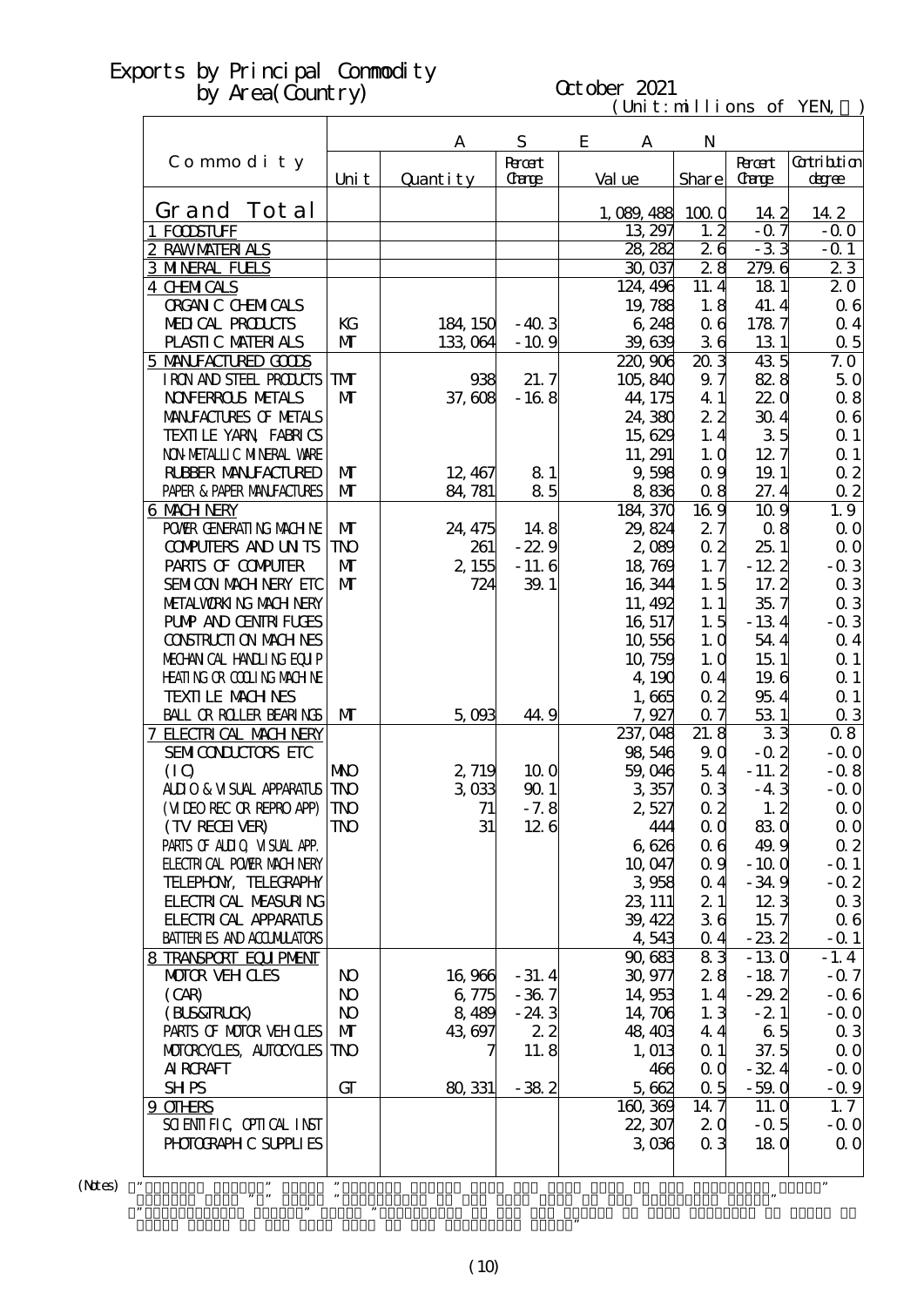# October 2021

| $(\text{Unit}: \text{mi} \cup \text{ions} \text{ofi})$ |  |  |  |
|--------------------------------------------------------|--|--|--|
|--------------------------------------------------------|--|--|--|

|                                                                  |                         | M I      | D D L E     | E A S T          |                              |               |                       |
|------------------------------------------------------------------|-------------------------|----------|-------------|------------------|------------------------------|---------------|-----------------------|
| Commodity                                                        |                         |          | <b>Root</b> |                  |                              | <b>Recent</b> | <b>Cotribtion</b>     |
|                                                                  | Uni t                   | Quantity | Carge       | Val ue           | Share                        | <b>Carge</b>  | degree                |
| Grand Tot al                                                     |                         |          |             | 138,048          | 1000                         |               | $-129 - 129$          |
| 1 FOODSTUFF                                                      |                         |          |             | 930              | 0.7                          | 266           | $\Omega$ 1            |
| 2 RAWMATERIALS                                                   |                         |          |             | 315              | $\alpha$ 2                   | 21            | 0 <sub>0</sub>        |
| <b>3 MNERAL FUELS</b>                                            |                         |          |             | 331              | $\alpha$ 2                   | $-300$        | $-Q 1$                |
| <b>4 CHMICALS</b>                                                |                         |          |             | 4,624            | 33                           | 482           | 0.9                   |
| <b>ORGAN C CHEMICALS</b>                                         |                         |          |             | 739              | 0.5                          | 280           | Q <sub>1</sub>        |
| MEDICAL PRODUCTS                                                 | KG                      | 50,022   | 191.4       | 421              | 0 <sub>3</sub>               | 1346          | $\alpha$ 2            |
| PLASTIC MATERIALS                                                | $\mathbf{M}$            | 4,019    | 358         | 1,348            | 1.0                          | 74 2          | $\alpha$ 4            |
| 5 MANIFACTURED GOODS<br>I RON AND STEEL PRODUCTS                 | <b>TM</b>               | 39       | 737         | 22, 128<br>9,642 | 16 0<br>7.0                  | 654<br>1269   | 55<br>34              |
| <b>NOVERROLS METALS</b>                                          | $\mathbf{M}$            | 156      | 486         | 344              | 0 <sub>2</sub>               | 81. O         | $\Omega$ 1            |
| MANIFACTURES OF METALS                                           |                         |          |             | 1, 146           | 08                           | $-5.1$        | $-$ Q O               |
| TEXILLE YARN FABRICS                                             |                         |          |             | 2,997            | 22                           | 661           | $\alpha$ 8            |
| NON METALLI C MINERAL VARE                                       |                         |          |             | 1,364            | 1.0                          | 45.9          | $\alpha$ 3            |
| <b>RUBBER MANUFACTURED</b>                                       | $\mathbf{M}$            | 15,075   | 17.3        | 6,377            | 46                           | 309           | $\Omega$ 9            |
| PAPER & PAPER MANFACTURES                                        | $\mathbf{M}$            | 1,499    | 77.4        | 249              | $\alpha$ 2                   | 1058          | $\Omega$ 1            |
| <b>6 MACH NERY</b>                                               |                         |          |             | 23,537           | 17.0                         | 10.7          | 1.4                   |
| POWIR GENERATING MACHINE                                         | M                       | 15, 575  | $-1.3$      | 7,853            | 5.7                          | 206           | 0.8                   |
| <b>CONPUTERS AND UNTS</b>                                        | <b>TNO</b>              | 86       | $-49.5$     | 292              | $\alpha$ 2                   | $-10.9$       | $-$ Q O               |
| PARIS OF COMPUTER                                                | $\mathbf{M}$            | 230      | 59          | 1, 195           | $\alpha$ 9                   | 17.8          | $\Omega$ 1            |
| SEMICON MACH NERY ETC                                            | $\mathbf{M}$            | 19       | $-65.2$     | 787              | 06                           | $-629$        | $-0.8$                |
| METALWORKING MACHINERY                                           |                         |          |             | 370              | 0 <sub>3</sub>               | 2733          | $\alpha$ 2            |
| <b>PUMP AND CENTRI FUGES</b>                                     |                         |          |             | 3608             | 27                           | $-17.4$       | $-0.5$                |
| <b>CONSTRUCTION MACHINES</b><br>MECHANICAL HANDLING EQUIP        |                         |          |             | 1,857<br>1, 164  | 1.3<br>0.8                   | 288<br>7.8    | $\alpha$ 3<br>$Q_1$   |
| <b>HEATING OR COLLING MACHINE</b>                                |                         |          |             | 640              | 0.5                          | 119.0         | $\alpha$ 2            |
| <b>TEXTILE MACHNES</b>                                           |                         |          |             | 24               | 0 <sub>0</sub>               | 111.1         | 0 <sub>0</sub>        |
| BALL OR ROLLER BEARINGS                                          | $\mathbf{M}$            | 409      | 27.0        | 758              | $\alpha$ 5                   | 349           | $\Omega$ 1            |
| 7 ELECTRICAL MACH NERY                                           |                         |          |             | 8302             | 60                           | 1.6           | $\Omega$ 1            |
| SEMICONDUCTORS ETC                                               |                         |          |             | 243              | $\alpha$ 2                   | 184           | $\alpha$ o            |
| (IQ)                                                             | <b>NKO</b>              | O        | 1506        | 20               | $\alpha$                     | $-59.3$       | $-0.0$                |
| <b>ALLIO &amp; VISUAL APPARATUS</b>                              | <b>TNO</b>              | 10       | $-720$      | 136              | $\Omega$ 1                   | $-84.5$       | $-0.5$                |
| (MIEO REC OR REPRO APP)                                          | <b>TNO</b>              | 1        | $-94.8$     | 102              | $\Omega$ 1                   | $-869$        | $-$ Q 4               |
| (TV RECEIVER)                                                    | $\mathbf{T} \mathbf{N}$ | 7        | $-31.9$     | 22,              | $\alpha$ $\alpha$            | $-726$        | $-$ Q O               |
| PARIS OF ALLIQ VISUAL APP.                                       |                         |          |             | 21               | $\alpha$ $\alpha$            | $-706$        | $-0.0$                |
| <b>ELECTRICAL POWER MACH NERY</b>                                |                         |          |             | 2, 143           | 1.6                          | 1927          | $\Omega$ 9            |
| TELEPHON, TELECRAPHY                                             |                         |          |             | 97               | Q <sub>1</sub>               | $-558$        | $-Q_1$                |
| <b>FLECTRICAL MEASURING</b>                                      |                         |          |             | 691              | 0.5                          | 55            | $\alpha$ o            |
| <b>FLECTRICAL APPARATUS</b><br><b>BATTERIES AND ACCUMILATORS</b> |                         |          |             | 822<br>122       | 0 <sub>6</sub><br>$\alpha$ 1 | 35<br>$-182$  | $\Omega$ O<br>$-$ Q O |
| 8 TRANSPORT EQUIPMENT                                            |                         |          |             | 58,926           | 42.7                         | $-41.9$       | $-268$                |
| <b>MOTOR VEH CLES</b>                                            | N <sub>O</sub>          | 28, 347  | $-356$      | 48,332           | 350                          | $-46.5$       | $-265$                |
| (CAB)                                                            | N <sub>O</sub>          | 20,799   | $-40.5$     | 34,378           | 24.9                         | $-538$        | $-253$                |
| (BLS&FRLCK)                                                      | N <sub>O</sub>          | 7,506    | $-137$      | 13,923           | 10 <sub>1</sub>              | $-9.7$        | $-0.9$                |
| PARIS OF MOTOR VEH OLES                                          | $\mathbf{M}$            | 12, 216  | $-4.5$      | 9,510            | 69                           | 21.5          | 1.1                   |
| MOTOROYCLES, AUTOCYCLES                                          | TNO                     | 5        | $-61.7$     | 813              | 06                           | $-187$        | $-$ Q 1               |
| <b>AI RCRAFT</b>                                                 |                         |          |             | 115              | $\Omega$ 1                   | 94.9          | $\Omega$ O            |
| <b>SHPS</b>                                                      | GT                      |          |             |                  |                              |               |                       |
| 9 OTHRS                                                          |                         |          |             | 18,957           | 137                          | 984           | 59                    |
| SCIENTIFIC CPIICAL INST                                          |                         |          |             | 1,212            | 0.9                          | 1, 2          | $\Omega$ O            |
| PHOTOGRAPH C SUPPLIES                                            |                         |          |             | 478              | 0 <sub>3</sub>               | $-24.6$       | $-0.1$                |
|                                                                  |                         |          |             |                  |                              |               |                       |
|                                                                  |                         |          |             |                  |                              |               | 99                    |

 $(N$ tes $)$ 

Grand Total of the same term in the preceding year."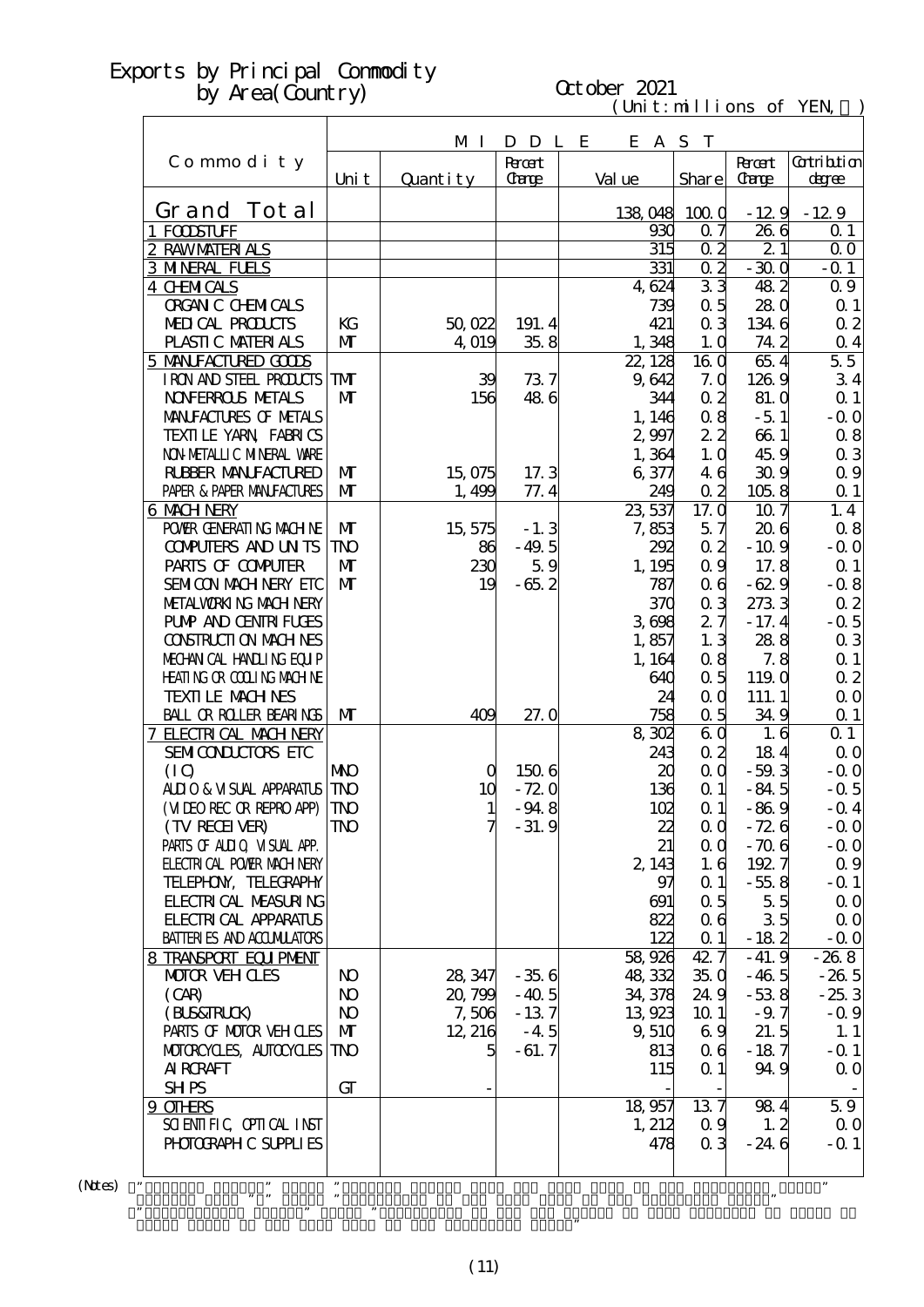# October 2021

 $(\text{Uni t}: \text{mi} \text{lli} \text{ons of } \text{YEN})$ 

|                                                     |                     | $\mathbf R$ | U                  | S | S<br>I  |                       | A                        |                |                   |
|-----------------------------------------------------|---------------------|-------------|--------------------|---|---------|-----------------------|--------------------------|----------------|-------------------|
| Commodity                                           |                     |             | <b>Rroot</b>       |   |         |                       |                          | <b>Recent</b>  | <b>Cotribtion</b> |
|                                                     | Uni t               | Quantity    | Carge              |   | Val ue  |                       | Share                    | <b>Carge</b>   | degree            |
|                                                     |                     |             |                    |   |         |                       |                          |                |                   |
| Grand Tot al                                        |                     |             |                    |   | 69, 404 |                       | 1000                     | 14 1           | 14.1              |
| 1 FODSTUFF                                          |                     |             |                    |   |         | 326                   | 0.5                      | $-59.1$        | $-0.8$            |
| 2 RAWMATERIALS                                      |                     |             |                    |   |         | 193                   | 03                       | 1738           | 0 <sub>2</sub>    |
| <b>3 MNRAL FUELS</b>                                |                     |             |                    |   |         | 822                   | 1, 2                     | 77.0           | $\overline{0}$ 6  |
| <b>4 CHMICALS</b>                                   |                     |             |                    |   | 1,990   |                       | 29                       | 203            | 06                |
| <b>ORGAN C CHEMICALS</b>                            |                     |             |                    |   |         | 731                   | 1.1                      | 5543           | 1.0               |
| <b>MEDICAL PRODUCTS</b>                             | KG                  | 4, 417      | $-21.6$            |   |         | 172                   | 0 <sub>2</sub>           | $-288$         | $-Q$ 1            |
| PLASTIC MATERIALS                                   | $\mathbf{M}$        | 1,404       | $-20.8$            |   |         | 386                   | 0 <sub>6</sub>           | $-66$          | $-$ Q O           |
| 5 MANIFACTURED GOODS                                |                     |             |                    |   | 5,422   |                       | 7.8                      | 44.3           | 27                |
| I RON AND STEEL PRODUCTS<br><b>NOVERROLS NETALS</b> | TMT<br>$\mathbf{M}$ | $\mathbf 0$ | $-64.5$<br>$-99.5$ |   |         | 91                    | $\alpha$ 1               | $-77.2$        | $-0.5$            |
| MANIFACTURES OF METALS                              |                     |             |                    |   |         | 15                    | $\alpha$ $\alpha$<br>1.5 | $-85.5$<br>536 | $-$ Q 1<br>06     |
| TEXILLE YARN FABRICS                                |                     |             |                    |   | 1,028   | 169                   | 0.2                      | $-27.8$        | $-$ Q 1           |
| NON METALLIC MINERAL WARE                           |                     |             |                    |   |         | 382                   | 0 <sub>6</sub>           | 384            | $\alpha$ 2        |
| <b>RUBBER MANUFACTURED</b>                          | $\mathbf{M}$        | 5,499       | 737                |   | 3645    |                       | 53                       | 825            | 27                |
| PAPER & PAPER MANFACTURES                           | $\mathbf{M}$        | 145         | 57.6               |   |         | 90                    | $\alpha$ 1               | 25.8           | $\Omega$ O        |
| 6 MACH NERY                                         |                     |             |                    |   | 13, 115 |                       | $18\overline{9}$         | 460            | 68                |
| POWER GENERATING MACHINE                            | $\mathbf{M}$        | 4.064       | 137                |   | 4,303   |                       | 62                       | 703            | 29                |
| <b>COMPUTERS AND UN TS</b>                          | <b>TNO</b>          | Q           | $-261$             |   |         | 45                    | $\alpha$ 1               | $-27.2$        | $-0.0$            |
| PARIS OF COMPUTER                                   | $\mathbf{M}$        |             | 133                |   |         | 15                    | QQ                       | 360            | $\Omega$ O        |
| SEMICON MACH NERY ETC                               | $\mathbf{M}$        | 7           | <b>ZENZO</b>       |   |         | 109                   | $\alpha$ 2               | <b>ZENZO</b>   | $\alpha$ 2        |
| METALWORKING MACH NERY                              |                     |             |                    |   |         | 180                   | 0 <sub>3</sub>           | $-40.5$        | $-0.2$            |
| <b>PUMP AND CENTRI FUGES</b>                        |                     |             |                    |   | 1, 143  |                       | 1.6                      | 69.6           | $\alpha$ 8        |
| <b>CONSTRUCTION MACHINES</b>                        |                     |             |                    |   | 3 127   |                       | 45                       | 1369           | 30                |
| MECHANICAL HANDLING EQUIP                           |                     |             |                    |   | 1,729   |                       | 25                       | $-6.9$         | $-0.2$            |
| HEATING OR COLLING MACHINE                          |                     |             |                    |   |         | 243                   | 0.4                      | 202            | $\Omega$ 1        |
| <b>TEXTILE MACHNES</b>                              |                     |             |                    |   |         | 234                   | 0 <sub>3</sub>           | 8937           | 0 <sub>3</sub>    |
| <b>BALL OR ROLLER BEARINGS</b>                      | $\mathbf{M}$        | 95          | $-25.2$            |   |         | 194                   | 0 <sub>3</sub>           | 1007           | $\alpha$ 2        |
| 7 ELECTRICAL MACH NERY                              |                     |             |                    |   | 4,889   |                       | 7.0                      | 5.5            | 0 <sub>4</sub>    |
| SEMICONDUCTORS ETC                                  |                     |             |                    |   |         | 25                    | QQ                       | $-69.7$        | $-$ Q 1           |
| (IO)                                                | <b>NNO</b>          | O           | 5.7                |   |         |                       | QQ                       | $-585$         | $-Q$ O            |
| ALIO & VISUAL APPARATUS                             | <b>TNO</b>          | 14          | - 79.9             |   |         | 160                   | $\alpha$ 2               | $-39.2$        | $-0.2$            |
| (VIDEO REC OR REPRO APP)                            | <b>TNO</b>          |             | $-560$             |   |         | 65                    | $\alpha$ 1               | $-51.1$        | $-$ Q 1           |
| (TV RECEIVER)                                       | TNO                 | $\mathbf 0$ | 47.1               |   |         | $\boldsymbol{\theta}$ | 0 <sub>0</sub>           | 63             | $\Omega$ O        |
| PARIS OF ALLIQ VISUAL APP.                          |                     |             |                    |   |         | 35                    | $\alpha$ $\alpha$        | 58             | $\Omega$ O        |
| <b>ELECTRICAL POWER MACH NERY</b>                   |                     |             |                    |   |         | 183                   | 0 <sub>3</sub>           | 81.1           | $\Omega$ 1        |
| TELEPHON, TELECRAPHY                                |                     |             |                    |   |         | 305                   | 0 <sub>4</sub>           | $-37.2$        | $-0.3$            |
| <b>FLECTRICAL MEASURING</b>                         |                     |             |                    |   |         | 797                   | 1.1                      | 205            | $\alpha$ 2        |
| <b>FLECTRICAL APPARATUS</b>                         |                     |             |                    |   |         | 369                   | 0.5                      | 47. Q          | $\alpha$ 2        |
| <b>BATTERIES AND ACCUMILATORS</b>                   |                     |             |                    |   |         | 90                    | $\alpha$ 1               | 79.0           | $\Omega$ 1        |
| 8 TRANSPORT EQUIPMENT                               |                     |             |                    |   | 37, 435 |                       | 539                      | 1.6            | 1.0               |
| <b>MOTOR VEHOLES</b>                                | N <sub>O</sub>      | 20,899      | $-82$              |   | 27, 531 |                       | 39.7                     | $-88$          | $-44$             |
| (CAR)                                               | N <sub>O</sub>      | 19,765      | $-84$              |   | 24,535  |                       | 35.4                     | $-140$         | $-66$             |
| (BLS&TRLCK)                                         | $\bf{N}$            | 1,098       | $-84$              |   | 2,980   |                       | 43                       | 823            | 22                |
| PARIS OF MOTOR VEH CLES                             | $\mathbf{M}$        | 11,625      | 137                |   | 9,526   |                       | 137                      | 49.4           | 52                |
| MOTOROYCLES, AUTOCYCLES                             | TNO                 | 2           | $-9.4$             |   |         | 309                   | 0 <sub>4</sub>           | 635            | $\alpha$ 2        |
| <b>AI RCRAFT</b>                                    |                     |             |                    |   |         | 2                     | QQ                       | 860            | $\Omega$ O        |
| <b>SHPS</b>                                         | GT                  |             | <b>ZENGEN</b>      |   |         |                       |                          | <b>ZENGEN</b>  | $-0.0$            |
| 9 OTHRS                                             |                     |             |                    |   | 5, 213  |                       | 7.5                      | 433            | 26                |
| SCIENTIFIC CPIICAL INST                             |                     |             |                    |   |         | 621                   | 0.9                      | 7.2            | $\alpha$ 1        |
| PHOTOGRAPH C SUPPLIES                               |                     |             |                    |   |         | 79                    | $\alpha$ 1               | 153            | $\alpha$ o        |
|                                                     |                     |             |                    |   |         |                       |                          |                |                   |
| ,,                                                  | $, \,$              |             |                    |   |         |                       |                          |                | ,,                |

 $(N$ tes $)$ 

Grand Total of the same term in the preceding year."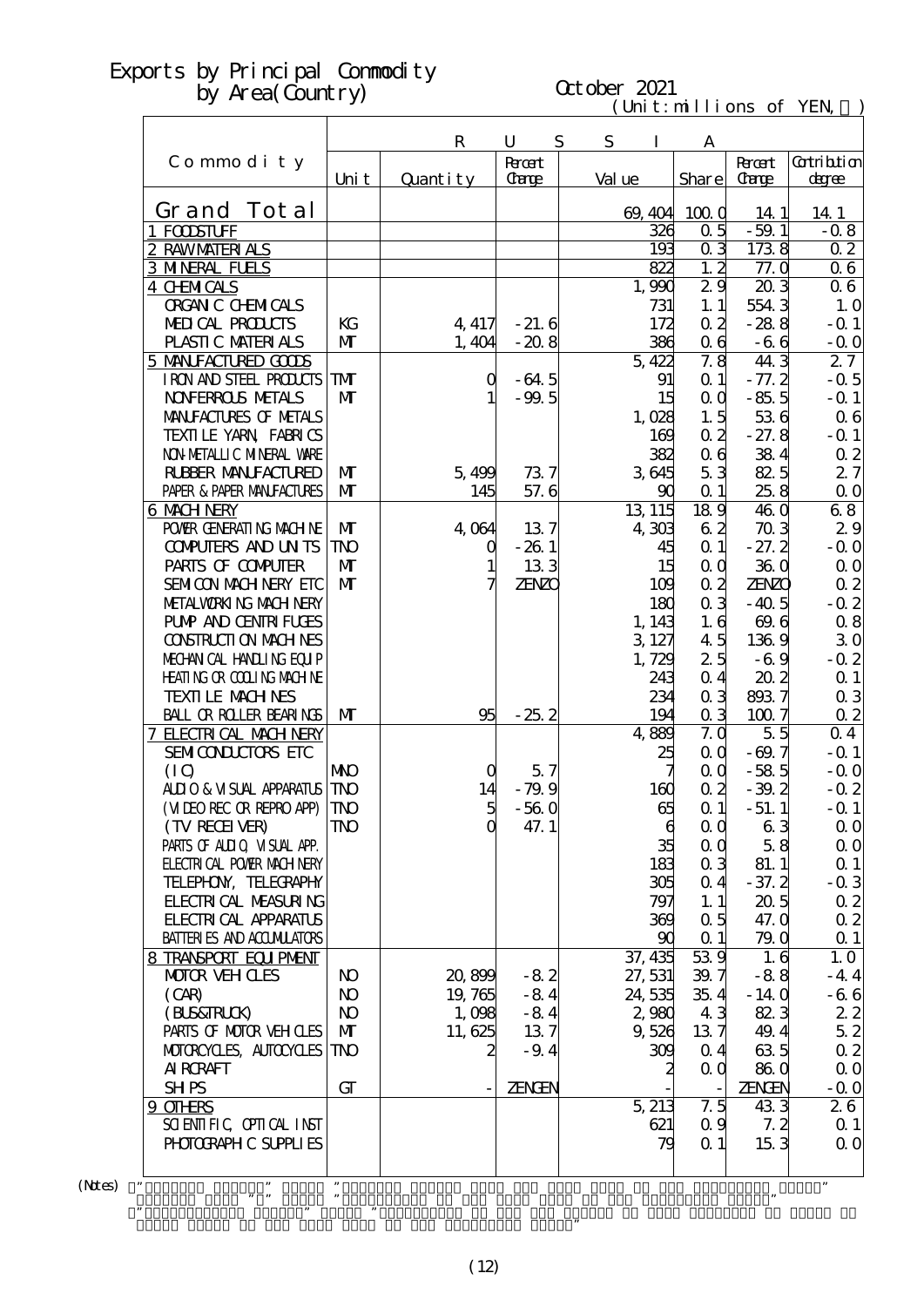# Imports **by Area**(Country)

| orts by Principal Commodity       |                |           |               |                         |                   |                   |                   |
|-----------------------------------|----------------|-----------|---------------|-------------------------|-------------------|-------------------|-------------------|
| by $Area(Gontry)$                 |                |           |               | October 2021            |                   |                   |                   |
|                                   |                |           |               | (Unit: millions of YEN, |                   |                   |                   |
|                                   |                | ${\bf U}$ |               | ${\bf S}$               | A                 |                   |                   |
| Commodity                         |                |           | <b>Recent</b> |                         |                   | <b>R</b> rant     | <b>Cotribtion</b> |
|                                   | Uni t          | Quantity  | <b>Carge</b>  | Val ue                  | Share             | <b>Carge</b>      | degree            |
| Tot al<br>Grand                   |                |           |               | 717, 224                | 1000              | 185               | 185               |
| 1 FOODSTUFF                       |                |           |               | 114, 453                | <b>16 O</b>       | 106               | 1.8               |
| FI SH AND FI SH PREPARATI ON      | M              | 21, 031   | $-136$        | 14,664                  | 2 <sub>0</sub>    | $\Omega$ 4        | $\Omega$ O        |
| MEAT AND MEAT PREPARAII ON        | M              | 56, 193   | $-7.5$        | 42, 195                 | 59                | 306               | 1.6               |
| CEREALS, CEREAL PREPARATION       | M              | 491, 797  | $-40.5$       | 22, 457                 | 31                | 52                | 02                |
| <b>VECETABLES</b>                 | $\mathbf{M}$   | 37, 439   | 40            | 6,718                   | 0.9               | 66                | $\Omega$ 1        |
| <b>FRUTS</b>                      | $\mathbf{M}$   | 11,229    | $-14.5$       | 6,166                   | 0.9               | 0.5               | $\Omega$ O        |
| 2 RAWMATERIALS                    |                |           |               | 52,985                  | 7.4               | $\overline{22.5}$ | 1.6               |
| <b>WD</b>                         |                |           |               | 5,538                   | 08                | 35.7              | 0 <sub>2</sub>    |
| <b>ORE OF NONFERROLS</b>          | ${\bf T}$      | 31        | $-54.7$       | 6685                    | 0.9               | $-29.4$           | $-0.5$            |
| I RON ORE AND CONDENTRATES        | <b>TM</b>      | 130       | ZENZO         | 3,169                   | 0.4               | <b>ZENZO</b>      | 0.5               |
| <b>SOY BEANS</b>                  | $\mathbf{M}$   | 145,073   | $-20.5$       | 10,993                  | 1.5               | 239               | 0.4               |
| <b>3 MINERAL FUELS</b>            |                |           |               | 99,829                  | 139               | 121.1             | 90                |
| <b>PEIROEUM</b>                   | TKL            | 68        | $-72.5$       | 3689                    | 0.5               | $-49.0$           | $-0.6$            |
| <b>PEIRO ELMPROLCTS</b>           |                |           |               | 12,888                  | 1.8               | 41.1              | $\alpha$ 6        |
| (PEIROELMSPIRITS)                 | TKL            | 119       | $-307$        | 6554                    | 0.9               | 17.5              | 02                |
| <b>LNG</b>                        | <b>TM</b>      | 309       | 55.7          | 24, 409                 | 34                | 197.2             | 27                |
| <b>LPG</b>                        | <b>TM</b>      | 584       | 484           | 51, 027                 | 7.1               | 205.2             | 57                |
| <b>COAL</b>                       | <b>TM</b>      | 513       | 480           | 7,813                   | 1.1               | 1031              | 0.7               |
| (OMNES)                           | TMT            | 290       | 2196          | 5,307                   | 0.7               | 587.9             | 07                |
| 4 CHMICALS                        |                |           |               | 145,807                 | 203               | 21.3              | 42                |
| <b>ORGAN C CHEMICALS</b>          |                |           |               | 24,008                  | 33                | 130               | 0.5               |
| MEDICAL PRODUCTS                  | KG             | 772, 077  | $-29$         | 69, 322                 | 9.7               | 153               | 1.5               |
| 5 MANIFACTURED GOODS              |                |           |               | 25, 618                 | 36                | $-33$             | $-0.1$            |
| I RON AND STEEL PRODUCTS          | $\mathbf{M}$   | 485       | $-132$        | 1,630                   | 0.2               | 434               | Q <sub>1</sub>    |
| <b>NOVERROLS METALS</b>           | $\mathbf{M}$   | 942       | $-9.1$        | 4, 471                  | 0 <sub>6</sub>    | $-267$            | $-0.3$            |
| MANIFACTURES OF METALS            |                |           |               | 4,849                   | 0.7               | $-19.3$           | $-0.2$            |
| TEXILLE YARN FABRICS              |                |           |               | 1,885                   | 0 <sub>3</sub>    | 468               | $\Omega$ 1        |
| NON METALLIC MINERAL WARE         |                |           |               | 5,158                   | 0.7               | $-87$             | $-Q$ 1            |
| <b>VOD &amp; CORK MANFACTURED</b> |                |           |               | 2, 141                  | $\alpha$ 3        | 833               | 0 <sub>2</sub>    |
| 6 MACH NERY                       |                |           |               | 85,036                  | 11.9              | $-185$            | $-32$             |
| POWIR GENERATING MACHINE          | M              | 1,376     | 21.0          | 34,655                  | 48                | $-108$            | $-0.7$            |
| <b>COMPUTERS AND UNTS</b>         | <b>TNO</b>     | 15        | $-51.2$       | 5,359                   | 0.7               | $-33.5$           | $-0.4$            |
| PARIS OF COMPUTER                 | M              | 38        | $-220$        | 1,365                   | $\alpha$ 2        | 87.9              | $Q_1$             |
| <b>7 ELECTRICAL MACH NERY</b>     |                |           |               | 79,532                  | 11.1              | 64                | 08                |
| SEMICONDUCTORS ETC                |                |           |               | 28, 269                 | 39                | 482               | 1.5               |
| (IQ)                              | <b>NIO</b>     | 209       | 189           | 22, 613                 | 32                | 364               | 1.0               |
| <b>INSUATED WRE AND CABLE</b>     | $\mathbf{M}$   | 63        | $-187$        | 982                     | $\alpha$ 1        | $-19.9$           | $-0.0$            |
| ALLIO AND VISUAL APPARATUS        |                |           |               | 5.607                   | 08                | $-29.8$           | $-0.4$            |
| <b>ELECTRICAL POWIR MACH NERY</b> |                |           |               | 2,430                   | 0 <sub>3</sub>    | 15.9              | $Q_1$             |
| TELEPHON, TELECRAPHY              |                |           |               | 5,524                   | 08                | 65                | $\Omega$ 1        |
| (TELEPHONE SEIS)                  | N <sub>O</sub> | 534       | 117.1         | 14                      | $\alpha$ $\alpha$ | 3239              | $\Omega$ O        |
| <b>FLECTRI CAL MEASURING</b>      |                |           |               | 14, 913                 | 21                | 48                | $\Omega$ 1        |
| 8 TRANSPORT EQUIPMENT             |                |           |               | 38,013                  | 53                | 54 0              | 22                |
| <b>MOTOR VEH CLES</b>             | N <sub>O</sub> | 904       | $-464$        | 4,660                   | 06                | $-54.9$           | $-0.9$            |
| PARIS OF MOTOR VEH CLES           |                |           |               | 4,341                   | 06                | 683               | $\alpha$ 3        |
| <b>AI RCRAFT</b>                  |                |           |               | 26,868                  | 37                | 159.3             | 27                |

(13)

 $\mathcal{C}$  means  $\mathcal{C}$  means  $\mathcal{C}$  that category of the Yen Change of the Yen Change of that category of goods to good structure of the Yen Change of the Yen Change of goods to good structure of the Yen Change of the

・"Percent Change" means "Percent Change from the same term in the preceding year."  $\mathbf{m}$  means "Multiplier to the same term in the preceding year. The preceding year. The preceding year. The preceding year.

Grand Total of the same term in the preceding year."

AIRCRAFT 26,868 3.7 159.3 2.7<br>
26,868 3.7 159.3 2.7  $9 \text{ OIEES}$   $75,953 \quad 10.6 \quad 21.0$  2.2 SCIENTIFIC, OPTICAL INST 36,266 5.1 4.9 0.3 CLOTHING AND ACCESSORIES 724 0.1 16.1 0.0 FURNITURE MT 309 -4.5 1,036 0.1 9.4 0.0 BAGS  $-9.5 -0.0$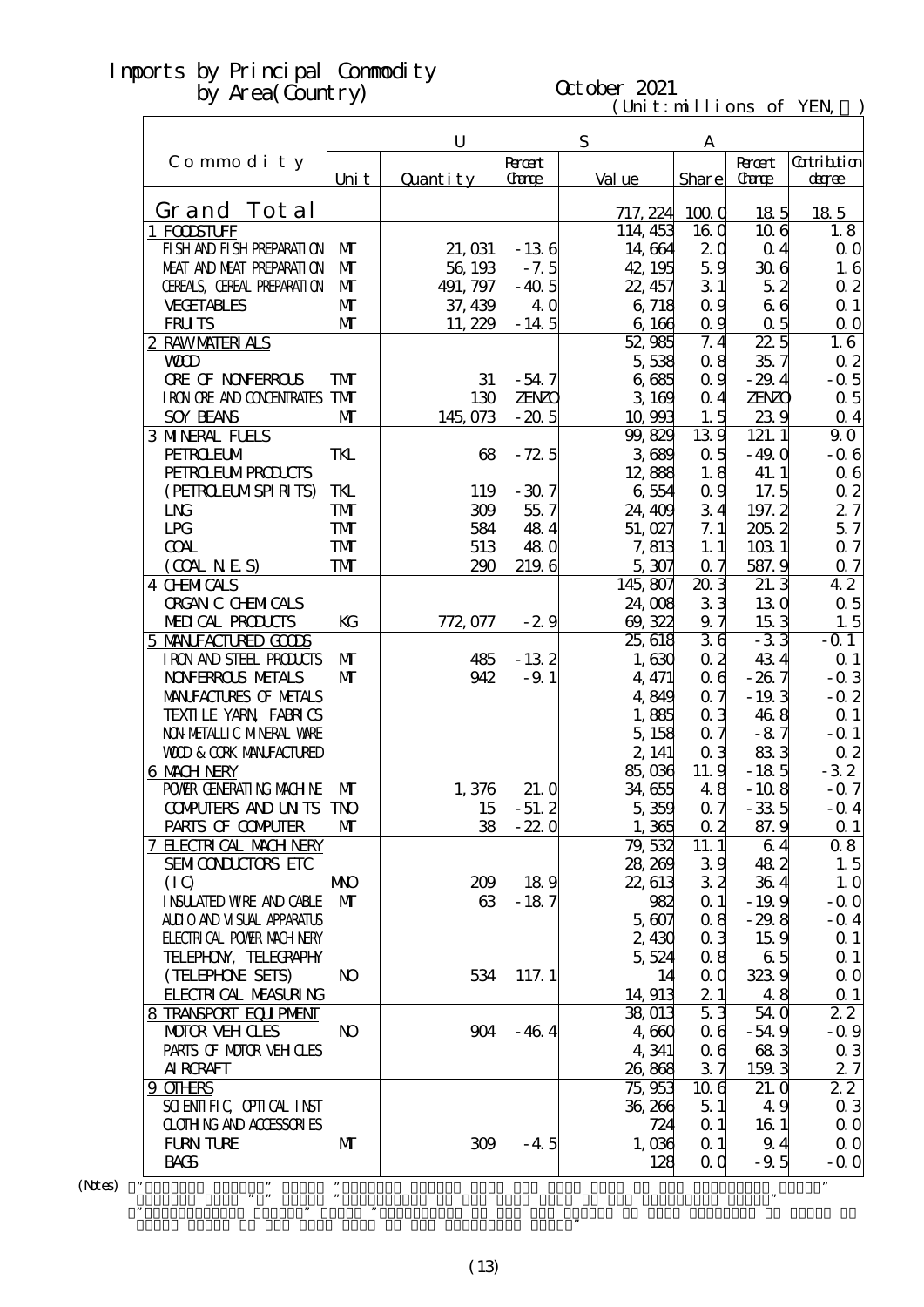# October 2021

 $(\text{Uni t}: \text{mi} \text{lli} \text{ons of } \text{YEN})$ 

|                                            |                | E           |                       |          | U                      |                               |                       |
|--------------------------------------------|----------------|-------------|-----------------------|----------|------------------------|-------------------------------|-----------------------|
| Commodity                                  | Uni t          | Quantity    | <b>Roott</b><br>Carge | Val ue   | <b>Share</b>           | <b>Recent</b><br><b>Carge</b> | Gatribition<br>degree |
| Grand Tot al                               |                |             |                       |          |                        |                               |                       |
|                                            |                |             |                       | 761, 865 | 1000<br>99             | 188<br>$-0.2$                 | 188<br>$-0.0$         |
| 1 FODSTUFF<br>FI SH AND FI SH PREPARATI ON | $\mathbf{M}$   |             | $-362$                | 75,091   | $\alpha$ 1             | $-336$                        |                       |
| MEAT AND MEAT PREPARATION                  | $\mathbf{M}$   | 1,423       |                       | 1, 114   |                        |                               | $-$ Q 1               |
|                                            | $\mathbf{M}$   | 33, 362     | 367                   | 19,045   | 25                     | 45.6                          | 0.9                   |
| CEREALS, CEREAL PREPARATION                |                | 24, 420     | $-88$                 | 4 230    | 0 <sub>6</sub>         | 4.4                           | 0 <sub>0</sub>        |
| <b>VECETABLES</b>                          | $\mathbf{M}$   | 19,302      | $-64$                 | 3670     | 0.5                    | $-0.5$                        | $-0.0$                |
| <b>FRUTS</b>                               | $\mathbf{M}$   | 3850        | $-146$                | 1,523    | 0.2<br>$\overline{45}$ | 4 1                           | $\Omega$ O            |
| 2 RAWMATERIALS                             |                |             |                       | 34, 148  |                        | 958                           | 26                    |
| <b>WD</b>                                  |                |             |                       | 10,065   | 1.3                    | 1320                          | 0.9                   |
| <b>ORE OF NONFERROLS</b>                   | TMT            | 1           | 201                   | 1,634    | $\alpha$ 2             | 408                           | $\Omega$ 1            |
| I RON ORE AND CONDENTRATES                 | TMT            |             | ZENGEN                |          |                        | <b>ZENGEN</b>                 | $-0.0$                |
| <b>SOY BEANS</b>                           | $\mathbf{M}$   |             |                       |          |                        |                               |                       |
| <b>3 MNERAL FUELS</b>                      |                |             |                       | 3933     | 0.5                    | 559.5                         | 0.5                   |
| <b>PEIROEUM</b>                            | TKL            |             |                       |          |                        |                               |                       |
| <b>PEIRO EUMPROLCIS</b>                    |                |             |                       | 3 713    | 0.5                    | 6668                          | 0.5                   |
| (PEIROELMSPIRITS)                          | TKL            | 52          | $*1110$               | 2864     | 0.4                    | $*290$                        | $\alpha$ 4            |
| L <sub>N</sub>                             | TMT            |             |                       |          |                        |                               |                       |
| LPG                                        | TMT            | $\mathbf 0$ | ZENGEN                |          | 0 <sub>0</sub>         | $-4.0$                        | $-0.0$                |
| <b>COAL</b>                                | TMT            |             |                       |          |                        |                               |                       |
| (OMINES)                                   | TMT            |             |                       |          |                        |                               |                       |
| <b>4 CHMICALS</b>                          |                |             |                       | 262, 272 | 34.4                   | 21.0                          | 7.1                   |
| <b>ORGAN C CHEMICALS</b>                   |                |             |                       | 44,876   | 59                     | 19.9                          | 1.2                   |
| MEDICAL PRODUCTS                           | KG             | 1, 317, 859 | $-5.5$                | 165,887  | 21.8                   | 156                           | 35                    |
| 5 MANIFACTURED GOODS                       |                |             |                       | 44,665   | 59                     | 40 <sub>5</sub>               | 20                    |
| IRON AND STEEL PRODUCTS                    | $\mathbf{M}$   | 7,877       | 381                   | 2,794    | 0.4                    | 34.7                          | $\Omega$ 1            |
| <b>NOVERROLS NETALS</b>                    | $\mathbf{M}$   | 6,665       | 99.7                  | 12, 327  | 1.6                    | 2026                          | 1.3                   |
| MANIFACTURES OF METALS                     |                |             |                       | 7,456    | 1,0                    | $-1.1$                        | $-0.0$                |
| TEXILLE YARN FABRICS                       |                |             |                       | 3679     | 0.5                    | 35.3                          | $\Omega$ 1            |
| NON METALLIC MINERAL VARE                  |                |             |                       | 6,310    | 08                     | 32 1                          | 0 <sub>2</sub>        |
| <b>WOD &amp; CORK MANEACTURED</b>          |                |             |                       | 5,753    | 0.8                    | 334                           | 02                    |
| 6 MACH NERY                                |                |             |                       | 54 125   | 7.1                    | $-163$                        | $-1.6$                |
| POWER GENERATING MACHINE                   | $\mathbf{M}$   | 2053        | $-507$                | 9, 115   | 1, 2                   | $-31.5$                       | $-0.7$                |
| <b>COMPUTERS AND UN TS TNO</b>             |                | 29          | $-7.2$                | 3555     | $\alpha$ 5             | 391                           | $\alpha$ 2            |
| PARIS OF COMPUTER                          | M              | 35          | $-553$                | 474      | $\alpha$ 1             | $-27.0$                       | $-0.0$                |
| 7 ELECTRICAL MACH NERY                     |                |             |                       | 62, 248  | 82                     | $\Omega$ 5                    | $\Omega$ O            |
| SEMICONDUCTORS ETC                         |                |             |                       | 11, 345  | 1.5                    | 31.4                          | 0 <sub>4</sub>        |
| (IQ)                                       | <b>NNO</b>     | 148         | 136                   | 8,963    | 1, 2                   | 31.4                          | $\alpha$ 3            |
| <b>INSUATED WRE AND CABLE</b>              | $\mathbf{M}$   | 191         | 522                   | 1,070    | $\alpha$ 1             | 31.3                          | 0 <sub>0</sub>        |
| ALII O AND VI SUAL APPARATUS               |                |             |                       | 3082     | 0 <sub>4</sub>         | $-21.6$                       | $-$ Q 1               |
| <b>ELECTRICAL POWIR MACH NERY</b>          |                |             |                       | 3055     | 0 <sub>4</sub>         | $-50.2$                       | $-0.5$                |
| TELEPHON, TELECRAPHY                       |                |             |                       | 5,276    | 0.7                    | $-337$                        | $-$ Q 4               |
| (TELEPHONE SETS)                           | N <sub>O</sub> | 638         | 904                   | 27       | 0 <sub>0</sub>         | 1965                          | $\alpha$ o            |
| FLECTRICAL MEASURING                       |                |             |                       | 12,594   | 1, 7                   | 59                            | $\Omega$ 1            |
| 8 TRANSPORT EQUIPMENT                      |                |             |                       | 125, 310 | 164                    | 79.5                          | 87                    |
| <b>MOTOR VEH CLES</b>                      | N <sub>O</sub> | 8,720       | $-35.2$               | 46,395   | 61                     | $-17.9$                       | $-1.6$                |
| PARIS OF MOTOR VEH OLES                    |                |             |                       | 9,296    | 1, 2                   | 21.9                          | $\alpha$ 3            |
| <b>AI RCRAFT</b>                           |                |             |                       | 66,429   | 87                     | 3385.4                        | 101                   |
| 9 OTHRS                                    |                |             |                       | 100,072  | 13 1                   | $-27$                         | $-0.4$                |
| SCIENTIFIC CPIICAL INST                    |                |             |                       | 32,067   | 42                     | $-139$                        | $-0.8$                |
| <b>CLOTHING AND ACCESSORIES</b>            |                |             |                       | 11, 700  | 1.5                    | 22                            | $\Omega$ O            |
| <b>FURN TURE</b>                           | M              | 3076        | $-21.0$               | 3,494    | 0.5                    | $-7.9$                        | $-0.0$                |
| <b>BACS</b>                                |                |             |                       | 20, 232  | 27                     | 7. 7                          | $\Omega$ 2            |
| ,,                                         | $, \,$         |             |                       |          |                        |                               |                       |
|                                            |                |             |                       |          |                        |                               |                       |

 $(N$ tes $)$ 

 Figures with "\*" means "Multiplier to the same term in the preceding year." ・"Contribution degree" means "Percentage of the Yen Change of that category of goods to Grand Total of the same term in the preceding year." , we are the preceding year, used to calculate  $\mathcal{P}$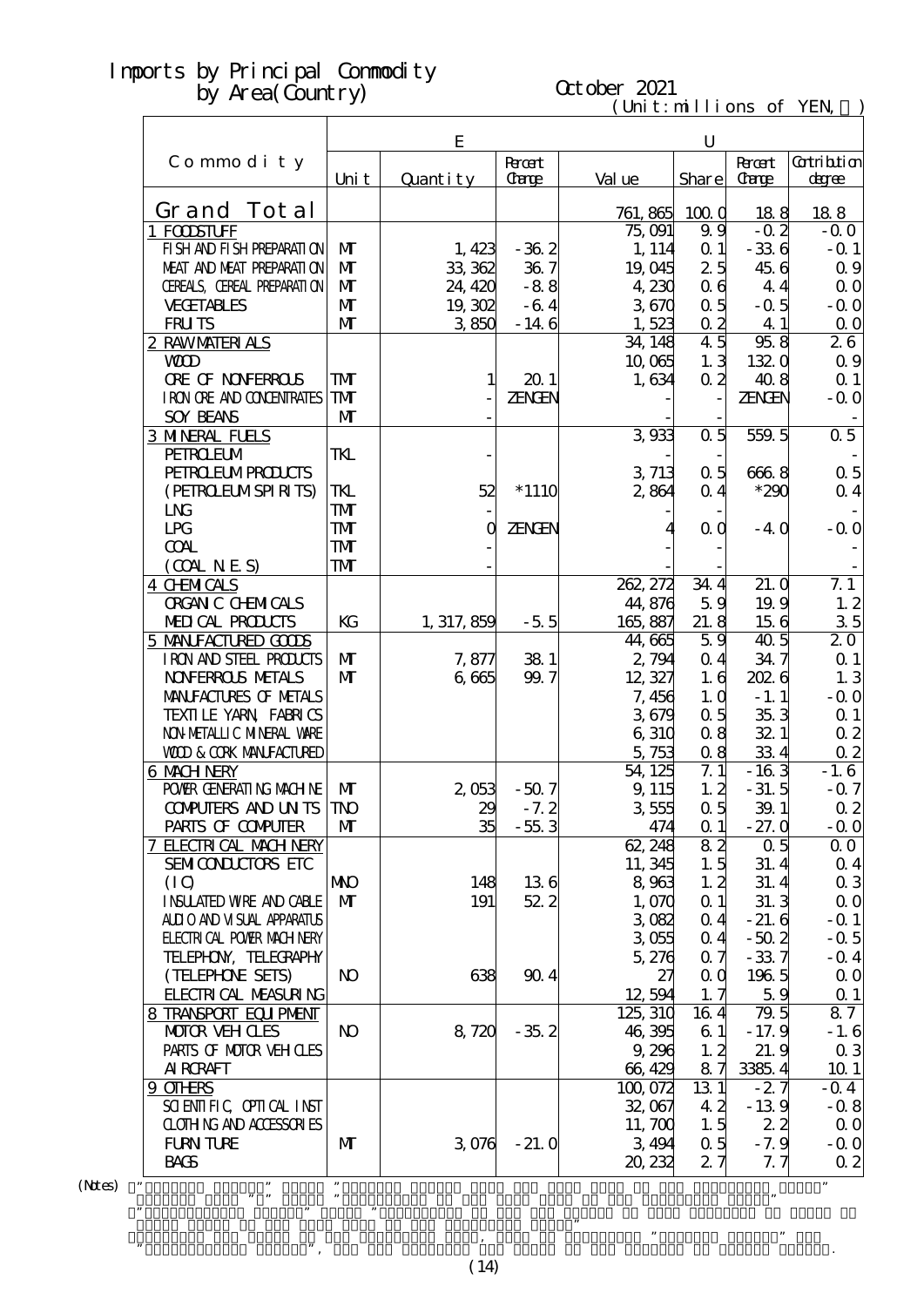# October 2021

| $\mathbf{r}$ and $\mathbf{w}$ and $\mathbf{r}$ |                |             |               | (Unit: millions of YEN, |                   |                 |                              |
|------------------------------------------------|----------------|-------------|---------------|-------------------------|-------------------|-----------------|------------------------------|
|                                                |                | A           | S             | $\bf{I}$                | A                 |                 |                              |
|                                                |                |             | <b>Recent</b> |                         |                   | <b>Root</b>     | Gatribition                  |
| Commodity                                      | Uni t          | Quantity    | <b>Carge</b>  | Val ue                  | Share             | <b>Carge</b>    | degree                       |
| Grand Tot al                                   |                |             |               | 3,468,066               | 1000              | 14.7            | 14.7                         |
| 1 FOODSTUFF                                    |                |             |               | 184, 427                | 53                | 30              | 02                           |
| FISH AND FISH PREPARATION                      | M              | 74, 614     | $-7.2$        | 60,877                  | 1.8               | 61              | Q <sub>1</sub>               |
| MEAT AND MEAT PREPARAII ON                     | $\mathbf{M}$   | 47,665      | $-14.2$       | 23,036                  | 0.7               | $-9.8$          | $-$ Q 1                      |
| CEREALS, CEREAL PREPARATION                    | $\mathbf{M}$   | 33, 745     | $-44.0$       | 6,561                   | 0 <sub>2</sub>    | $-159$          | $-$ Q O                      |
| <b>VECETABLES</b>                              | $\mathbf{M}$   | 142, 709    | $-1.9$        | 28,546                  | 0.8               | 47              | $\Omega$ O                   |
| <b>FRUTS</b>                                   | $\mathbf{M}$   | 124,535     | 1.9           | 19, 571                 | $\alpha$ 6        | 47              | 0 <sub>0</sub>               |
| 2 RAWMATERIALS                                 |                |             |               | 147, 341                | 42                | 366             | 1.3                          |
| <b>WD</b>                                      |                |             |               | 3 018                   | $\Omega$ 1        | 230             | $\Omega$ O                   |
| <b>ORE OF NONFERROLS</b>                       | ${\bf T}$      | 266         | 1422          | 48,547                  | 1.4               | 91.6            | $\alpha$ 8                   |
| I RON ORE AND CONDINIRATES                     | <b>TM</b>      | $\Gamma$    | $-1000$       |                         | $\alpha$ $\alpha$ | $-99.9$         | $-$ Q 1                      |
| <b>SOY BEANS</b>                               | $\mathbf{M}$   | 774         | $-383$        | 98                      | $\alpha$ $\alpha$ | $-266$          | $-0.0$                       |
| <b>3 MNERAL FUELS</b>                          |                |             |               | 170,758                 | 49                | 94 1            | 27                           |
| <b>PEIROEUM</b>                                | TKL            | 119         | $-200$        | 6528                    | 0 <sub>2</sub>    | 436             | Q <sub>1</sub>               |
| <b>PEIRO EUMPROLCIS</b>                        |                |             |               | 54,380                  | 1.6               | 782             | $\alpha$ 8                   |
| (PEIROELMSPIRITS)                              | <b>TKL</b>     | 562         | $-11.9$       | 31, 761                 | 0.9               | 61.4            |                              |
|                                                |                |             |               |                         |                   |                 | 0 <sub>4</sub><br>$\alpha$ 6 |
| <b>LNG</b>                                     | <b>TM</b>      | 876         | $-21.4$       | 54,697                  | 1.6               | 51.7            |                              |
| <b>LPG</b>                                     | <b>TMT</b>     |             | 26 1          | 622                     | 0 <sub>0</sub>    | 19.5            | $\Omega$ O                   |
| <b>COAL</b>                                    | <b>TMT</b>     | 2,502       | 18 1          | 45,785                  | 1.3               | 2006            | 1.0                          |
| (OMINES)                                       | <b>TM</b>      | 964         | $-19.5$       | 15, 136                 | $\alpha$ 4        | 825             | $\overline{0.2}$             |
| 4 CHNMICALS                                    |                |             |               | 307, 169                | 89                | 44.7            | $\overline{31}$              |
| <b>ORGAN C CHEMICALS</b>                       |                |             |               | 72, 117                 | 21                | 407             | $\alpha$ 7                   |
| MEDICAL PRODUCTS                               | KG             | 6, 154, 751 | 59            | 30,967                  | 0.9               | 29.3            | $\overline{0}2$              |
| 5 MANIFACTURED GOODS                           |                |             |               | 443, 210                | 128               | 22.9            | 27                           |
| IRON AND STEEL PRODUCTS                        | M              | 506,983     | $-51$         | 78, 134                 | 23                | 69.8            | 1.1                          |
| <b>NOVERROLS METALS</b>                        | $\mathbf{M}$   | 84,908      | 27.7          | 71, 131                 | 2 1               | 1080            | 1.2                          |
| MANIFACTURES OF METALS                         |                |             |               | 91, 447                 | 26                | 14 <sub>0</sub> | $\alpha$ 4                   |
| TEXILLE YARN FABRICS                           |                |             |               | 78,020                  | 22                | $-150$          | $-0.5$                       |
| NON METALLIC MINERAL WARE                      |                |             |               | 38,591                  | 1.1               | 9.4             | $\Omega$ 1                   |
| <b>VOD &amp; CORK MANFACTURED</b>              |                |             |               | 47,564                  | 1.4               | 27.9            | $\alpha$ 3                   |
| <b>6 MACH NERY</b>                             |                |             |               | 424,905                 | 123               | 62              | 08                           |
| POWER GENERATING MACHINE                       | $\mathbf{M}$   | 21, 172     | 54            | 19,668                  | $\alpha$ 6        | 11.3            | $Q_1$                        |
| <b>CONFUTERS AND UNTS</b>                      | <b>TNO</b>     | 6,962       | $-21.2$       | 170,642                 | 49                | $-90$           | $-0.6$                       |
| PARIS OF COMPUTER                              | $\mathbf{M}$   | 6700        | $-10.7$       | 36,309                  | 1.0               | 22.7            | $\Omega$ 2                   |
| <b>7 ELECTRICAL MACH NERY</b>                  |                |             |               | 1, 007, 340             | 29. Q             | 12.4            | 37                           |
| SEMICONDUCTORS ETC                             |                |             |               | 268, 371                | 7. 7              | 380             | 24                           |
| (10)                                           | МЮ             | 1,877       | $-68$         | 222,995                 | 64                | 44.2            | 23                           |
| <b>INSUATED WRE AND CABLE</b>                  | $\mathbf{M}$   | 26,074      | $-162$        | 62,678                  | 1.8               | $-6.9$          | $-0.2$                       |
| ALLIO AND VISUAL APPARATUS                     |                |             |               | 95,885                  | 28                | $-87$           | $-0.3$                       |
| <b>ELECTRICAL POWER MACH NERY</b>              |                |             |               | 51,988                  | 1.5               | 23 <sub>2</sub> | 03                           |
| TELEPHON, TELECRAPHY                           |                |             |               | 303,706                 | 88                | 63              | 06                           |
| (TELEPHONE SEIS)                               | N <sub>O</sub> | 3 365, 388  | $-64$         | 207, 307                | 6 Q               | 108             | $\alpha$ 7                   |
| <b>FLECTRICAL MEASURING</b>                    |                |             |               | 25, 227                 | $\alpha$ 7        | 148             | $\Omega$ 1                   |
| 8 TRANSPORT EQUIPMENT                          |                |             |               | 91, 368                 | 26                | $-20$           | $-Q$ 1                       |
| <b>MOTOR VEH CLES</b>                          | N <sub>O</sub> | 7,916       | $-24.2$       | 17,956                  | 0.5               | $-62$           | $-0.0$                       |
| PARIS OF MOTOR VEH CLES                        |                |             |               | 50, 001                 | 1.4               | $-1.6$          | $-0.0$                       |
| AI RORAFT                                      |                |             |               | 892                     | $\alpha$ $\alpha$ | $-829$          | $-0.1$                       |
| <u>9 CIHRS</u>                                 |                |             |               | 691, 549                | 19.9              | 06              | $\Omega$ 1                   |
| SCIENTIFIC CPITCAL INST                        |                |             |               | 66,789                  | 1.9               | 68              | $Q_1$                        |
| <b>CLOTHING AND ACCESSORIES</b>                |                |             |               | 256, 443                | 7.4               | 7.2             | $\alpha$ 6                   |
| <b>FURN TURE</b>                               | M              | 120,023     | $-19.9$       | 61,076                  | 1.8               | $-48$           | $-Q$ 1                       |
| <b>BACS</b>                                    |                |             |               | 21,563                  | 06                | $-101$          | $-Q$ 1                       |

 $(N$ tes $)$ 

・"Percent Change" means "Percent Change from the same term in the preceding year."  $\mathbf{m}$  means "Multiplier to the same term in the preceding year. The preceding year. The preceding year. The preceding year.

Grand Total of the same term in the preceding year."

 $\mathcal{C}$  means  $\mathcal{C}$  means  $\mathcal{C}$  that category of the Yen Change of the Yen Change of that category of goods to good structure of the Yen Change of the Yen Change of goods to good structure of the Yen Change of the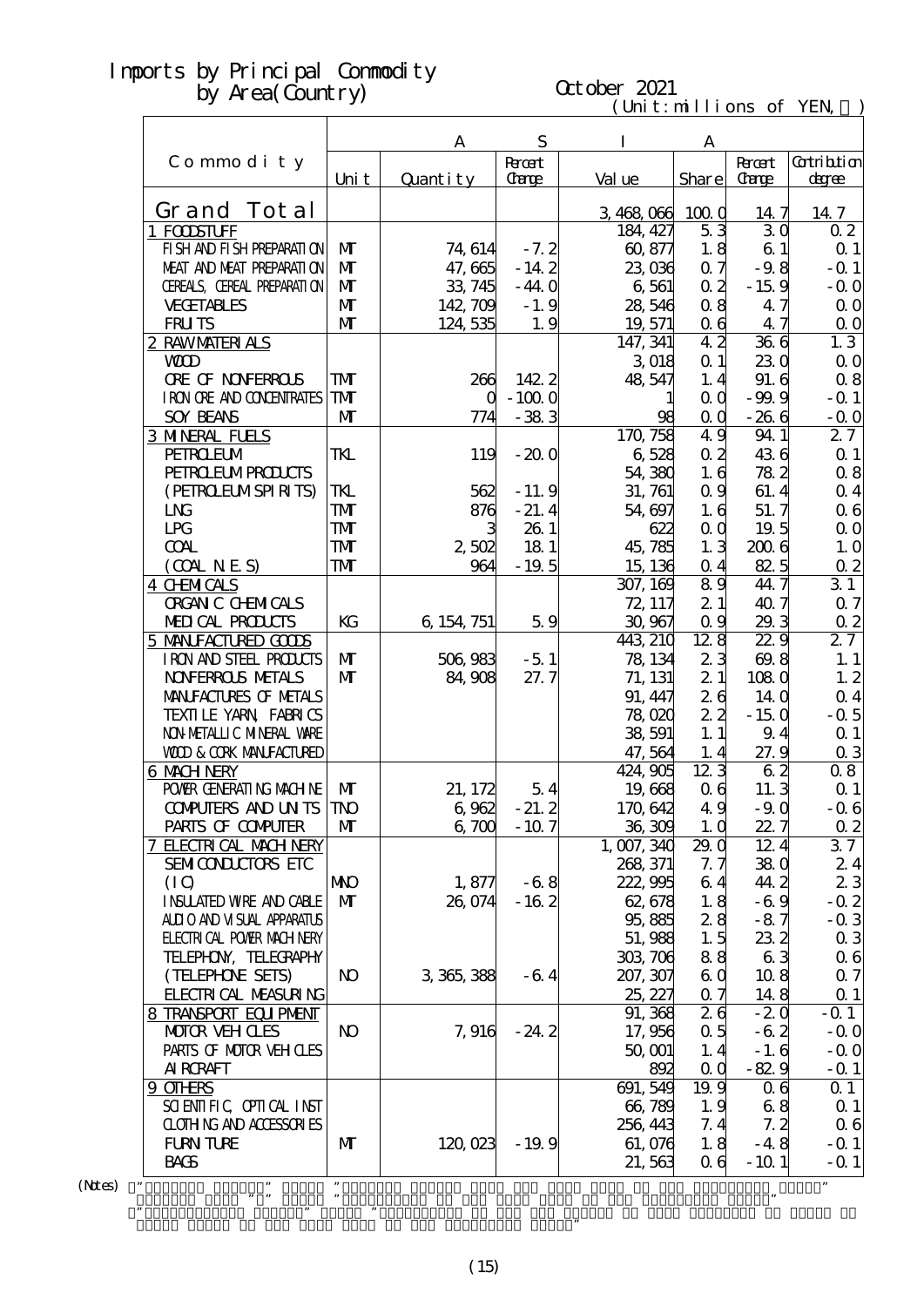#### $(\text{Uni t}: \text{mi} \text{lli} \text{ons of } \text{YEN})$ October 2021

|                                   |                | $\mathbf C$ | H            | $\mathbf I$<br>$\mathbf N$ | A                 |                |                       |
|-----------------------------------|----------------|-------------|--------------|----------------------------|-------------------|----------------|-----------------------|
| Commodity                         |                |             | <b>Roott</b> |                            |                   | <b>Root</b>    | <b>Cotribtion</b>     |
|                                   | Uni t          | Quantity    | <b>Carge</b> | Val ue                     | Share             | <b>Carge</b>   | degree                |
| Grand Tot al                      |                |             |              | 1, 715, 165                | 1000              | 11.4           | 11.4                  |
| 1 FOOSTUFF                        |                |             |              | 70,014                     | 4 1               | 47             | 0 <sub>2</sub>        |
| FI SH AND FI SH PREPARATI ON      | $\mathbf{M}$   | 28, 127     | $-33$        | 20,975                     | 1, 2              | 133            | 02                    |
| MEAT AND MEAT PREPARATION         | $\mathbf{M}$   | 16,928      | 11.7         | 8,703                      | 0.5               | 189            | $\alpha$ 1            |
| CEREALS, CEREAL PREPARATION       | $\mathbf{M}$   | 11, 013     | $-51.4$      | 2 397                      | $\alpha$ 1        | $-24.0$        | $-0.0$                |
| <b>VECETABLES</b>                 | $\mathbf{M}$   | 117, 727    | $-7.1$       | 22, 341                    | 1.3               | 38             | $\Omega$ 1            |
| <b>FRUTS</b>                      | $\mathbf{M}$   | 25, 259     | $-56$        | 6,771                      | $\alpha$ 4        | 0 <sub>3</sub> | 0 <sub>0</sub>        |
| 2 RAWMATERIALS                    |                |             |              | 17, 785                    | 1, 0              | 1.5            | $\Omega$ O            |
| <b>WD</b>                         |                |             |              | 1,484                      | $\alpha$ 1        | 31.5           | 0 <sub>0</sub>        |
| <b>ORE OF NONFERROLS</b>          | TMT            | З           | 2124         | 480                        | QQ                | 725.2          | $\Omega$ O            |
| I RON ORE AND CONDENIRATES        | <b>TM</b>      |             | <b>ZENZO</b> |                            | QQ                | <b>ZENZO</b>   | $\alpha$ o            |
| <b>SOY BEANS</b>                  | $\mathbf{M}$   | 774         | $-383$       | 98                         | $\alpha$          | $-266$         | $-0.0$                |
| <b>3 MNERAL FUELS</b>             |                |             |              | 11, 281                    | 0.7               | 6560           | 06                    |
| <b>PEIROEUM</b>                   | TKL            |             |              |                            |                   |                |                       |
| <b>PEIRO ELMPROLCTS</b>           |                |             |              | 913                        | $\Omega$ 1        | 141.4          | $\Omega$ O            |
| (PEIRCELMSPIRITS)                 | TKL            | Q           | $-106$       | 8                          | QQ                | 106            | 0 <sub>0</sub>        |
| <b>LNG</b>                        | <b>TMT</b>     |             |              |                            |                   |                |                       |
| LPG                               | <b>TMT</b>     | O           | 3000         |                            | 0 <sub>0</sub>    | 1.0            | $\Omega$ O            |
| <b>COAL</b>                       | <b>TMT</b>     | 63          | $*117$       | 1,648                      | $\alpha$ 1        | 84562          | $\Omega$ 1            |
| (OMINES)                          | TMT            | 33          | <b>ZENZO</b> | 900                        | $\Omega$ 1        | <b>ZENZO</b>   | $\alpha$ 1            |
| <b>4 CHMICALS</b>                 |                |             |              | 127, 274                   | 7.4               | 532            | 29                    |
| <b>ORGAN C CHEMICALS</b>          |                |             |              | 35,038                     | 2 <sub>0</sub>    | 42.2           | 0.7                   |
| MEDICAL PRODUCTS                  | KG             | 3, 494, 522 | $-50$        | 6,242                      | $\Omega$ 4        | 7.1            | 0 <sub>0</sub>        |
| 5 MANIFACTURED GODS               |                |             |              | 213 169                    | 12.4              | 15.4           | 1.9                   |
| IRON AND STEEL PRODUCTS           | $\mathbf{M}$   | 108,609     | 41.2         | 22,684                     | 1.3               | 120.5          | 0.8                   |
| <b>NOVERROLS METALS</b>           | $\mathbf{M}$   | 34,079      | $-4.4$       | 23, 299                    | 1.4               | 97.3           | 0.7                   |
| MANIFACTURES OF METALS            |                |             |              | 59, 329                    | 35                | 15.4           | $\alpha$ 5            |
| TEXILE YARN FABRICS               |                |             |              | 52,769                     | 31                | $-185$         | $-0.8$                |
| NON METALLIC MINERAL VARE         |                |             |              |                            | 1, 2              | 153            |                       |
| <b>WOD &amp; CORK MANEACTURED</b> |                |             |              | 21, 343                    |                   |                | $\alpha$ 2            |
| <b>6 MACH NERY</b>                |                |             |              | 13,810<br>279, 170         | 0.8<br>163        | 46.5<br>07     | $\alpha$ 3<br>$Q_1$   |
|                                   |                |             | 159          |                            |                   |                |                       |
| POWER GENERATING MACHINE          | M              | 9,834       |              | 8,993                      | 0.5               | 337            | $\Omega$ 1            |
| <b>COMPUTERS AND UN TS TNO</b>    |                | 5,241       | $-24.1$      | 136, 735                   | 8 <sup>Q</sup>    | $-14.7$        | $-1.5$                |
| PARIS OF COMPUTER                 | M              | 4,947       | $-131$       | 24,899                     | 1.5               | 21.3           | $\alpha$ 3            |
| 7 ELECTRICAL MACH NERY            |                |             |              | 546, 677                   | 31.9              | 132            | 41                    |
| SEMICONDUCTORS ETC                |                |             |              | 49, 199                    | 29                | 230            | 06                    |
| (10)                              | <b>NNO</b>     | 318         | 41.4         | 24, 718                    | 1.4               | 51.6           | $\alpha$ 5            |
| <b>INSUATED WRE AND CABLE</b>     | $\mathbf{M}$   | 7,022       | 44           | 18,332                     | 1.1               | 17.7           | $\alpha$ 2            |
| ALII O AND VI SUAL APPARATUS      |                |             |              | 60,600                     | 35                | $-15.5$        | $-0.7$                |
| <b>FLECTRICAL POWIR MACH NERY</b> |                |             |              | 35,928                     | 21                | 31.9           | 06                    |
| TELEPHON, TELECRAPHY              |                |             |              | 242, 153                   | $14 \; 1$         | 17.3           | 23                    |
| (TELEPHONE SEIS)                  | N <sub>O</sub> | 2,800,045   | 35           | 181, 489                   | 106               | 208            | 20                    |
| FLECTRICAL MEASURING              |                |             |              | 13, 242                    | 0.8               | 33 2           | $\alpha$ 2            |
| 8 TRANSPORT EQUIPMENT             |                |             |              | 43,061                     | 25                | 28             | $\Omega$ 1            |
| MOTOR VEH CLES                    | <b>N</b>       | 876         | 1920         | 2,733                      | 0 <sub>2</sub>    | 8080           | $\alpha$ 2            |
| PARIS OF MOTOR VEH OLES           |                |             |              | 27, 594                    | 1.6               | $-1.2$         | $-0.0$                |
| AI RORAFT                         |                |             |              | 57                         | $\alpha$ $\alpha$ | $-97.4$        | $ \Omega$ 1           |
| 9 OTHRS                           |                |             |              | 406, 734                   | 237               | 60             | 1.5                   |
| SCIENTIFIC CPIICAL INST           |                |             |              | 32, 262                    | 1.9               | 19.1           | 03                    |
| <b>CLOTHING AND ACCESSORIES</b>   |                |             |              | 167, 508                   | 98                | 201            | 1.8                   |
|                                   |                |             |              |                            |                   |                |                       |
| <b>FURN TURE</b><br><b>BACS</b>   | M              | 80, 457     | $-14.1$      | 44, 910<br>15, 157         | 26<br>0.9         | 4.4<br>$-4.9$  | $\alpha$ 1<br>$-$ 0 1 |

 $(N$ tes) "

Grand Total of the same term in the preceding year."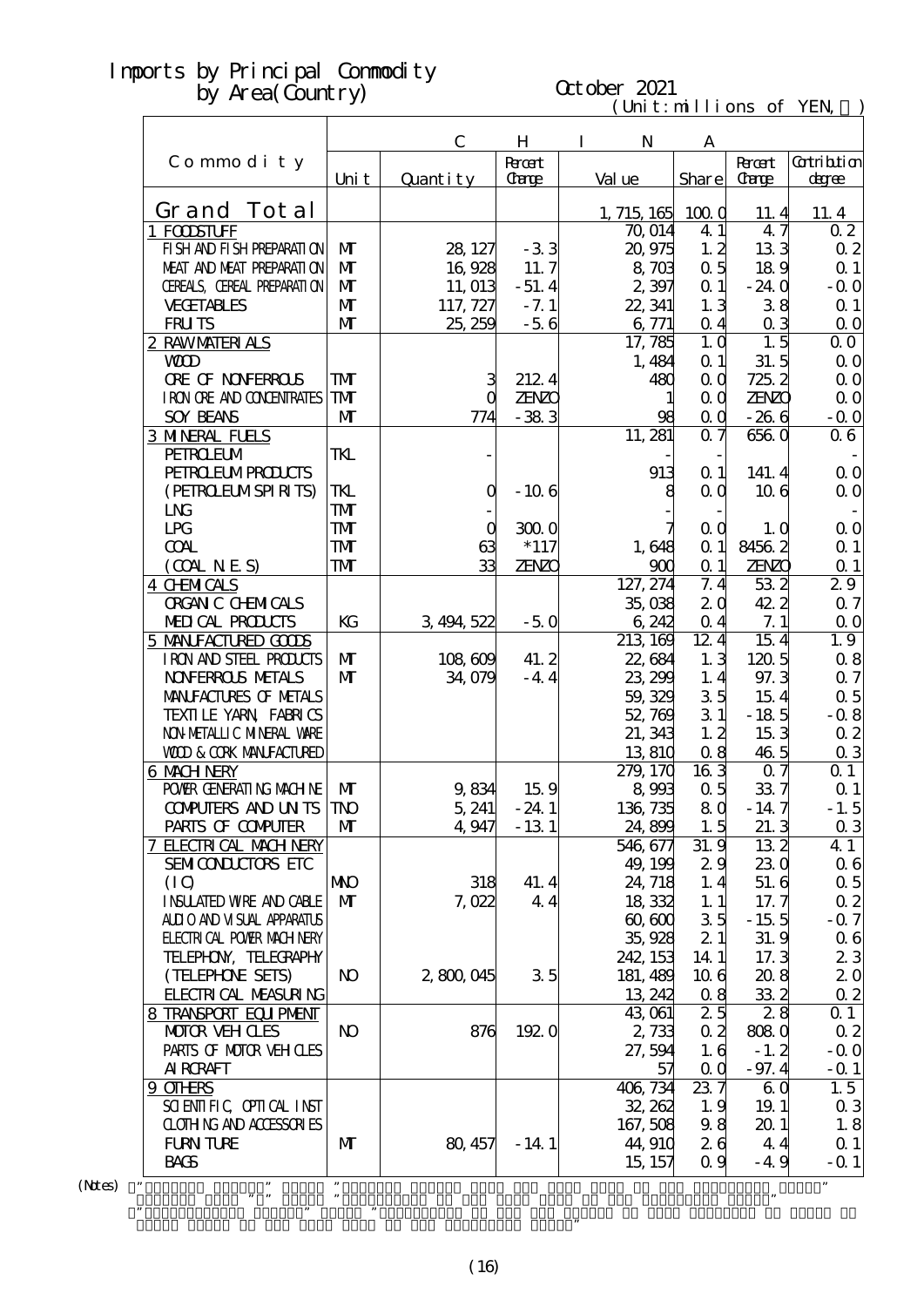| October 2021<br>by Area (Country) |                |             |               |             |             |                     |                   |                         |                 |
|-----------------------------------|----------------|-------------|---------------|-------------|-------------|---------------------|-------------------|-------------------------|-----------------|
|                                   |                |             |               |             |             |                     |                   | (Unit: millions of YEN, |                 |
|                                   |                | $\mathbf R$ | K             | $\mathbf O$ | $\mathbf R$ | E                   | A                 |                         |                 |
| Commodity                         |                |             | <b>Rocert</b> |             |             |                     |                   | <b>Roott</b>            | Gatribtion      |
|                                   | Uni t          | Quantity    | <b>Carge</b>  |             | Val ue      |                     | Share             | <b>Carge</b>            | degree          |
| Tot al<br>Grand                   |                |             |               |             | 297, 838    |                     | 1000              | 35 <sub>5</sub>         | 35 <sub>5</sub> |
| <b>FODSTUFF</b>                   |                |             |               |             | 21, 219     |                     | 7.1               | 106                     | 0.9             |
| FI SH AND FI SH PREPARATI ON      | $\mathbf{M}$   | 4,984       | $-89$         |             |             | 4,514               | 1.5               | 54                      | $\Omega$ 1      |
| MEAT AND MEAT PREPARAII ON        | $\mathbf{M}$   | 213         | 71.8          |             |             | 104                 | $\alpha$ $\alpha$ | 79.6                    | $\Omega$ O      |
| CEREALS, CEREAL PREPARATION       | $\mathbf{M}$   | 4,973       | 19.7          |             |             | 1,380               | $\alpha$ 5        | 45.6                    | 0 <sub>2</sub>  |
| <b>VECETABLES</b>                 | $\mathbf{M}$   | 4,297       | 12.7          |             |             | 2, 143              | $\alpha$ 7        | 31                      | $\Omega$ O      |
| <b>FRUTS</b>                      | M              | 1,610       | 166           |             |             | 1,335               | $Q_4$             | 31.3                    | $\Omega$ 1      |
| <u>2 RAWMATERIALS</u>             |                |             |               |             |             | 6,199               | 21                | $-0.2$                  | $-0.0$          |
| <b>WD</b>                         |                |             |               |             |             | 39                  | 0 <sub>0</sub>    | 47.9                    | 0 <sub>0</sub>  |
| <b>ORE OF NONFERROLS</b>          | ${\bf T}$      | $\left($    | $-$ Q 4       |             |             | 430                 | $\Omega$ 1        | 4299.9                  | 0 <sub>2</sub>  |
| I RON ORE AND CONENTRATES         | <b>TM</b>      |             |               |             |             |                     |                   |                         |                 |
| <b>SOY BEANS</b>                  | $\mathbf{M}$   |             |               |             |             |                     |                   |                         |                 |
| <b>3 MNERAL FUELS</b>             |                |             |               |             | 41,853      |                     | 14 1              | 95.7                    | $\overline{93}$ |
| <b>PEIROEUM</b>                   | TKL            |             |               |             |             |                     |                   |                         |                 |
| <b>PEIRO ELMPRODUCIS</b>          |                |             |               |             | 41, 284     |                     | 139               | 97.8                    | 93              |
| (PEIROELMSPIRITS)                 | TKL            | 387         | $-103$        |             | 22,066      |                     | 7.4               | 64.2                    | 39              |
| <b>LNG</b>                        | <b>TM</b>      |             |               |             |             |                     |                   |                         |                 |
| <b>LPG</b>                        | TMT            | 2           | $-0.3$        |             |             | 569                 | $\alpha$ 2        | 10.9                    | 0 <sub>0</sub>  |
| <b>COAL</b>                       | <b>TM</b>      |             |               |             |             |                     |                   |                         |                 |
| (OMINES)                          | ${\bf T}$      |             |               |             |             |                     |                   |                         |                 |
| 4 CHNICALS                        |                |             |               |             | 51, 106     |                     | 17.2              | 483                     | 7.6             |
| <b>ORGAN C CHEMICALS</b>          |                |             |               |             |             | 12, 146             | 41                | 52 2                    | 1.9             |
| MEDICAL PRODUCTS                  | KG             | 376, 844    | 1564          |             |             | 5,571               | 1.9               | 286                     | 06              |
| 5 MANIFACTURED GOODS              |                |             |               |             | 72, 272     |                     | 24 3              | 41.8                    | 9.7             |
| I RON AND STEEL PRODUCTS          | M              | 276, 527    | $-19.1$       |             | 35,015      |                     | 11.8              | 380                     | 44              |
| <b>NOVERROLS METALS</b>           | $\mathbf{M}$   | 8,561       | 333           |             | 20, 791     |                     | 7.0               | 1132                    | 50              |
| MANIFACTURES OF METALS            |                |             |               |             |             | 7,749               | 26                | 106                     | $\alpha$ 3      |
| TEXILE YARN FABRICS               |                |             |               |             |             | 2,847               | 1.0               | $-261$                  | $-$ 0.5         |
| NON METALLI C MINERAL WARE        |                |             |               |             |             | 2,779               | 0.9               | 12.7                    | Q <sub>1</sub>  |
| <b>VOD &amp; CORK MANEACTURED</b> |                |             |               |             |             | 67                  | 0 <sub>0</sub>    | $-286$                  | $-0.0$          |
| 6 MACH NERY                       |                |             |               |             |             | $\overline{3}1,810$ | 10.7              | 321                     | 35              |
| POWIR GENERATING MACHINE          | M              | 3684        | 1.6           |             |             | 2,671               | 0.9               | $-20$                   | $-$ Q O         |
| <b>COMPUTERS AND UNTS</b>         | TNO            | 83          | 61.5          |             |             | 2,385               | 08                | 1336                    | $\alpha$ 6      |
| PARIS OF COMPUTER                 | M              | 24          | $-27.7$       |             |             | 2,094               | 0.7               | 144.9                   | $\alpha$ 6      |
| <b>7 ELECTRICAL MACH NERY</b>     |                |             |               |             | 46,060      |                     | 15 <sub>5</sub>   | 48 <sub>0</sub>         | 68              |
| SEMICONDUCTORS ETC                |                |             |               |             | 22, 013     |                     | 7.4               | 124.4                   | 56              |
| (10)                              | <b>NNO</b>     | 71          | 145 6         |             | 20,092      |                     | 6.7               | 144.9                   | 54              |
| <b>INSUATED WRE AND CABLE</b>     | $\mathbf{M}$   | 1, 271      | $-20$         |             |             | 1,379               | 0.5               | 19. Q                   | $\Omega$ 1      |
| ALLIO AND VISUAL APPARATUS        |                |             |               |             |             | 3102                | 1.0               | 60                      | $\Omega$ 1      |
| <b>ELECTRICAL POWER MACHINERY</b> |                |             |               |             |             | 1,599               | 0.5               | $-40$                   | $-$ Q O         |
| TELEPHON, TELECRAPHY              |                |             |               |             |             | 330                 | 1.1               | $-83$                   | $-Q$ 1          |
| (TELEPHONE SETS)                  | N <sub>O</sub> | 14, 401     | 1903          |             |             | 1, 467              | 0.5               | 137.1                   | 0 <sub>4</sub>  |
| <b>FLECTRICAL MEASURING</b>       |                |             |               |             |             | 1,000               | 0 <sub>4</sub>    | $-5.2$                  | $-$ Q O         |
| 8 TRANSPORT EQUIPMENT             |                |             |               |             |             | 4,302               | 1, 4              | $-268$                  | $-0.7$          |
| MOTOR VEH CLES                    | N <sub>O</sub> | 3           | $-400$        |             |             | 45                  | Q Q               | $-266$                  | $-0.0$          |
| PARIS OF MOTOR VEH CLES           |                |             |               |             |             | 3808                | 1.3               | $-06$                   | $-$ Q O         |
| <b>AI RCRAFT</b>                  |                |             |               |             |             | 72                  | 0 <sub>0</sub>    | $-960$                  | $-0.8$          |

 $(N$ tes $)$ 

・"Percent Change" means "Percent Change from the same term in the preceding year."  $\mathbf{m}$  means "Multiplier to the same term in the preceding year. The preceding year. The preceding year. The preceding year.

Grand Total of the same term in the preceding year."

 $\mathcal{C}$  means  $\mathcal{C}$  means  $\mathcal{C}$  that category of the Yen Change of the Yen Change of that category of goods to good structure of the Yen Change of the Yen Change of goods to good structure of the Yen Change of the

 $9 \text{ OIEES}$  1.6

SCIENTIFIC, OPTICAL INST<br>
CLOTHING AND ACCESSORIES<br>
FURN TURE MORTINE MORTINE MORTINE MORTINE MORTINE MORTINE MORTINE MORTING MORTING MORTING MORTING MORTING MORTING MORTING MORTING MORTING MORTING MORTING MORTING MORTING  $C\subset C\subset C\subset C\subset C$  and  $C\subset C$  and  $C\subset C$  and  $C\subset C$  and  $C\subset C$  and  $C\subset C$  and  $C\subset C$  and  $C\subset C$  and  $C\subset C$  and  $C\subset C$  and  $C\subset C$  and  $C\subset C$  and  $C\subset C$  and  $C\subset C$  and  $C\subset C$  and  $C\subset C$  and  $C\subset C$  and  $C\subset C$  and  $C\subset C$  and  $C\$ FURNITURE  $\vert M \vert$  750 - 17.2 590 0.2 - 14.5 - 0.0 BAGS  $-45.3 -0.0$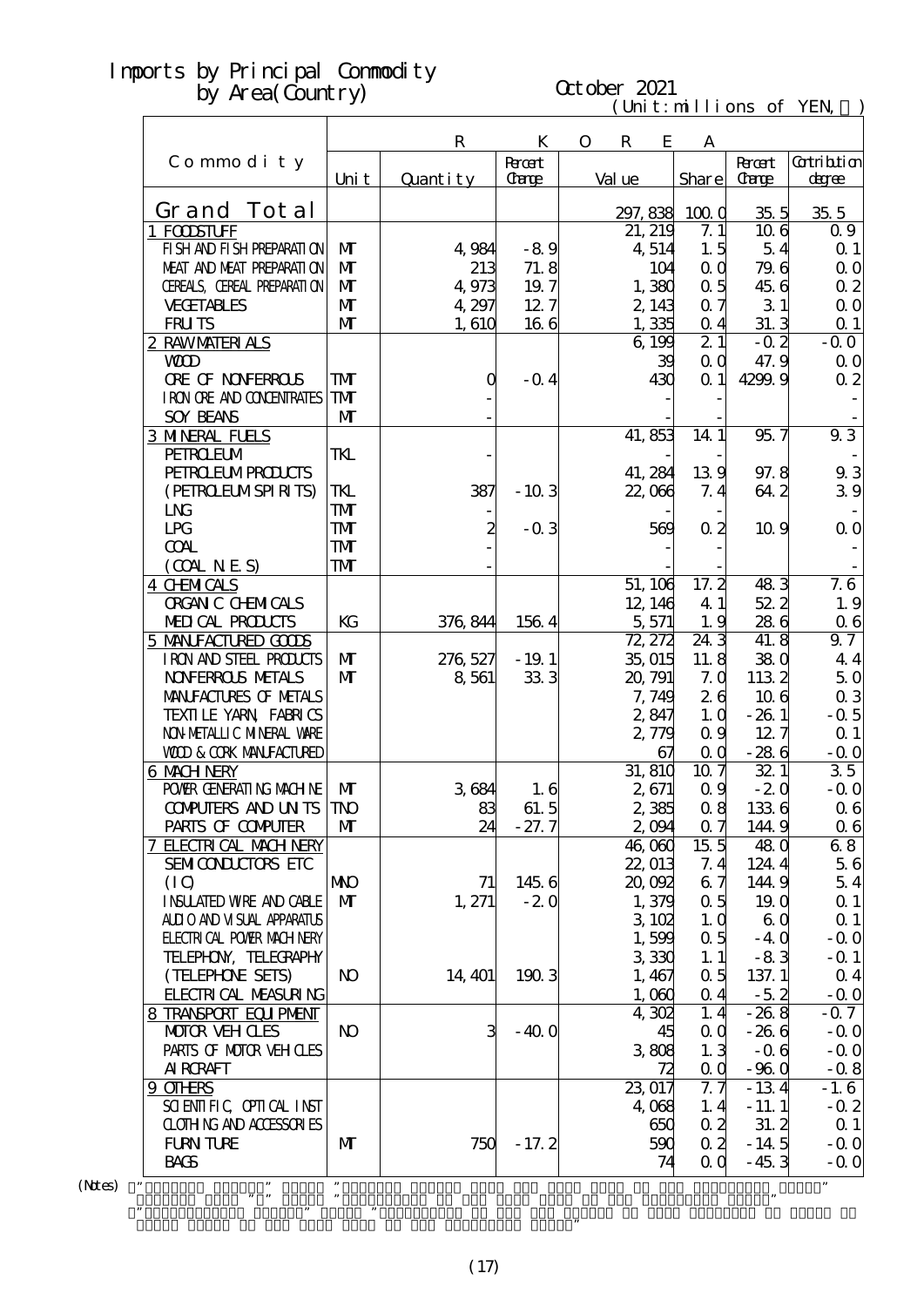r

# October 2021

| $(Uni t: mil li$ ons of YEN |  |  |  |
|-----------------------------|--|--|--|
|-----------------------------|--|--|--|

|                                   |                | A           | S               | E<br>A              | N               |                 |                    |
|-----------------------------------|----------------|-------------|-----------------|---------------------|-----------------|-----------------|--------------------|
| Commodity                         |                |             | <b>Root</b>     |                     |                 | <b>Recent</b>   | <b>Cotribition</b> |
|                                   | Uni t          | Quantity    | Carge           | Val ue              | Share           | <b>Carge</b>    | degree             |
| Grand Tot al                      |                |             |                 |                     |                 |                 |                    |
| 1 FOOSTUFF                        |                |             |                 | 1,027,460<br>77,605 | 1000<br>7.6     | 87<br>$-2.5$    | 87<br>$-0.2$       |
| FI SH AND FI SH PREPARATI ON      | M              | 29, 270     | $-58$           | 25,095              | 24              | $-1.0$          | $-0.0$             |
| MEAT AND MEAT PREPARATION         | $\mathbf{M}$   | 30,506      | $-24.3$         | 14, 192             | 1.4             | $-21.8$         | $-$ Q 4            |
| CEREALS, CEREAL PREPARATION       | $\mathbf{M}$   | 15, 318     | $-50.9$         | 2,517               | $\alpha$ 2      | $-260$          | $-$ Q 1            |
| <b>VECETABLES</b>                 | $\mathbf{M}$   | 17,825      | 49.5            | 3,346               | 0 <sub>3</sub>  | 126             | 0 <sub>0</sub>     |
| <b>FRUTS</b>                      | $\mathbf{M}$   | 96, 162     | 38              | 10,594              | 1.0             | 28              | $\Omega$ O         |
| 2 RAWMATERIALS                    |                |             |                 | 105, 147            | 10 <sub>2</sub> | 57.8            | 4 1                |
| <b>WD</b>                         |                |             |                 | 1,449               | $\Omega$ 1      | 20 <sub>0</sub> | 0 <sub>0</sub>     |
| <b>ORE OF NONFERROLS</b>          | <b>TM</b>      | 246         | 133 1           | 44, 901             | 44              | 804             | 21                 |
| I RON ORE AND CONENTRATES         | ${\bf T\!M}$   |             |                 |                     |                 |                 |                    |
| <b>SOY BEANS</b>                  | $\mathbf{M}$   |             |                 |                     |                 |                 |                    |
| <b>3 MNERAL FUELS</b>             |                |             |                 | 109, 872            | 10.7            | 825             | 53                 |
| <b>PEIROEUM</b>                   | TKL            | 119         | $-200$          | 6528                | 06              | 436             | $\alpha$ 2         |
| <b>PEIRO ELMPROLCTS</b>           |                |             |                 | 4 515               | 0.4             | 23              | $\Omega$ O         |
| (PEIRCELMSPIRITS)                 | TKL            | 34          | $-269$          | 2,055               | $\alpha$ 2      | 45.8            | $\Omega$ 1         |
| $L_{\text{N}}$                    | <b>TMT</b>     | 876         | $-21.4$         | 54,697              | 53              | 51.7            | 20                 |
| LPG                               | <b>TM</b>      |             |                 |                     |                 |                 |                    |
| <b>COAL</b>                       | <b>TMT</b>     | 2,439       | 15 <sub>2</sub> | 44, 131             | 43              | 1904            | 31                 |
| (COALNES)                         | <b>TM</b>      | 931         | $-22.2$         | 14, 236             | 1.4             | 71.7            | 06                 |
| <b>4 CHMICALS</b>                 |                |             |                 | 86, 247             | 84              | 37.8            | 25                 |
| <b>ORGAN C CHEMICALS</b>          |                |             |                 | 12,026              | 1, 2            | 604             | $\alpha$ 5         |
| MEDICAL PRODUCTS                  | KG             | 2, 104, 584 | 19.7            | 17,095              | 1.7             | 46.7            | $\alpha$ 6         |
| 5 MANIFACTURED GODS               |                |             |                 | 112, 133            | 10.9            | 189             | 1.9                |
| IRON AND STEEL PRODUCTS           | $\mathbf{M}$   | 37,908      | 16 1            | 7, 410              | 0.7             | 99.4            | $Q_4$              |
| <b>NOVERROLS METALS</b>           | $\mathbf{M}$   | 21, 427     | 764             | 16,024              | 1.6             | 105.4           | $\Omega$ 9         |
| MANIFACTURES OF METALS            |                |             |                 | 17, 186             | 1, 7            | 7.3             | $\Omega$ 1         |
| TEXILLE YARN FABRICS              |                |             |                 | 16, 341             | 1.6             | $-7.1$          | $-Q_1$             |
| NON METALLI C MINERAL VARE        |                |             |                 | 8 359               | 0.8             | $-30$           | $-0.0$             |
| <b>WOD &amp; CORK MANEACTURED</b> |                |             |                 | 33 562              | 33              | 21.7            | $\alpha$ 6         |
| 6 MACH NERY                       |                |             |                 | 83, 315             | 81              | 4.4             | 04                 |
| POWIR GENERATING MACHINE          | M              | 6,375       | $-102$          | 5,927               | 06              | $-138$          | $-Q_1$             |
| <b>CONPUTERS AND UNTS</b>         | <b>TNO</b>     | 1,130       | $-14.8$         | 23, 405             | 23              | 69              | $\alpha$ 2         |
| PARIS OF COMPUTER                 | $\mathbf{M}$   | 1,433       | $-1.2$          | 6,545               | 06              | 11.1            | $\alpha$ 1         |
| <b>7 ELECTRICAL MACH NERY</b>     |                |             |                 | 233, 556            | 22.7            | $-47$           | $-1.2$             |
| SEMICONDUCTORS ETC                |                |             |                 | 44,892              | 4.4             | 49.4            | 1.6                |
| (IO)                              | МЮ             | 610         | 7.0             | 31, 246             | 30              | 560             | 1.2                |
| <b>INSUATED WRE AND CABLE</b>     | $\mathbf{M}$   | 17, 235     | $-232$          | 41,522              | 4 Q             | $-164$          | $-0.9$             |
| ALLIO AND VISUAL APPARATUS        |                |             |                 | 28,530              | 28              | 66              | $\alpha$ 2         |
| <b>FLECTRICAL POWER MACH NERY</b> |                |             |                 | 12, 104             | 1, 2            | 59              | $\alpha$ 1         |
| TELEPHON, TELECRAPHY              |                |             |                 | 47, 968             | 47              | $-29.5$         | $-21$              |
| (TELEPHONE SETS)                  | N <sub>O</sub> | 452, 346    | $-488$          | 20, 257             | 20              | $-44.2$         | $-1.7$             |
| <b>FLECTRICAL MEASURING</b>       |                |             |                 | 9, 144              | 0.9             | $-38$           | $-$ Q O            |
| 8 TRANSPORT EQUIPMENT             |                |             |                 | 35, 115             | 34              | $-11.8$         | $-0.5$             |
| <b>MOTOR VEH CLES</b>             | <b>N</b>       | 5,835       | $-40.9$         | 12, 472             | 1.2             | $-31.9$         | $-0.6$             |
| PARIS OF MOTOR VEH OLES           |                |             |                 | 15,549              | 1.5             | $-46$           | $-$ Q 1            |
| <b>AI RCRAFT</b>                  |                |             |                 | 595                 | $\alpha$ 1      | $-340$          | $-$ Q O            |
| 9 OTHRS                           |                |             |                 | 184, 470            | 18 <sub>0</sub> | $-14.9$         | $-34$              |
| SCIENTIFIC CPITCAL INST           |                |             |                 | 22,870              | 22              | $-5.9$          | $-0.2$             |
| <b>CLOTHING AND ACCESSORIES</b>   |                |             |                 | 71, 730             | 7.0             | $-168$          | $-1.5$             |
| <b>FURN TURE</b><br><b>BACS</b>   | M              | 33,077      | $-31.1$         | 12, 468             | 1, 2<br>0.5     | $-282$          | $-0.5$             |
|                                   |                |             |                 | 5,094               |                 | $-22.0$         | $-0.2$             |
| ,,                                | 99             |             |                 |                     |                 |                 | ,,                 |

 $(N$ tes $)$ 

Grand Total of the same term in the preceding year."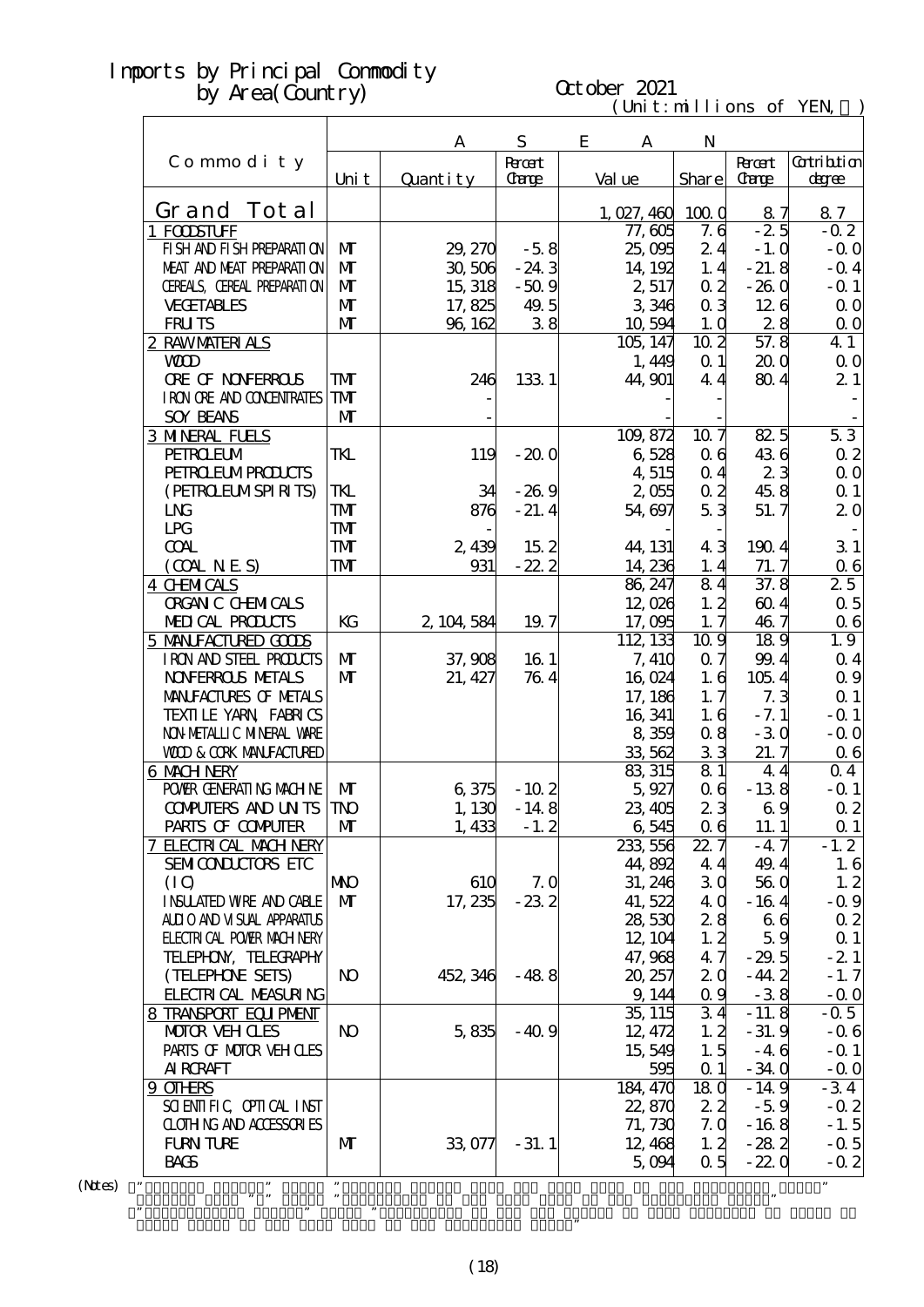# October 2021

 $(\text{Uni t}: \text{mi} \text{lli} \text{ons of } \text{YEN})$ 

|                                   |                         |              |                |         |                     | CITTILITIONS OF   | 1 L L N              |
|-----------------------------------|-------------------------|--------------|----------------|---------|---------------------|-------------------|----------------------|
|                                   |                         | M I          | D D L E        |         | E A S T             |                   |                      |
| Commodity                         |                         |              | <b>Roott</b>   |         |                     | <b>R</b> rat      | <b>Cotribtion</b>    |
|                                   | Uni t                   | Quantity     | Carge          | Val ue  | Share               | <b>Carge</b>      | degree               |
|                                   |                         |              |                |         |                     |                   |                      |
| Grand Tot al                      |                         |              |                |         | 748,655 100.0       | 789               | 789                  |
| 1 FODSTUFF                        |                         |              |                | 1, 193  | 0 <sub>2</sub>      | 99.6              | $\Omega$ 1           |
| FI SH AND FI SH PREPARATI ON      | M                       | 204          | 0.5            | 111     | $\alpha$ $\alpha$   | $-9.6$            | $-0.0$               |
| MEAT AND MEAT PREPARATION         | $\mathbf{M}$            |              |                |         |                     |                   |                      |
| CEREALS, CEREAL PREPARATION       | $\mathbf{M}$            | 129          | 1333 3         | 41      | 0 <sub>0</sub>      | 831.4             | 0 <sub>0</sub>       |
| <b>VECETABLES</b>                 | $\mathbf{M}$            | 114          | 46.7           | 71      | $\alpha$            | 47.9              | $\Omega$ O           |
| <b>FRUTS</b>                      | $\mathbf{M}$            | 2,934        | 151.7          | 782     | $\alpha$ 1          | 128 1             | $\Omega$ 1           |
| 2 RAWMATERIALS                    |                         |              |                | 5,226   | $Q \eta$            | $-237$            | $-0.4$               |
| <b>WD</b>                         |                         |              |                |         |                     |                   |                      |
| <b>ORE OF NONFERROLS</b>          | TMT                     | O            | $-968$         | 18      | 0 <sub>0</sub>      | $-99.2$           | $-0.5$               |
| I RON ORE AND CONDENIRATES        | TMT                     |              |                |         |                     |                   |                      |
| <b>SOY BEANS</b>                  | $\mathbf{M}$            |              |                |         |                     |                   |                      |
| <b>3 MNERAL FUELS</b>             |                         |              |                | 704,894 | 94.2                | 806               | $75\overline{2}$     |
| <b>PEIROEUM</b>                   | TKL                     | 10,506       | 0 <sub>4</sub> | 566,400 | 75.7                | 831               | 61.4                 |
| <b>PEIRO ELMPRODUCIS</b>          |                         |              |                | 89,806  | 120                 | 1306              | 122                  |
| (PEIRCELMSPIRITS)                 | TKL                     | 1,657        | 26.1           | 88,946  | 11.9                | 1284              | 11.9                 |
| L <sub>N</sub>                    | TMT                     | 750          | $-369$         | 46,619  | 62                  | 27.5              | 24                   |
| LPG                               | TMT                     | 26           | $-783$         | 2,068   | 0 <sub>3</sub>      | $-628$            | $-0.8$               |
| <b>COAL</b>                       | TMT                     |              |                |         |                     |                   |                      |
| (OMNES)                           | $\mathbf{T} \mathbf{M}$ |              |                |         |                     |                   |                      |
| <b>4 CHMICALS</b>                 |                         |              |                | 8559    | 1.1                 | 328               | 0.5                  |
| <b>ORGAN C CHEMICALS</b>          |                         |              |                | 4,105   | 0.5                 | 47.8              | 0 <sub>3</sub>       |
| MEDICAL PRODUCTS                  | KG                      | 536          | 21.0           | 668     | $\alpha$ 1          | 29                | $\Omega$ O           |
| 5 MANIFACTURED GODS               |                         |              |                | 19,499  | $2\overline{6}$     | 151. Q            | 28                   |
| IRON AND STEEL PRODUCTS           | $\mathbf{M}$            | 3            | $-99.4$        | 50      | QQ                  | $-268$            | $-0.0$               |
| <b>NOVERROLS METALS</b>           | $\mathbf{M}$            | 57, 345      | 69.9           | 17,548  | 23                  | 169.3             | 26                   |
| MANIFACTURES OF METALS            |                         |              |                | 1,021   | Q <sub>1</sub>      | 34.2              | $\Omega$ 1           |
| TEXILLE YARN FABRICS              |                         |              |                | 320     | QQ                  | 252               | $\Omega$ O           |
| NON METALLIC MINERAL WARE         |                         |              |                | 551     | Q <sub>1</sub>      | 246.9             | $\Omega$ 1           |
| <b>WOD &amp; CORK MANEACTURED</b> |                         |              |                |         | $\alpha$            | 1335              | $\Omega$ O           |
| <b>6 MACH NERY</b>                |                         |              |                | 1, 187  | $\overline{0}$ 2    | $\overline{07}$   | 00                   |
| POWER GENERATING MACHINE          | $\mathbf{M}$            | 3            | 500            | 514     | $\Omega$ 1          | 97.1              | Q <sub>1</sub>       |
| <b>CONPUTERS AND UN TS TNO</b>    |                         | $\mathbf{Q}$ | $-185$         | 173     | $\alpha$            | $-140$            | $-00$                |
| PARIS OF COMPUTER                 | $\mathbf{M}$            | $\Omega$     | 2235           | 24      | $\alpha$ $\alpha$   | 739               | $\Omega$ O           |
| 7 ELECTRICAL MACH NERY            |                         |              |                | 3501    | 0.5                 | 331               | $\overline{0\,2}$    |
| SEMICONDUCTORS ETC                |                         |              |                | 891     | $\alpha$ 1          | $-5.8$            | $-0.0$               |
| (IO)                              | <b>NNO</b>              | 5            | $-161$         | 817     | $\alpha$ 1          | $-90$             | $-0.0$               |
| <b>INSUATED WRE AND CABLE</b>     | $\mathbf{M}$            | 39           | $*127$         | 107     | QQ                  | 511.0             | $\Omega$ O           |
| ALLIO AND VISUAL APPARATUS        |                         |              |                | 21      | $\alpha$ $\alpha$   | $-89.8$           | $-0.0$               |
| <b>ELECTRICAL POWIR MACH NERY</b> |                         |              |                | 129     | $\alpha$            | 237               | $\Omega$ O           |
| TELEPHON, TELECRAPHY              |                         |              |                | 603     | $\alpha$ 1          | 224.0             | $\Omega$ 1           |
| (TELEPHONE SEIS)                  | N <sub>O</sub>          | 20           | 250            |         | QQ<br>O             | $-50.5$           | $-0.0$               |
| FLECTRICAL MEASURING              |                         |              |                | 264     | $\alpha$ $\alpha$   | 1.1               | $\Omega$ O           |
| 8 TRANSPORT EQUIPMENT             |                         |              |                | 60      | 0 <sub>0</sub>      | 661               | 0 <sub>0</sub>       |
| <b>MOTOR VEH CLES</b>             | $\bf{N}$                |              |                |         |                     |                   |                      |
| PARIS OF MOTOR VEH OLES           |                         |              |                |         | З<br>0 <sub>0</sub> | <b>ZENZO</b>      | 0 <sub>0</sub>       |
| <b>AI RCRAFT</b>                  |                         |              |                | 54      | QQ                  | 527               | $\Omega$ O           |
| 9 OTHRS                           |                         |              |                | 4537    | 0 <sub>6</sub>      | $\overline{70.5}$ | 04                   |
| SCIENTIFIC CPIICAL INST           |                         |              |                | 2,974   | 0.4                 | 1686              | $\alpha$ 4           |
| <b>CLOTHING AND ACCESSORIES</b>   |                         |              |                | 101     | $\alpha$ $\alpha$   | 167.0             | $\Omega$ O           |
| <b>FURN TURE</b>                  | $\mathbf{M}$            | 8            | <b>16 O</b>    | 12      | $\alpha$ $\alpha$   | 2583              | $\Omega$ O           |
| <b>BACS</b>                       |                         |              |                |         | 2<br>QQ             | 600               | $\Omega$ O           |
| $\pmb{\cdot}$                     | $, \,$                  |              |                |         |                     |                   | $\pmb{\mathfrak{y}}$ |

 $(Mtes)$  "

Grand Total of the same term in the preceding year."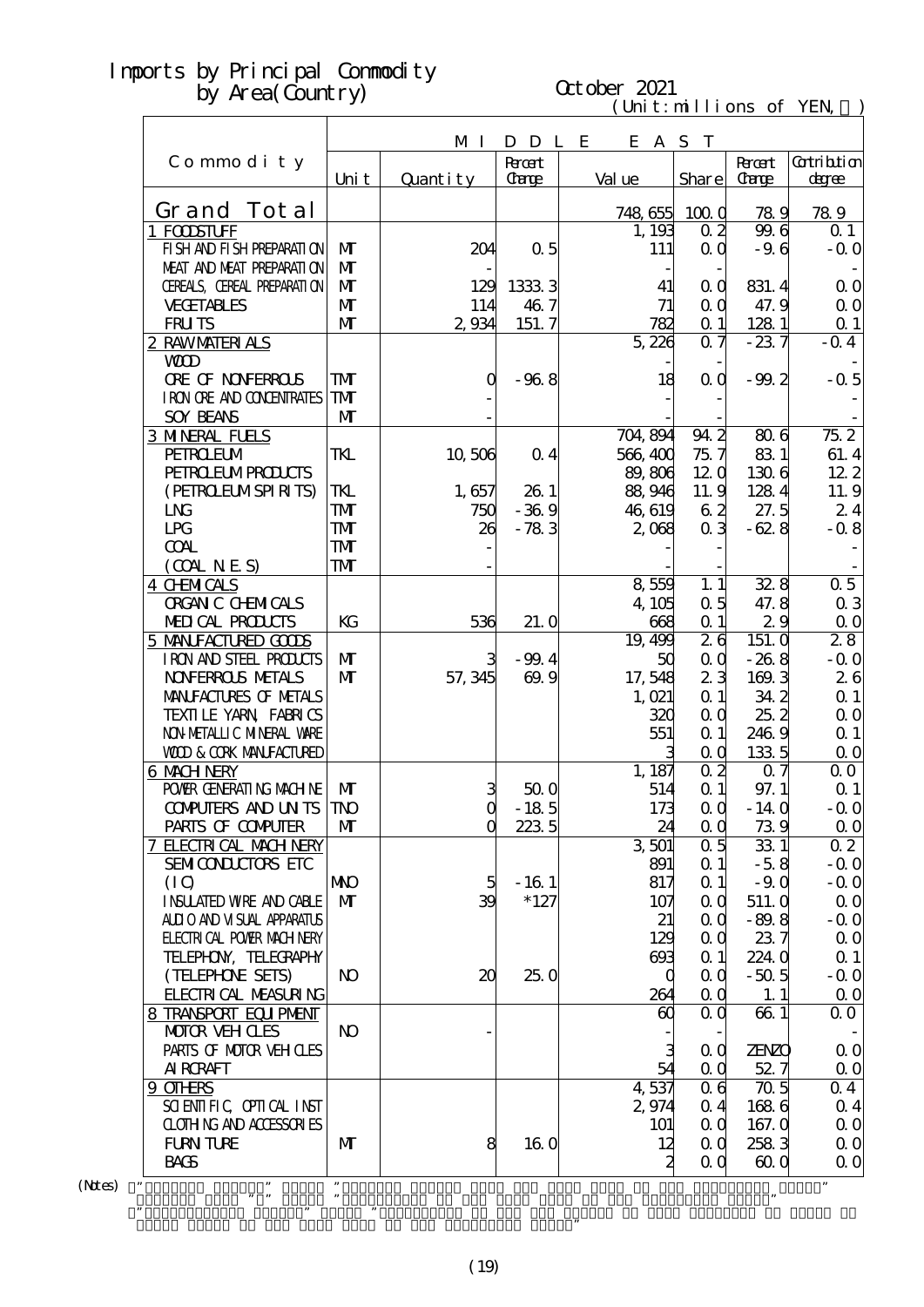# October 2021

| (Uni t : nillions of YEN) |  |
|---------------------------|--|
|---------------------------|--|

|                                   |                |             |              |   |          |                     | $\mathbf{u}$ $\mathbf{v}$ . The state of $\mathbf{v}$ |               |                |
|-----------------------------------|----------------|-------------|--------------|---|----------|---------------------|-------------------------------------------------------|---------------|----------------|
|                                   |                | $\mathbf R$ | U            | S | S        | I                   | A                                                     |               |                |
| Commodity                         |                |             | <b>Root</b>  |   |          |                     |                                                       | <b>Recent</b> | Gatribition    |
|                                   | Uni t          | Quantity    | Carge        |   | Val ue   |                     | <b>Share</b>                                          | <b>Carge</b>  | degree         |
| Grand Tot al                      |                |             |              |   | 141, 709 |                     | 1000                                                  | 49.8          | 49.8           |
| 1 FODSTUFF                        |                |             |              |   |          | 19, 294             | 136                                                   | 845           | 9.3            |
| FI SH AND FI SH PREPARATI ON      | $\mathbf{M}$   | 12, 454     | 12.9         |   |          | 19,049              | 134                                                   | 836           | 92             |
| MEAT AND MEAT PREPARAII ON        | $\mathbf{M}$   | 2           | 1000         |   |          | 2                   | $\alpha$                                              | 1321          | 0 <sub>0</sub> |
| CEREALS, CEREAL PREPARATION       | $\mathbf{M}$   | 192         | 249.1        |   |          | $17 \,$             | QQ                                                    | 332.5         | 0 <sub>0</sub> |
| <b>VECETABLES</b>                 | $\mathbf{M}$   | 42          | $-269$       |   |          |                     | $\alpha$ $\alpha$                                     | $-4.1$        |                |
|                                   | $\mathbf{M}$   |             |              |   |          | 16                  |                                                       |               | $-0.0$         |
| <b>FRUTS</b>                      |                |             | ZENGEN       |   |          |                     |                                                       | <b>ZENGEN</b> | $-0.0$         |
| 2 RAWMATERIALS                    |                |             |              |   |          | 7,643               | 54                                                    | 71.5          | 34             |
| <b>WOD</b>                        |                |             |              |   |          | 5,675               | 4 Q                                                   | 1232          | 33             |
| <b>ORE OF NONFERROLS</b>          | TMT            | 1           | $-839$       |   |          | 611                 | 0 <sub>4</sub>                                        | $-41.4$       | $-0.5$         |
| I RON ORE AND CONDENTRATES        | TMT            |             |              |   |          |                     |                                                       |               |                |
| <b>SOY BEANS</b>                  | $\mathbf{M}$   |             | ZENGEN       |   |          |                     |                                                       | <b>ZENGEN</b> | $-0.0$         |
| <b>3 MNERAL FUELS</b>             |                |             |              |   | 84,820   |                     | 59.9                                                  | 57.8          | 328            |
| <b>PEIROEUM</b>                   | TKL            | 389         | $-17.8$      |   |          | 20,922              | 148                                                   | 507           | 7.4            |
| <b>PEIRO EUMPRODUCIS</b>          |                |             |              |   |          | 2,024               | 1.4                                                   | $-353$        | $-1.2$         |
| (PEIRCELMSPIRITS)                 | TKL            | 38          | $-62.1$      |   |          | $2$ O <sub>24</sub> | 1, 4                                                  | $-353$        | $-1.2$         |
| L <sub>N</sub>                    | TMT            | 393         | $-25.7$      |   |          | 24.947              | 17.6                                                  | 45.5          | 82             |
| LPG                               | TMT            |             |              |   |          |                     |                                                       |               |                |
| <b>COAL</b>                       | TMT            | 2,029       | $-184$       |   | 36,906   |                     | <b>26 Q</b>                                           | 89.1          | 184            |
| (OMINES)                          | TMT            | 1,458       | $-24.7$      |   | 25, 942  |                     | 183                                                   | 81.8          | 123            |
| <b>4 CHMICALS</b>                 |                |             |              |   |          | 471                 | 0 <sub>3</sub>                                        | $-67.3$       | $-1.0$         |
| <b>ORGAN C CHEMICALS</b>          |                |             |              |   |          | 120                 | $\alpha$ 1                                            | $-89.1$       | $-1.0$         |
| MEDICAL PRODUCTS                  | KG             |             |              |   |          |                     |                                                       | <b>ZENGEN</b> | $-0.0$         |
| 5 MANIFACTURED GOODS              |                |             |              |   | 28, 448  |                     | 201                                                   | 184           | 47             |
| IRON AND STEEL PRODUCTS           | $\mathbf{M}$   | 27,849      | 139.4        |   |          | 5,520               | 39                                                    | 355.7         | 46             |
| <b>NOVERROLS NETALS</b>           | $\mathbf{M}$   | 41, 852     | $-44$        |   |          | 21, 961             | 15 <sub>5</sub>                                       | $-1.1$        | $-0.3$         |
| MANIFACTURES OF METALS            |                |             |              |   |          | 18                  | QQ                                                    | $-236$        | $-0.0$         |
| TEXILLE YARN FABRICS              |                |             |              |   |          | 8                   | $\alpha$ $\alpha$                                     | $-556$        | $-0.0$         |
| NON METALLIC MINERAL WARE         |                |             |              |   |          | 87                  | $\alpha$ 1                                            | 77.4          | 0 <sub>0</sub> |
| <b>WOD &amp; CORK MANEACTURED</b> |                |             |              |   |          | 745                 | 0.5                                                   | 982           | $\alpha$ 4     |
| 6 MACH NERY                       |                |             |              |   |          | 823                 | 0 <sub>6</sub>                                        | 167.5         | 0.5            |
| POWER GENERATING MACHINE          | $\mathbf{M}$   | 277         | 764          |   |          | 805                 | 0 <sub>6</sub>                                        | 1660          | $\alpha$ 5     |
| <b>CONPUTERS AND UN TS TNO</b>    |                | $\mathbf 0$ | $-35.7$      |   |          |                     | $\alpha$ $\alpha$                                     | 32            | $\Omega$ O     |
|                                   |                |             |              |   |          |                     |                                                       |               |                |
| PARIS OF COMPUTER                 | M              |             | ZENGEN       |   |          |                     |                                                       | <b>ZENGEN</b> | $-0.0$         |
| 7 ELECTRICAL MACH NERY            |                |             |              |   |          | 61                  | $\alpha$ $\alpha$                                     | 156           | $\Omega$ O     |
| SEMICONDUCTORS ETC                |                |             |              |   |          | 46                  | 0 <sub>0</sub>                                        | 45.9          | $\Omega$ O     |
| (IO)                              | <b>NNO</b>     | $\mathbf Q$ | <b>ZENZO</b> |   |          | 0                   | 0 <sub>0</sub>                                        | <b>ZENZO</b>  | $\Omega$ O     |
| <b>INSUATED WRE AND CABLE</b>     | $\mathbf{M}$   | O           | $-140$       |   |          | 0                   | 0 <sub>0</sub>                                        | 07            | $\Omega$ O     |
| ALLIO AND VISUAL APPARATUS        |                |             |              |   |          |                     | 0 <sub>0</sub>                                        | $-17.5$       | $-0.0$         |
| <b>ELECTRICAL POWIR MACH NERY</b> |                |             |              |   |          |                     |                                                       |               |                |
| TELEPHON, TELECRAPHY              |                |             |              |   |          | 0                   | 0 <sub>0</sub>                                        | $\alpha$ O    | $\Omega$ O     |
| (TELEPHONE SETS)                  | N <sub>O</sub> |             |              |   |          |                     |                                                       |               |                |
| <b>FLECTRICAL MEASURING</b>       |                |             |              |   |          |                     | 0 <sub>0</sub>                                        | $-935$        | $-0.0$         |
| 8 TRANSPORT EQUIPMENT             |                |             |              |   |          | 45                  | 0 <sub>0</sub>                                        | 13160         | $\Omega$ O     |
| <b>MOTOR VEH CLES</b>             | N <sub>O</sub> | 12          | 5000         |   |          | $17\,$              | 0 <sub>0</sub>                                        | 510 7         | $\Omega$ O     |
| PARIS OF MOTOR VEH OLES           |                |             |              |   |          | 2                   | QQ                                                    | 3487          | 0 <sub>0</sub> |
| <b>AI RCRAFT</b>                  |                |             |              |   |          |                     |                                                       |               |                |
| 9 OTHRS                           |                |             |              |   |          | 104                 | $\alpha$ 1                                            | 80            | 0 <sub>0</sub> |
| SCIENTIFIC CPIICAL INST           |                |             |              |   |          |                     | 0 <sub>0</sub>                                        | $-387$        | $-0.0$         |
| CLOTHING AND ACCESSORIES          |                |             |              |   |          |                     | 0 <sub>0</sub>                                        | 182           | $\Omega$ O     |
| <b>FURN TURE</b>                  | M              | 82          | 1826.9       |   |          | 32                  | QQ                                                    | 2123 5        | $\Omega$ O     |
| <b>BACS</b>                       |                |             |              |   |          | O                   | 0 <sub>0</sub>                                        | <b>ZENZO</b>  | $\Omega$ O     |
| ,,                                | ,,             |             |              |   |          |                     |                                                       |               |                |

 $(N$ tes) "

Grand Total of the same term in the preceding year."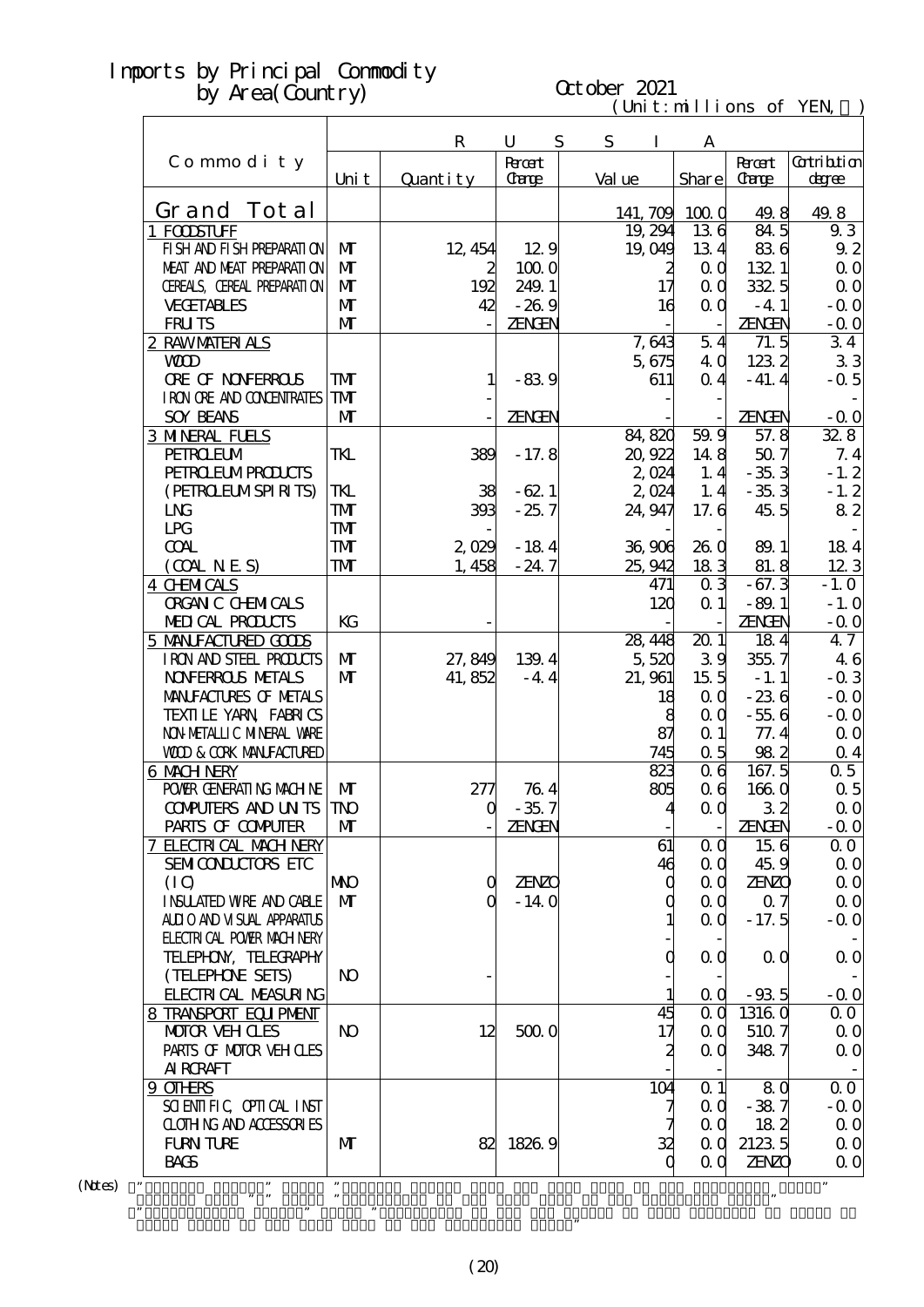Indexes of Trade

October 2021

|                  |                  | Exports            |                 |                  | Imports            |                 |  |
|------------------|------------------|--------------------|-----------------|------------------|--------------------|-----------------|--|
|                  | Val ue<br>I ndex | Quant um<br>I ndex | Uni t<br>Val ue | Val ue<br>I ndex | Quant um<br>I ndex | Uni t<br>Val ue |  |
| <b>WORLD</b>     | 114.0            | 102.7              | 111.0           | 111.0            | 98.2               | 113.0           |  |
| USA              | 102.7            | 97.0               | 105.8           | 106.8            | 85.7               | 124.6           |  |
| U<br>E           | 120.5            | 106.2              | 113.5           | 116.7            | 92.6               | 126.0           |  |
| ASI <sub>A</sub> | 126.3            | 109.6              | 115.3           | 108.5            | 105.9              | 102.5           |  |
| <b>CHI NA</b>    | 144.9            | 134.4              | 107.8           | 105.9            | 106.1              | 99.9            |  |

(Notes)

2015 100

| Percent Change |  |
|----------------|--|
|                |  |

", "CHINA" includes "CHINA".

 $\mathbf{r}$ 

 $($  Unit $)$ 

|         |                  |                  | Exports                       |                 |                  | Imports                                 |                 |
|---------|------------------|------------------|-------------------------------|-----------------|------------------|-----------------------------------------|-----------------|
|         |                  | Val ue<br>I ndex | $\mathbf{Q}$ ant um<br>I ndex | Uni t<br>Val ue | Val ue<br>I ndex | $\mathsf{Quant}\,\mathsf{um}$<br>I ndex | Uni t<br>Val ue |
|         | <b>WORLD</b>     | 9.4              | $-2.6$                        | 12.3            | 26.7             | $-3.0$                                  | 30.6            |
|         | USA              | 0.4              | $-8.2$                        | 9.3             | 18.5             | 2.0                                     | 16.1            |
|         | E<br>U           | 12.1             | 5.3                           | 6.5             | 18.8             | 2.4                                     | 16.1            |
|         | ASI <sub>A</sub> | 15. $Ol$         | $-0.2$                        | 15.2            | 14.6             | $-4.3$                                  | 19.8            |
|         | <b>CHI NA</b>    | 9.5              | $-4.4$                        | 14.6            | 11.4             | $-2.8$                                  | 14.7            |
| (Notes) | ,,               | ,,               | $\pmb{\mathfrak{y}}$          |                 |                  |                                         |                 |

(21)

preceding year. The same month  $\mathbf{m}$  means  $\mathbf{m}$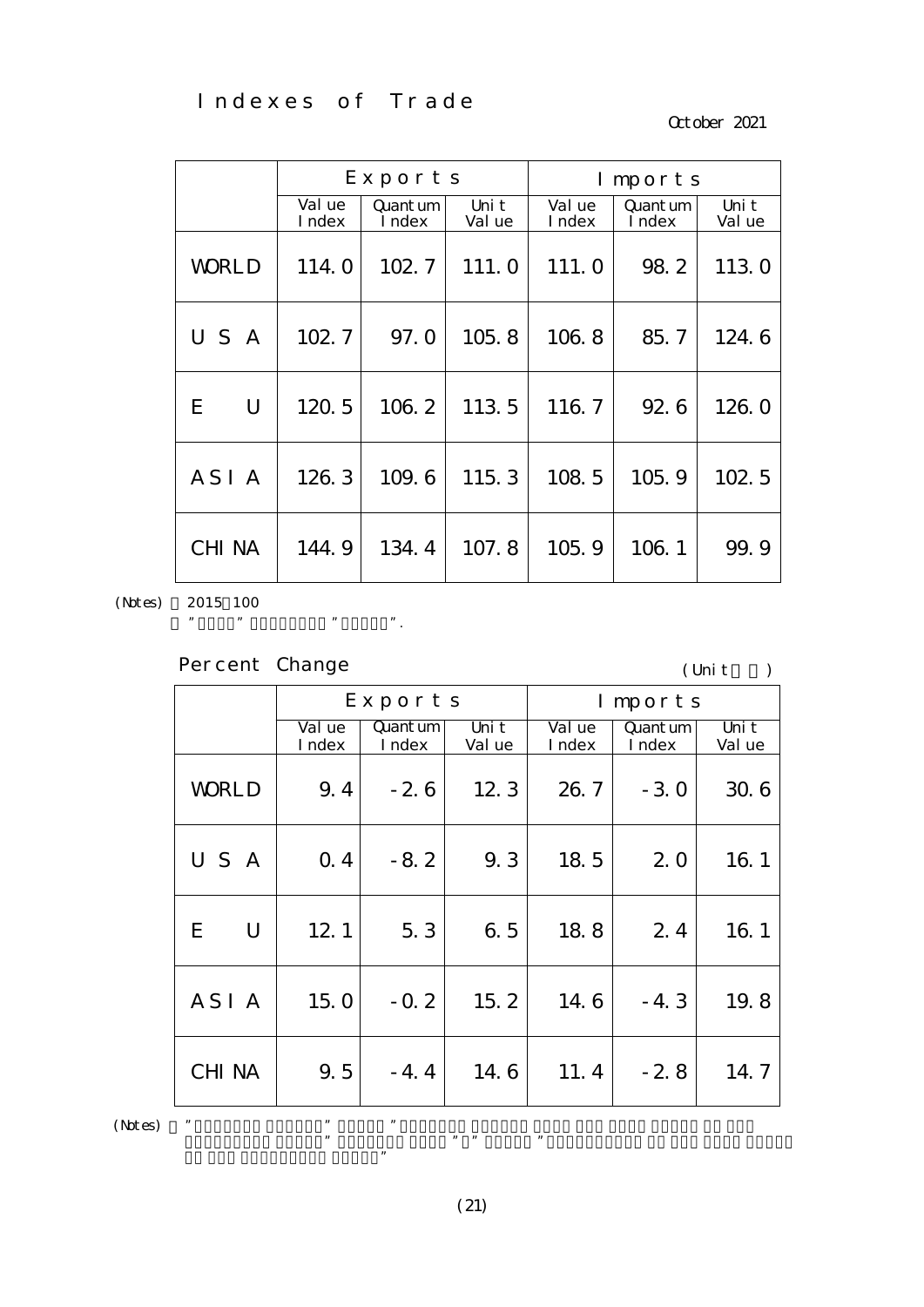#### Indexes of Trade (WRLD)

October 2021

|                |     |                  | Exports            |                 |     |                  | Imports            |                 |
|----------------|-----|------------------|--------------------|-----------------|-----|------------------|--------------------|-----------------|
|                |     | Val ue<br>I ndex | Quant um<br>I ndex | Uni t<br>Val ue |     | Val ue<br>I ndex | Quant um<br>I ndex | Uni t<br>Val ue |
| 2018           |     | 107.8            | 107.7              | 1001            |     | 1055             | 1058               | 99.7            |
| 2019           |     | 101.7            | 1030               | 988             |     | 1002             | 104 6              | 959             |
| 2020           |     | 905              | 91.0               | 99.4            |     | 867              | 97.9               | 886             |
|                |     |                  |                    |                 |     |                  |                    |                 |
| 2020 November  |     | 97.0             | 983                | 987             |     | 886              | 102.4              | 86 5            |
| December       |     | 1064             | 107.4              | 99.1            |     | 91.8             | 1063               | 864             |
| 2021 January   |     | 91.7             | 908                | 101.1           |     | 935              | 104.0              | 89.8            |
| February       |     | 958              | 955                | 1004            |     | 89.2             | 959                | <b>930</b>      |
| March          |     | 117.1            | 114 1              | 1026            |     | 102.9            | 1062               | 968             |
| April          |     | 1140             | 108 1              | 105.4           |     | 106 1            | 1066               | 99.5            |
| May            |     | 99.3             | 938                | 1060            |     | 988              | 97.1               | 101.7           |
| June           |     | 1146             | 107.0              | 107.1           |     | 104 7            | 102.1              | 1026            |
| Jul y          |     | 1167             | 105.7              | 110 5           |     | 1059             | 99.1               | 1069            |
| August         |     | 1048             | 951                | 110 2           |     | 1109             | 1036               | 107.0           |
| September      |     | 1086             | 981                | 1106            | (P) | 114 3            | 104 5              | 109.3           |
| <b>Q</b> tober | (P) | 114.0            | 102.7              | 111.0           | (P) | 111.0            | 982                | 1130            |
| 2015 100       |     | ,                | , 1<br>, ,         |                 |     | , 2, 3           |                    |                 |

(Notes) 2015 100

# Percent Change (Unit: )

|               |                  | $Export$ s         |                 | Imports |                  |                    |                 |
|---------------|------------------|--------------------|-----------------|---------|------------------|--------------------|-----------------|
|               | Val ue<br>I ndex | Quant um<br>I ndex | Uni t<br>Val ue |         | Val ue<br>I ndex | Quant um<br>I ndex | Uni t<br>Val ue |
|               |                  |                    |                 |         |                  |                    |                 |
| 2018          | 4 1              | 1, 7               | 24              |         | 9.7              | 28                 | 67              |
| 2019          | $-56$            | $-43$              | $-1.3$          |         | $-50$            | $-1.1$             | $-39$           |
| 2020          | $-11.1$          | $-11.7$            | 0.7             |         | $-13.5$          | $-64$              | $-7.5$          |
|               |                  |                    |                 |         |                  |                    |                 |
| 2020 November | $-42$            | $-37$              | $-0.5$          |         | $-10.5$          | $-21$              | $-86$           |
| December      | 20               | $\Omega$ 1         | 1.9             |         | $-10.9$          | $-1.9$             | $-9.2$          |
| 2021 January  | 64               | 53                 | 1.0             |         | $-9.5$           | $-4.1$             | $-56$           |
| February      | $-4.5$           | $-44$              | $-Q$ 1          |         | 11.8             | 220                | $-83$           |
| March         | 16 1             | 126                | 31              |         | 5.7              | 39                 | 1.8             |
| April         | 380              | 284                | 7.4             |         | 12.7             | 1, 2               | 11.4            |
| May           | 49.6             | 385                | 80              |         | 27.7             | 68                 | 19.5            |
| June          | 486              | 37.1               | 84              |         | 32.5             | 82                 | 22.5            |
| Jul y         | 37.0             | 252                | 9.5             |         | 28 1             | 20                 | 25 6            |
| August        | 262              | 137                | 11. O           |         | 44.5             | 14.5               | 262             |
| Sept enber    | 130              | 32                 | 9.5             | (P)     | 382              | 7.5                | 286             |
| Qctober       | (P)<br>9.4       | $-26$              | 123             | (P)     | 26.7             | $-30$              | 306             |

in the preceding year."  $\mathbb{R}$  means  $\mathbb{R}$  means  $\mathbb{R}$  means  $\mathbb{R}$  means  $\mathbb{R}$  means  $\mathbb{R}$  means  $\mathbb{R}$  means  $\mathbb{R}$  means  $\mathbb{R}$  means  $\mathbb{R}$  means  $\mathbb{R}$  means  $\mathbb{R}$  means  $\mathbb{R}$  means  $\mathbb{R}$  means  $\mathbb{R}$  me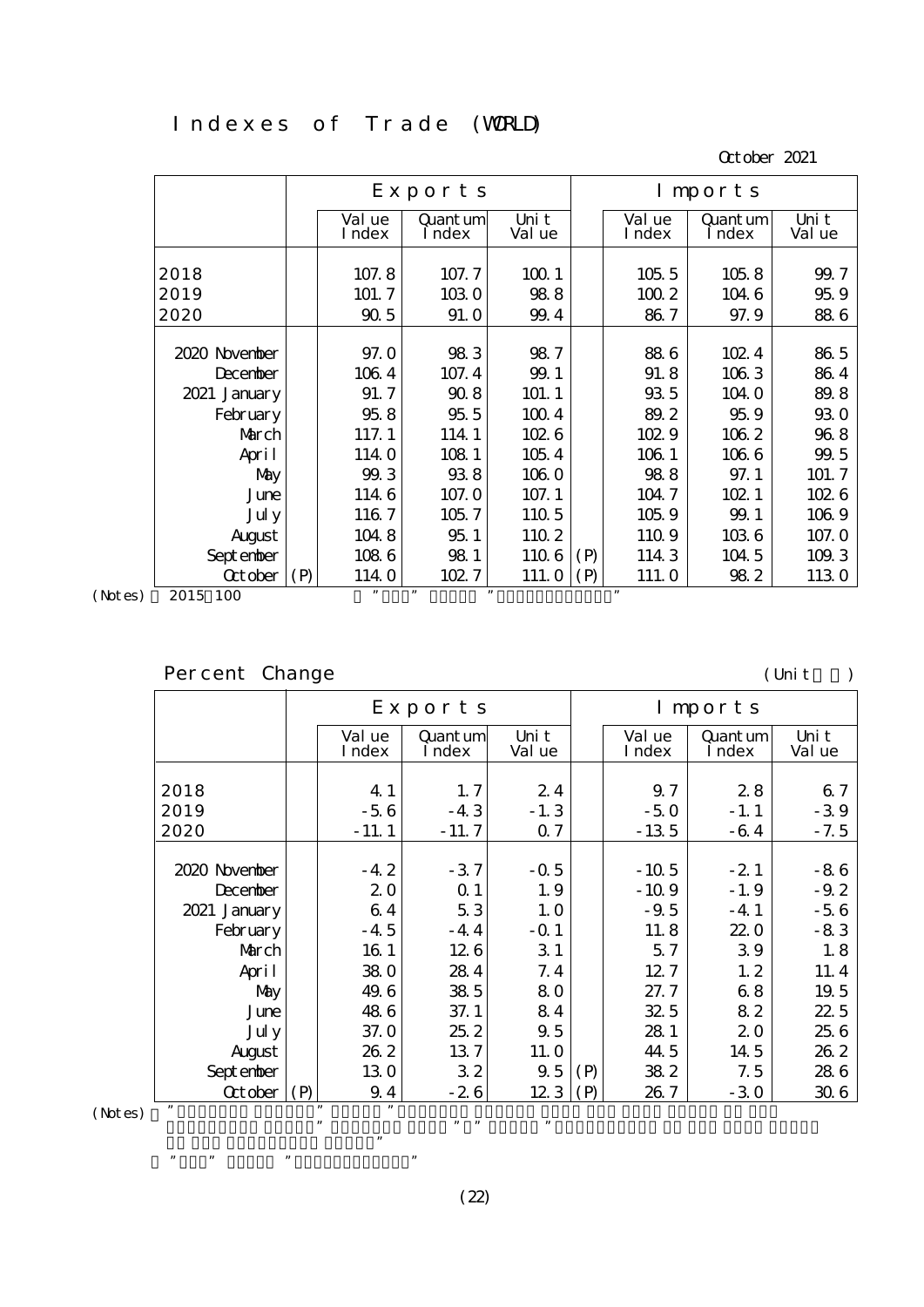### Indexes of Trade (USA)

October 2021

|                |     |                  | Exports            |                 |     | Imports          |                    |                 |  |  |
|----------------|-----|------------------|--------------------|-----------------|-----|------------------|--------------------|-----------------|--|--|
|                |     | Val ue<br>I ndex | Quant um<br>I ndex | Uni t<br>Val ue |     | Val ue<br>I ndex | Quant um<br>I ndex | Uni t<br>Val ue |  |  |
| 2018           |     | 101.6            | 1053               | 965             |     | 111.9            | 1059               | 1056            |  |  |
| 2019           |     | 1002             | 104.7              | 95.7            |     | 107.2            | 107.1              | 1001            |  |  |
| 2020           |     | 82.8             | 856                | 96.7            |     | 925              | 89.4               | 1034            |  |  |
|                |     |                  |                    |                 |     |                  |                    |                 |  |  |
| 2020 November  |     | 931              | 965                | 965             |     | 89.1             | 839                | 1062            |  |  |
| December       |     | 956              | 98 5               | 97.1            |     | 87.4             | 838                | 104 3           |  |  |
| 2021 January   |     | 789              | 79.3               | 99.5            |     | 87.3             | 846                | 1032            |  |  |
| February       |     | 861              | 863                | 99.8            |     | 924              | 85.0               | 1086            |  |  |
| March          |     | 97.7             | 101.0              | 96.7            |     | 117.7            | 104 4              | 1127            |  |  |
| April          |     | 1006             | 99.7               | 1009            |     | 109.9            | 99.0               | 111.1           |  |  |
| May            |     | 87.1             | 866                | 1006            |     | 1108             | 941                | 117.7           |  |  |
| June           |     | 106 1            | 105.0              | 101.0           |     | 114 5            | 97.7               | 117.1           |  |  |
| Jul y          |     | 109.1            | 1056               | 1083            |     | 107.9            | 85.8               | 125.7           |  |  |
| August         |     | 907              | 880                | 1030            |     | 113 1            | 937                | 1207            |  |  |
| Sept enber     |     | 91.1             | 84.7               | 107.5           | (P) | 1136             | 932                | 121.9           |  |  |
| <b>Q</b> tober | (P) | 102.7            | 97.0               | 1058            | (P) | 1068             | 85.7               | 124 6           |  |  |
| 2015 100       |     | , 1              | , 2, 3<br>,        |                 |     | ,                |                    |                 |  |  |

(Notes) 2015 100

# Percent Change (Unit: )

|                               |                  | Exports            |                 | Imports |                  |                    |                 |  |
|-------------------------------|------------------|--------------------|-----------------|---------|------------------|--------------------|-----------------|--|
|                               | Val ue<br>I ndex | Quant um<br>I ndex | Uni t<br>Val ue |         | Val ue<br>I ndex | Quant um<br>I ndex | Uni t<br>Val ue |  |
|                               |                  |                    |                 |         |                  |                    |                 |  |
| 2018                          | 24               | 37                 | $-1.3$          |         | 11.4             | 4 1                | 7.0             |  |
| 2019                          | $-1.4$           | $-0.5$             | $-0.9$          |         | $-4.2$           | 1, 2               | $-53$           |  |
| 2020                          | $-17.3$          | $-182$             | 1.1             |         | $-137$           | $-165$             | 34              |  |
|                               |                  |                    |                 |         |                  |                    |                 |  |
| 2020 November                 | $-2.5$           | $-26$              | $\Omega$ 1      |         | $-132$           | $-19.2$            | 7.4             |  |
| December                      | $-0.7$           | $-34$              | 28              |         | $-21.6$          | $-228$             | 1.6             |  |
| 2021 January                  | $-48$            | $-87$              | 43              |         | $-14.1$          | $-10.5$            | $-40$           |  |
| February                      | $-14.0$          | $-164$             | 30              |         | $-36$            | $-80$              | 4.7             |  |
| March                         | 48               | 39                 | 0.9             |         | 66               | $-0.7$             | 7.4             |  |
| April                         | 45.1             | 37.8               | 53              |         | 5.7              | $-49$              | 11.1            |  |
| May                           | 87.9             | 77.7               | 5.7             |         | 28 5             | 51                 | 22 3            |  |
| June                          | 85.7             | 79.8               | 33              |         | 27.3             | 9.1                | 166             |  |
| Jul y                         | 268              | 19.5               | 61              |         | 24.1             | 24                 | 21.2            |  |
| August                        | 228              | 132                | 85              |         | 337              | 129                | 18 5            |  |
| Sept enber                    | $-33$            | $-9.9$             | 7.3             | (P)     | 35.9             | 17. Q              | 16 2            |  |
| $\text{October}   (\text{P})$ | 0 <sub>4</sub>   | $-82$              | 9.3             | (P)     | 18 5             | 20                 | 16 1            |  |

in the preceding year."  $\mathbb{R}$  means  $\mathbb{R}$  means  $\mathbb{R}$  means  $\mathbb{R}$  means  $\mathbb{R}$  means  $\mathbb{R}$  means  $\mathbb{R}$  means  $\mathbb{R}$  means  $\mathbb{R}$  means  $\mathbb{R}$  means  $\mathbb{R}$  means  $\mathbb{R}$  means  $\mathbb{R}$  means  $\mathbb{R}$  means  $\mathbb{R}$  me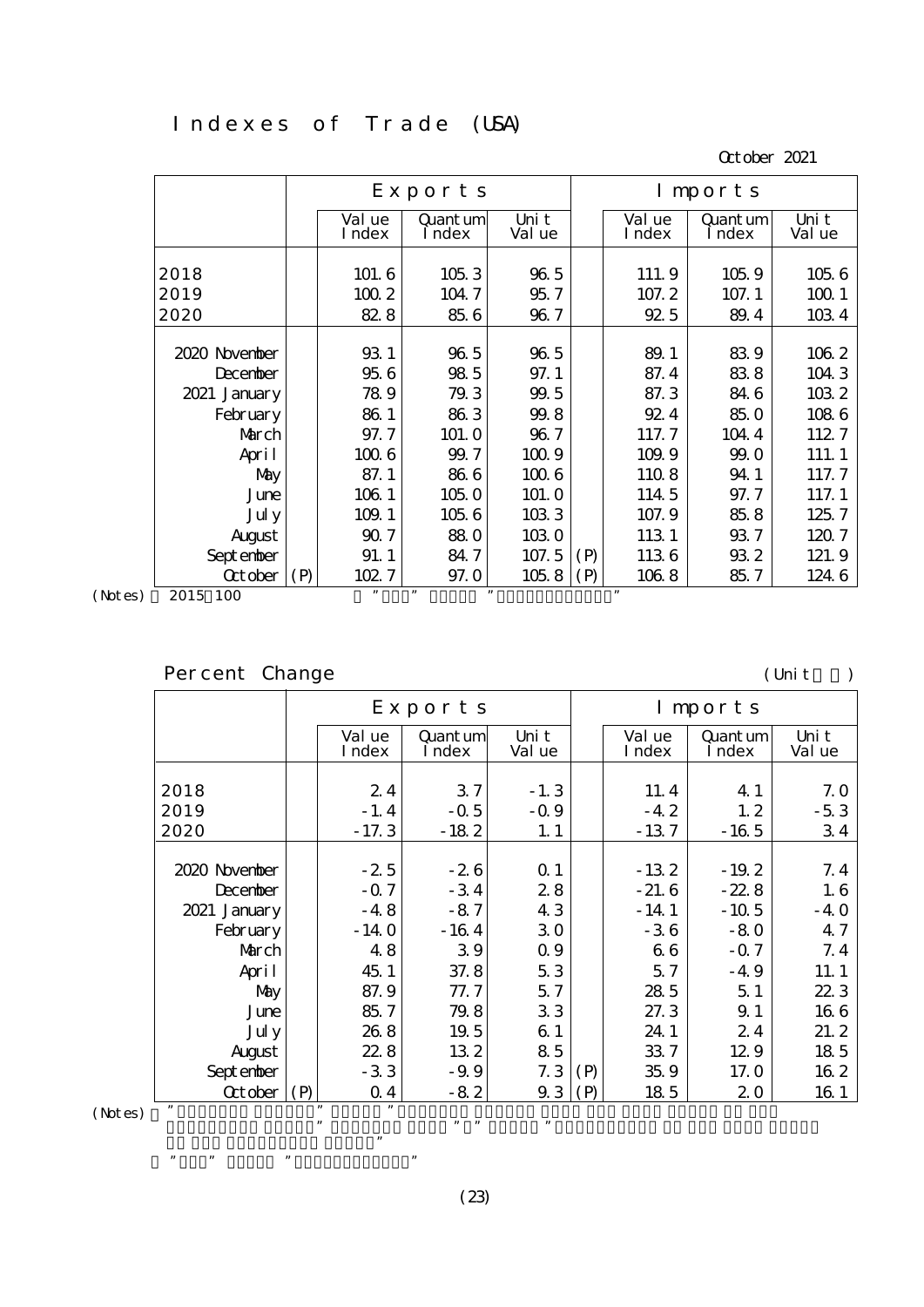## Indexes of Trade (EU)

October 2021

|                |     |                  | Exports            |                 | Imports |                  |                    |                 |
|----------------|-----|------------------|--------------------|-----------------|---------|------------------|--------------------|-----------------|
|                |     | Val ue<br>I ndex | Quant um<br>I ndex | Uni t<br>Val ue |         | Val ue<br>I ndex | Quant um<br>I ndex | Uni t<br>Val ue |
| 2018           |     | 1148             | 1120               | 1025            |         | 112 5            | 1037               | 108 5           |
| 2019           |     | 111.3            | 109.6              | 101.6           |         | 1127             | 101.6              | 111.0           |
| 2020           |     | 94 5             | 886                | 1066            |         | 99.0             | 934                | 1060            |
|                |     |                  |                    |                 |         |                  |                    |                 |
| 2020 November  |     | 1007             | 92.7               | 1086            |         | 97.3             | 888                | 109.5           |
| December       |     | 111.6            | 1034               | 107.9           |         | 107.7            | 99.2               | 108 5           |
| 2021 January   |     | 955              | 67.3               | 141.9           |         | 105.7            | 92.5               | 114 2           |
| February       |     | 105.7            | 800                | 132.2           |         | 964              | 883                | 109.2           |
| March          |     | 1283             | 104 5              | 122.7           |         | 122.4            | 1039               | 117.7           |
| April          |     | 121.3            | 960                | 1264            |         | 1205             | 104 4              | 115 5           |
| May            |     | 1108             | 87.4               | 1267            |         | 1233             | 105.2              | 117.2           |
| June           |     | 117.3            | 907                | 129.3           |         | 121.2            | 111.5              | 1087            |
| Jul y          |     | 114.9            | 1007               | 114.0           |         | 1137             | 968                | 117.5           |
| August         |     | 111.1            | 99.3               | 111.9           |         | 1322             | 1107               | 119.4           |
| Sept enber     |     | 111.5            | 102.0              | 109.4           | (P)     | 1286             | 107.3              | 119.9           |
| <b>Q</b> tober | (P) | 1205             | 1062               | 1135            | (P)     | 1167             | <b>926</b>         | 126.0           |
| 2015 100       |     | , 1              | , 2, 3<br>,        |                 |         | ,                |                    |                 |

(Notes) 2015 100

# Percent Change (Unit: )

|               | Exports          |                    | Imports         |     |                  |                    |                 |
|---------------|------------------|--------------------|-----------------|-----|------------------|--------------------|-----------------|
|               | Val ue<br>I ndex | Quant um<br>I ndex | Uni t<br>Val ue |     | Val ue<br>I ndex | Quant um<br>I ndex | Uni t<br>Val ue |
|               |                  |                    |                 |     |                  |                    |                 |
| 2018          | 7.8              | 4 O                | 36              |     | 10.7             | $\alpha$ 3         | 103             |
| 2019          | $-30$            | $-21$              | $-0.9$          |     | 0 <sub>2</sub>   | $-20$              | 23              |
| 2020          | $-151$           | $-19.1$            | 49              |     | $-121$           | $-80$              | $-4.5$          |
|               |                  |                    |                 |     |                  |                    |                 |
| 2020 November | $-26$            | $-7.2$             | 50              |     | $-166$           | $-128$             | $-44$           |
| December      | $-1.6$           | $-81$              | 7.0             |     | $-35$            | $-1.1$             | $-24$           |
| 2021 January  | $-1.6$           | $-265$             | 339             |     | $-2.5$           | $-10.9$            | 9.4             |
| February      | $-33$            | $-24.2$            | 27.7            |     | $-0.0$           | 1, 7               | $-1.7$          |
| March         | 128              | $-7.2$             | 21.5            |     | 187              | 9.1                | 88              |
| April         | 39.5             | 134                | 230             |     | 15.9             | 53                 | 10 0            |
| May           | 69.6             | 380                | 229             |     | 383              | 233                | 12 <sub>1</sub> |
| June          | 51.1             | 251                | 208             |     | 286              | 27.0               | 1, 2            |
| Jul y         | 46 1             | 39.0               | 51              |     | 132              | $-0.7$             | 14 <sub>0</sub> |
| August        | 29.9             | 29.2               | 0.5             |     | 54.0             | 283                | 20 1            |
| Sept enber    | 12 <sub>1</sub>  | 154                | $-28$           | (P) | 238              | 62                 | 166             |
| Qctober       | (P)<br>12 1      | 53                 | 65              | (P) | 188              | 24                 | 16 1            |

in the preceding year."  $\mathbb{R}$  means  $\mathbb{R}$  means  $\mathbb{R}$  means  $\mathbb{R}$  means  $\mathbb{R}$  means  $\mathbb{R}$  means  $\mathbb{R}$  means  $\mathbb{R}$  means  $\mathbb{R}$  means  $\mathbb{R}$  means  $\mathbb{R}$  means  $\mathbb{R}$  means  $\mathbb{R}$  means  $\mathbb{R}$  means  $\mathbb{R}$  me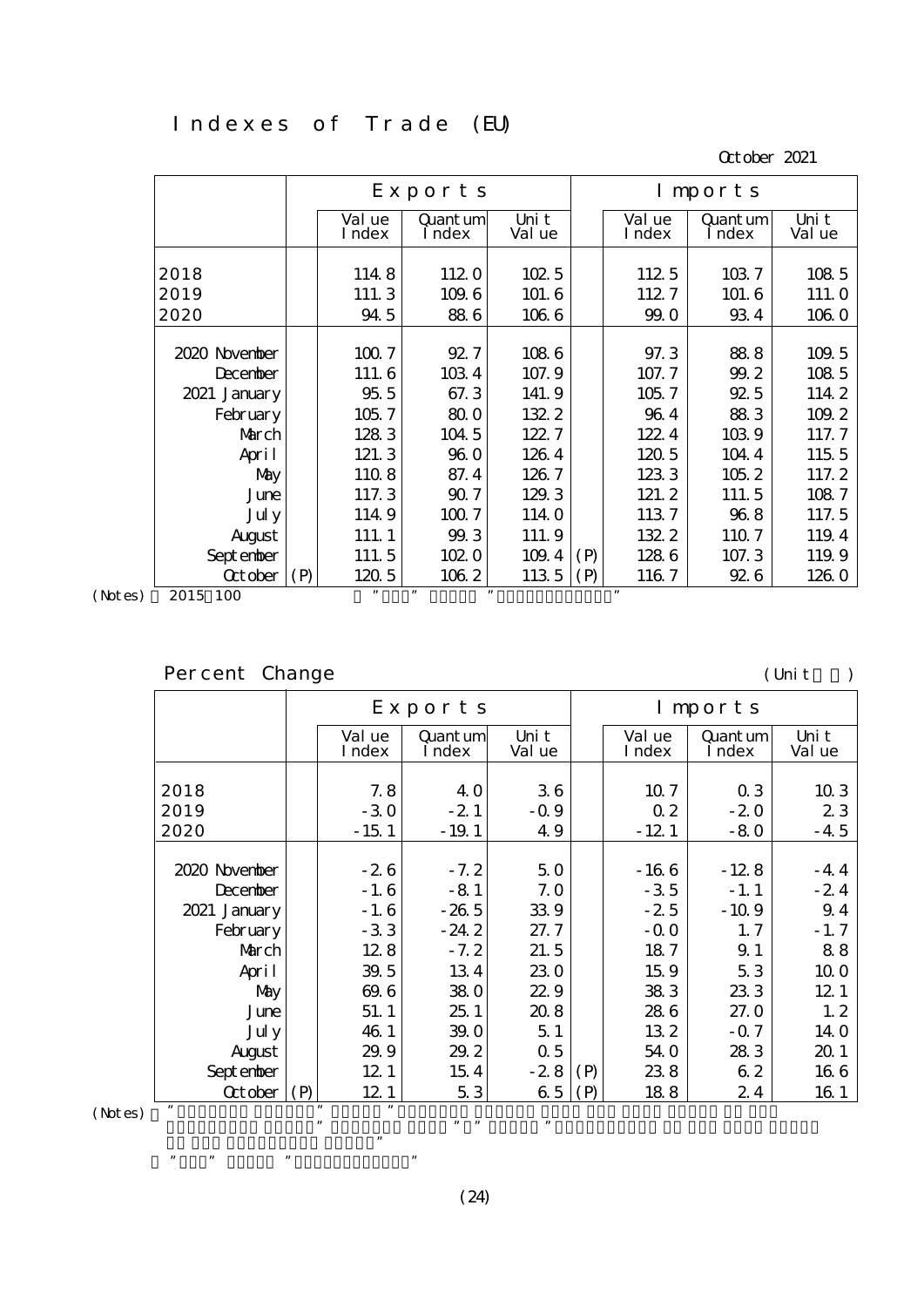### Indexes of Trade (ASIA)

October 2021

|         |                               |                  | Exports            |                 |     |                  | Imports            |                 |
|---------|-------------------------------|------------------|--------------------|-----------------|-----|------------------|--------------------|-----------------|
|         |                               | Val ue<br>I ndex | Quant um<br>I ndex | Uni t<br>Val ue |     | Val ue<br>I ndex | Quant um<br>I ndex | Uni t<br>Val ue |
|         |                               |                  |                    |                 |     |                  |                    |                 |
|         | 2018                          | 1109             | 109.6              | 101.2           |     | 102.2            | 1082               | 94 5            |
|         | 2019                          | 102 5            | 1029               | 99.6            |     | 97.5             | 107.2              | 909             |
|         | 2020                          | 97.3             | 96.7               | 1005            |     | 904              | 1030               | 87.8            |
|         |                               |                  |                    |                 |     |                  |                    |                 |
|         | 2020 November                 | 1025             | 1032               | 99.3            |     | 986              | 114.1              | 864             |
|         | December                      | 116 5            | 117.0              | 99.5            |     | 962              | 111.8              | 861             |
|         | 2021 January                  | 1002             | 989                | 101.2           |     | 101.3            | 114.1              | 888             |
|         | February                      | 99.5             | 980                | 101.6           |     | 92 <sub>0</sub>  | 101.9              | 903             |
|         | March                         | 125.7            | 122.2              | 102.9           |     | 104 4            | 1127               | 926             |
|         | April                         | 1237             | 1154               | 107.2           |     | 109.0            | 1154               | 94 5            |
|         | May                           | 1082             | 1005               | 107.7           |     | 97.2             | 103 5              | 94 O            |
|         | June                          | 123 1            | 1128               | 109.2           |     | 1036             | 108 1              | 958             |
|         | Jul y                         | 125.2            | 111.3              | 112 5           |     | 106 1            | 107.7              | 98 5            |
|         | August                        | 115 5            | 101.7              | 1136            |     | 1056             | 107.7              | 980             |
|         | Sept enber                    | 121.8            | 1068               | 114.1           | (P) | 109.9            | 11Q O              | 1000            |
|         | $\text{October}   (\text{P})$ | 1263             | 1096               | 115 3           | (P) | 108 5            | 1059               | 1025            |
| (Notes) | 2015 100                      | ,                | ,<br>, 2, 3        |                 |     | , 2, 3           |                    |                 |
|         | ,,                            | ,,<br>,,         |                    |                 |     |                  |                    |                 |

# Percent Change (Unit)

|         |                | Exports |                  |                    |                 |     | Imports          |                    |                 |  |
|---------|----------------|---------|------------------|--------------------|-----------------|-----|------------------|--------------------|-----------------|--|
|         |                |         | Val ue<br>I ndex | Quant um<br>I ndex | Uni t<br>Val ue |     | Val ue<br>I ndex | Quant um<br>I ndex | Uni t<br>Val ue |  |
|         |                |         |                  |                    |                 |     |                  |                    |                 |  |
|         | 2018           |         | 42               | 06                 | 36              |     | 59               | 34                 | 24              |  |
|         | 2019           |         | $-7.6$           | $-61$              | $-1.6$          |     | $-46$            | $-0.9$             | $-38$           |  |
|         | 2020           |         | $-51$            | $-60$              | $\Omega$ 9      |     | $-7.3$           | $-40$              | $-35$           |  |
|         |                |         |                  |                    |                 |     |                  |                    |                 |  |
|         | 2020 November  |         | $-43$            | $-4.1$             | $-0.3$          |     | 0.9              | 47                 | $-36$           |  |
|         | December       |         | 61               | 55                 | 06              |     | $-22$            | 23                 | $-44$           |  |
|         | 2021 January   |         | 19.4             | 184                | 08              |     | $-4.5$           | $-28$              | $-1.8$          |  |
|         | February       |         | $-0.8$           | $-0.3$             | $-0.5$          |     | 37. O            | 437                | $-46$           |  |
|         | March          |         | 22.4             | 204                | 1, 6            |     | 9.9              | 84                 | 1.4             |  |
|         | April          |         | 32.7             | 230                | 7.8             |     | 10 <sub>2</sub>  | 44                 | 56              |  |
|         | May            |         | 32.5             | 21.7               | 89              |     | 130              | 7.0                | 56              |  |
|         | June           |         | 37.1             | 26.1               | 87              |     | 22.1             | 86                 | 124             |  |
|         | Jul y          |         | 32.5             | 204                | 10 O            |     | 19.2             | 45                 | 14 1            |  |
|         | August         |         | 26.1             | 11.2               | 134             |     | 30 <sub>5</sub>  | 130                | 15 <sub>5</sub> |  |
|         | Sept enber     |         | 21.3             | 89                 | 11.3            | (P) | 25 6             | 66                 | 17.9            |  |
|         | <b>Q</b> tober | (P)     | 150              | $-0.2$             | 15 <sub>2</sub> | (P) | 14 6             | $-43$              | 19.8            |  |
| (Notes) | ,,             |         | ,,<br>,,         |                    |                 |     |                  |                    |                 |  |

in the preceding year."  $\qquad \qquad \cdots$